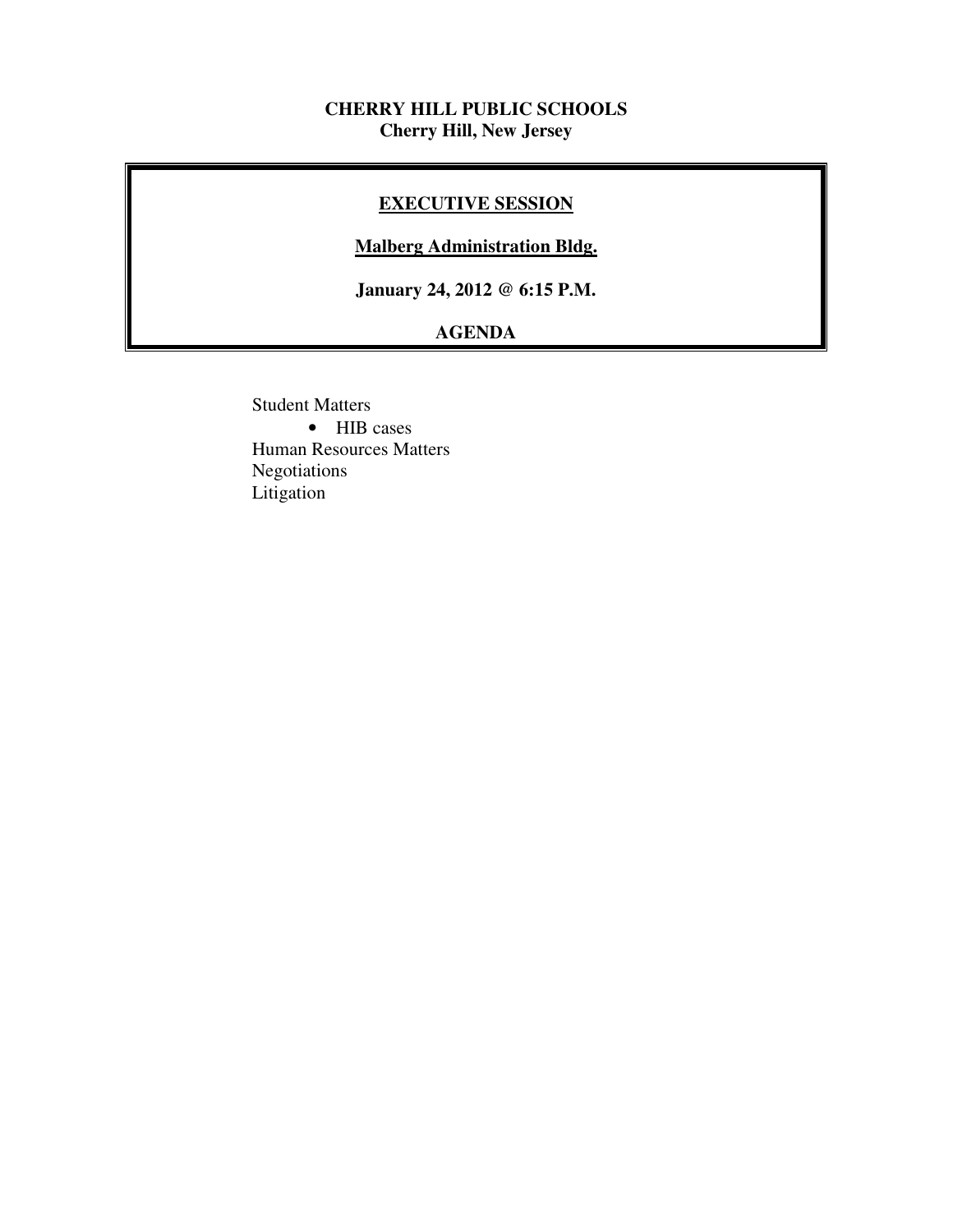#### CHERRY HILL PUBLIC SCHOOLS Cherry Hill, New Jersey

 **ACTION AGENDA** 

January 24, 2011

Malberg Administration Bldg.

7:00 P.M. Action Meeting

 **Meeting called to order by \_\_\_\_\_\_\_\_\_\_\_\_\_\_\_\_\_\_\_\_\_\_\_\_\_\_\_** 

# **ROLL CALL**

 Seth Klukoff, President Kathy Judge, Vice president Mrs. Sherrie Cohen Mr. Eric Goodwin Mrs. Colleen Horiates Mrs. Carol Matlack Mr. Steven Robbins Mr. Elliott Roth Mr. Wayne Tarken

 *Student Representatives to the Board of Education*  Jackie Susuni, H.S. East Lily Campbell, H.S. East Alternate

*Wendy Cheng, H.S. West Lily Campbell, H.S. East Alternate Jeremy Rotblat, H.S. West Alternate* 

 *Dr. Maureen Reusche, Superintendent Mr. James Devereaux, Assistant Superintendent, Business/Board Secretary Dr. Lawyer Chapman, Assistant Superintendent, Pre-K – 12 Dr. Marianne W. Gaffney, Assistant Superintendent, Curriculum and Instruction Ms. Nancy Adrian, Director of Human Resources Mr. Donald Bart, Director of Support Operations Mrs. Susan Bastnagel, Public Information Officer* 

 *Mr. Paul Green – Board Solicitor* 

 **Pledge of Allegiance** 

 **Approval of Minutes**: Regular Meeting dated, December 20, 2011 and the Board Work Session/ Special Action meeting dated, December 13, 2011. Executive Sessions dated December 13, 2011 and December 20, 2011.

**MOTION\_\_\_\_\_\_\_\_\_\_\_\_\_\_\_\_\_\_\_\_\_\_\_\_SECOND\_\_\_\_\_\_\_\_\_\_\_\_\_\_\_\_\_\_\_\_\_\_\_\_ VOTE\_\_\_\_\_\_\_\_\_\_\_\_\_\_** 

Presentation: Presentation: • Eastside Newspaper Staff Recognition – Mrs. Susan Bastnagel and Mr. Greg Gagliardi • School Board Recognition Month – Zone PTA • School Elections Law (A4394/S3148) Board Representative Reports Public Discussion (up to three minutes per person) Superintendent's Comments Action Agenda Correspondence

Second Public Discussion (up to three minutes per person)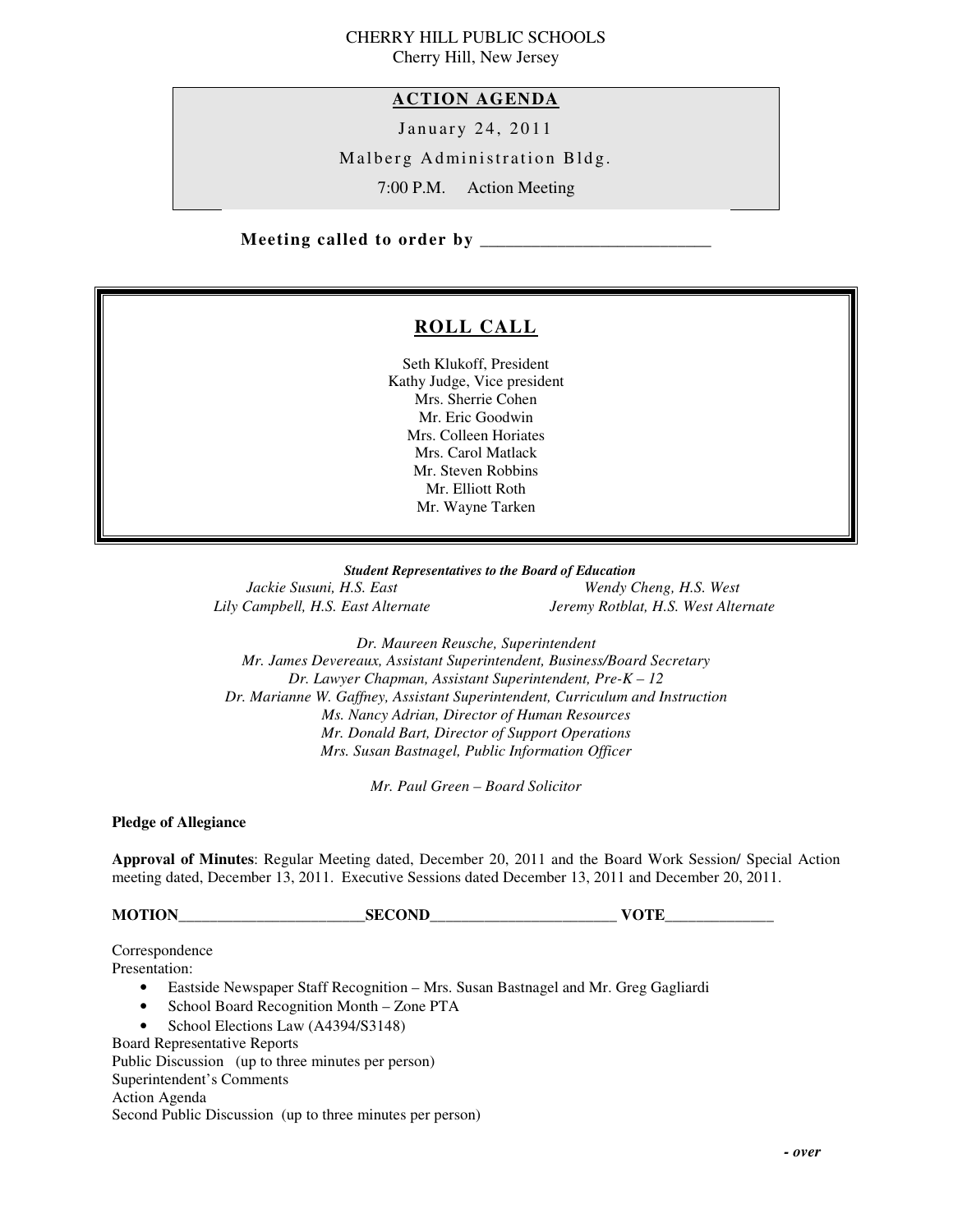# **ACTION AGENDA J a n u a r y 2 4 , 2 0 1 2**

#### **BOARD OF EDUCATION COMMITTEES**

#### **Curriculum & Instruction Committee Members (yellow)**

Chairperson: Eric Goodwin

Administrative Liaison: Marianne W. Gaffney

Committee Members: Sherrie Cohen, Colleen Horiates, Carol Matlack

#### **Business & Facilities Committee Members (blue)**

Chairperson: Steve Robbins

Administrative Liaison: James Devereaux

Committee Members: Kathy Judge, Elliott Roth, Wayne Tarken

#### **Negotiations, Human Resources & Litigation Committee Members (pink)**

Chairperson: Sherrie Cohen

Administrative Liaison: Nancy Adrian

Committee Members: Kathy Judge, Colleen Horiates, Carol Matlack

#### **Policy & Legislation Committee Members (green)**

Chairperson: Kathy Judge

Administrative Liaison: Maureen Reusche

Committee Members: Sherrie Cohen, Eric Goodwin, Carol Matlack

#### **Strategic Planning**

Chairperson: Elliott Roth

Administrative Liaison: James Devereaux

Seth Klukoff, Steve Robbins, Wayne Tarken

 *PLEASE NOTE: ALL CHANGES & ADDITIONS TO THE ACTION MEETING ARE TYPED IN BOLD FACE* 

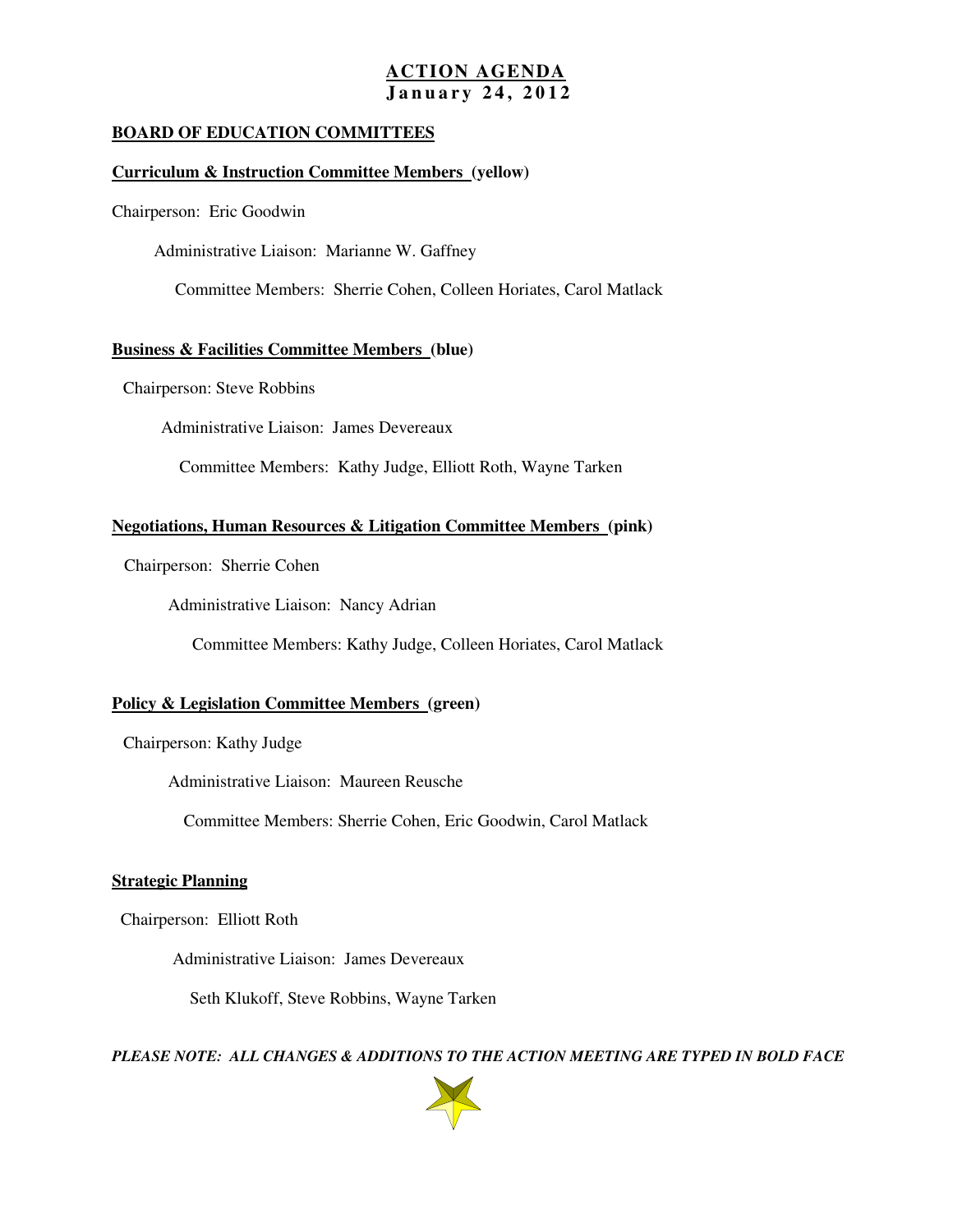#### **January 24, 2012 ACTION AGENDA**

# **A. CURRICULUM & INSTRUCTION**

 *Long Range Plan Goals:* 

- \_ *"Establish for students, high academic, social and moral standards which reflect the attributes of a responsible, well-rounded and contributing member of society."*
- \_ *"Design all aspects of curriculum to ensure all students are provided with opportunities to meet or exceed high academic standards."*
- \_ *"Design curriculum that ensures all students acquire the knowledge, skills and behavior necessary to prepare them for higher education and/or the workplace now and in the future."*

The Superintendent recommends the following:

- **1.** Approval of Attendance at Conferences and Workshops
- **2.** Approval of Resolution of Services
- **3. Approval of Out of District Tuition Contracts**
- **4. Approval of Mt. Misery Mileage**

#### **ITEM 1. APPROVAL OF ATTENDANCE AT CONFERENCES AND WORKSHOPS**

 **WHEREAS**, certain Cherry Hill School District employees have requested authorization to attend the conference(s)/workshop(s) listed below, and

 **WHEREAS**, the attendance of each employee at the specified conference/workshop is educationally necessary, fiscally prudent and 1) directly related to and within the scope of the employee's current responsibilities and the District's professional development plan, and 2) critical to the instructional needs of the District or furthers the efficient operation of the District;

 **NOW, THEREFORE, BE IT RESOLVED**, that the Cherry Hill Board of Education authorizes the attendance of the employees at the specified conferences/workshops listed below, and be it

 **FURTHER RESOLVED**, that the Board hereby determines that the estimated expenses related to the authorized travel listed below are justified and therefore authorizes payment of any registration fees and reimbursement of statutorily authorized travel expenditures to the designated employees, not to exceed District budgetary limitations and to be in accordance with the provisions of *N.J.S.A.* 18A:11-12, the District's travel policy and procedures, State travel payment guidelines established by the Department of Treasury in NJOMB circular letter 08-13 OMB, and with guidelines established by the federal Office of Management and Budget:

| # | <b>NAME</b>                  | <b>CONFERENCE</b>                                        | <b>DATE</b>     | <b>COST NOT TO</b><br><b>EXCEED</b>                                                  |
|---|------------------------------|----------------------------------------------------------|-----------------|--------------------------------------------------------------------------------------|
| A | Marta Audino<br>Central      | Personal Emergency<br>Interventions Train the<br>Trainer | May 14-15, 2012 | BOE approved 9/26/11<br>\$318.14<br>Registration,<br>mileage, tolls<br>General funds |
| B | Neil Burti<br>Alternative HS | Personal Emergency<br>Interventions Train the<br>Trainer | May 14-15, 2012 | BOE approved 9/26/11<br>\$275.00<br>Registration only<br>General funds               |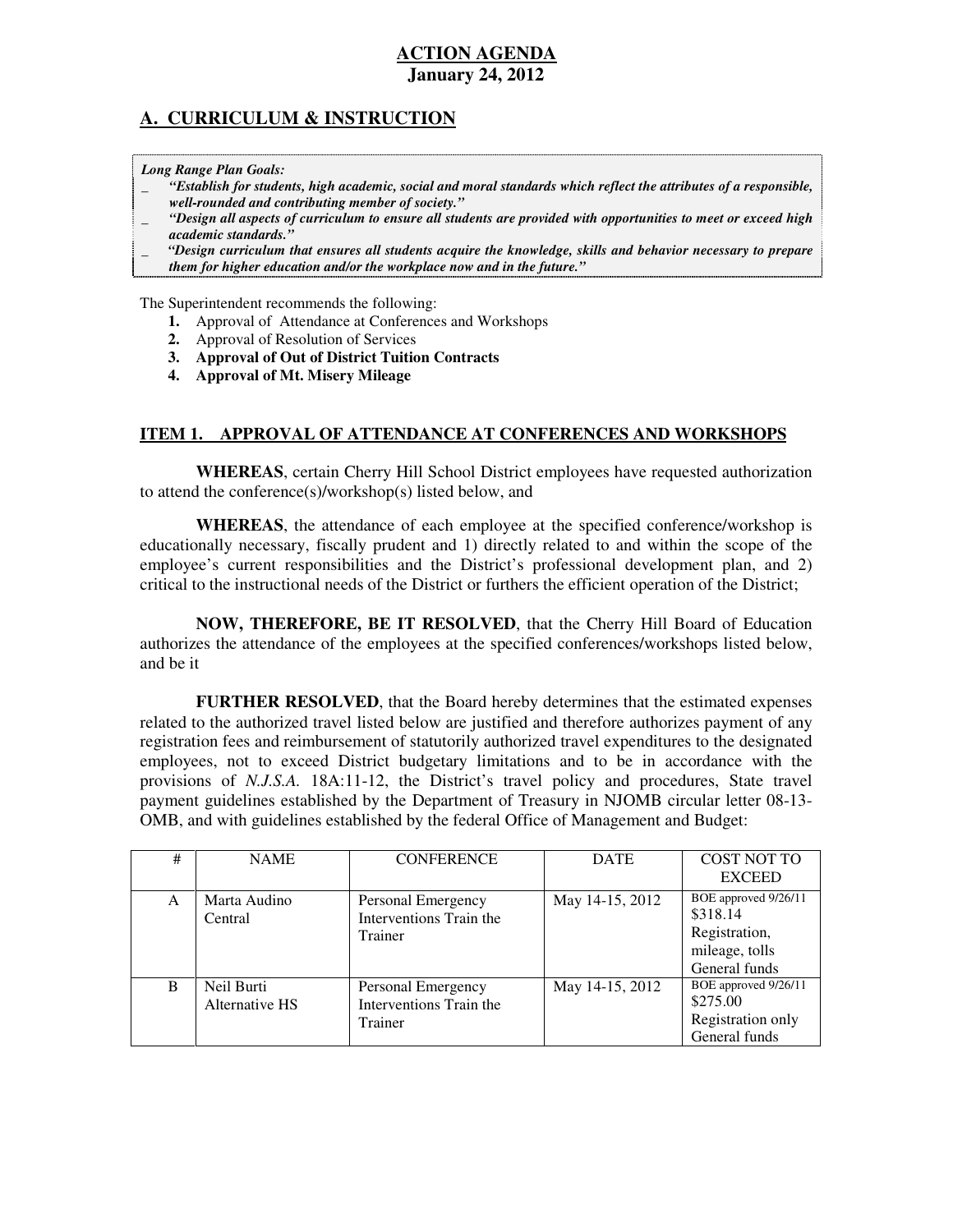# **A. CURRICULUM & INSTRUCTION**

#### **ITEM 1. APPROVAL OF ATTENDANCE AT CONFERENCES AND WORKSHOPS (continued)**

| #              | <b>NAME</b>                                           | <b>CONFERENCE</b>                                                                                                                 | <b>DATE</b>                             | <b>COST NOT TO</b><br><b>EXCEED</b>                                         |
|----------------|-------------------------------------------------------|-----------------------------------------------------------------------------------------------------------------------------------|-----------------------------------------|-----------------------------------------------------------------------------|
| $\mathcal{C}$  | Patricia Cara<br>Resurrection                         | Early Intervention<br>Strategies for Reading &<br>Writing                                                                         | February 6, 2012                        | \$215.00<br>Registration only<br><b>NCLB</b> Title IIA                      |
| D              | Molly Webb<br>Resurrection                            | Early Intervention<br>Strategies for Reading &<br>Writing                                                                         | February 6, 2012                        | \$215.00<br>Registration only<br><b>NCLB</b> Title IIA                      |
| E              | Jennifer Carroll<br><b>CHHS West</b>                  | <b>NASP Annual Conference</b>                                                                                                     | February 21-24,<br>2012                 | \$269.00<br>Registration only<br>General funds                              |
| $\mathbf{F}$   | James Riordan<br><b>CHHS</b> West                     | 2012 Statewide CTE<br>Conference                                                                                                  | May 3, 2012                             | \$37.40<br>Mileage, tolls &<br>parking<br>General funds                     |
| G              | James Riordan<br><b>CHHS</b> West                     | <b>Lawfully Managing</b><br><b>Student Records</b>                                                                                | January 24, 2012                        | \$326.90<br>Registration &<br>mileage<br>General funds                      |
| H              | <b>Sharon Whitehead</b><br><b>Resurrection</b>        | <b>What's New in Ed</b><br>Technology                                                                                             | <b>March 5, 2012</b>                    | \$219<br><b>Registration only</b><br><b>NCLB</b> Title IIA                  |
|                |                                                       |                                                                                                                                   |                                         |                                                                             |
| $\mathbf I$    | <b>Shirley Graves</b><br><b>Harte</b>                 | 9 <sup>th</sup> Annual Rowan<br><b>Speech Symposium for</b><br><b>SLPs</b>                                                        | <b>March 16, 2012</b>                   | \$149.00<br><b>Registration</b><br><b>General funds</b>                     |
| ${\bf J}$      | Marianne W.<br><b>Gaffney</b><br><b>Central</b>       | <b>Learning About the Four</b><br><b>Teacher Evaluation</b><br>Systems, Monroe Twp.,<br>NJ                                        | <b>January 31, 2012</b>                 | \$102.33<br><b>Registration/Mileage</b><br><b>General Funds</b>             |
| K              | <b>John Cafagna</b><br>Harte                          | <b>Learning About the Four</b><br><b>Teacher Evaluation</b><br><b>Systems, Monroe Twp.,</b><br><b>NJ</b>                          | <b>January 31, 2012</b>                 | \$104.82<br><b>Registration/Mileage</b><br><b>General Funds</b>             |
| $\mathbf{L}$   | <b>Robert Homer</b><br><b>Sharp</b>                   | <b>Learning About the Four</b><br><b>Teacher Evaluation</b><br><b>Systems, Monroe Twp.,</b><br><b>NJ</b>                          | <b>January 31, 2012</b>                 | \$103.36<br><b>Registration/Mileage</b><br><b>General Funds</b>             |
| M<br>${\bf N}$ | <b>Martin Sharofsky</b><br><b>CHEA</b><br>Marianne W. | <b>Learning About the Four</b><br><b>Teacher Evaluation</b><br>Systems, Monroe Twp.,<br><b>NJ</b><br><b>Heinemann PD-Reading,</b> | <b>January 31, 2012</b><br>February 27, | \$102.33<br><b>Registration/Mileage</b><br><b>General Funds</b><br>\$219.00 |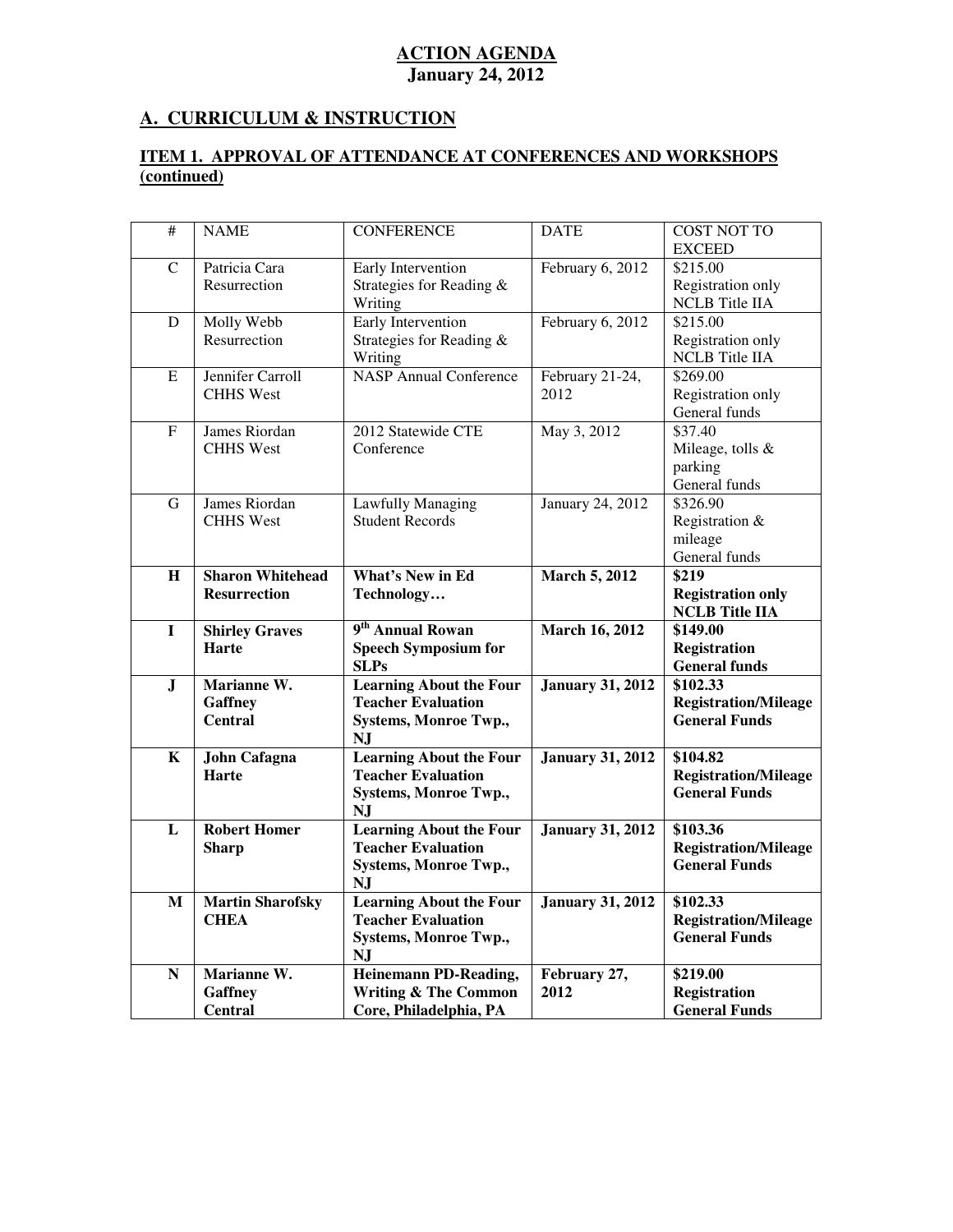#### **ACTION AGENDA January 24, 2012 A. CURRICULUM & INSTRUCTION**

#### **ITEM 1. APPROVAL OF ATTENDANCE AT CONFERENCES AND WORKSHOPS (continued)**

| $\overline{\#}$ | <b>NAME</b>                                          | <b>CONFERENCE</b>                                                                                    | <b>DATE</b>               | <b>COST NOT TO EXCEED</b>                                                              |
|-----------------|------------------------------------------------------|------------------------------------------------------------------------------------------------------|---------------------------|----------------------------------------------------------------------------------------|
| $\mathbf 0$     | <b>Mary Ellen</b><br><b>Sigman</b><br>Paine          | <b>Heinemann PD-</b><br><b>Reading, Writing</b><br>& The Common<br>Core,                             | <b>February 27, 2012</b>  | \$243.59<br><b>Registration/Mileage</b><br><b>General Funds</b>                        |
|                 |                                                      | Philadelphia, PA                                                                                     |                           |                                                                                        |
| P               | Paula<br>Pennington<br>Knight                        | <b>Heinemann PD-</b><br><b>Reading, Writing</b><br>& The Common<br>Core,<br>Philadelphia, PA         | <b>February 27, 2012</b>  | \$241.16<br><b>Registration/Mileage</b><br><b>General Funds</b>                        |
| $\mathbf Q$     | <b>Melissa</b><br>Wohlforth<br>Woodcrest             | <b>Heinemann PD-</b><br><b>Reading, Writing</b><br>& The Common<br>Core,<br>Philadelphia, PA         | <b>February 27, 2012</b>  | \$244.57<br><b>Registration/Mileage</b><br><b>General Funds</b>                        |
| $\mathbf R$     | Faith<br>Holmgren<br><b>Johnson</b>                  | <b>Heinemann PD-</b><br><b>Reading, Writing</b><br>& The Common<br>Core,<br>Philadelphia, PA         | <b>February 27, 2012</b>  | \$242.30<br><b>Registration/Mileage</b><br><b>General Funds</b>                        |
| S               | <b>Neil Burti</b><br><b>Alternative</b><br><b>HS</b> | iPad Workshop<br>for School<br><b>Leaders, Monroe</b><br>Twp., NJ                                    | <b>March 28, 2012</b>     | \$825.00<br><b>Registration</b><br><b>CHASA Funds</b>                                  |
| T               | <b>Maureen</b><br>Reusche<br>Central                 | <b>NJASA Seminar,</b><br>Monroe Twp., NJ                                                             | <b>February 11, 2012</b>  | \$234.28<br><b>Registration/Mileage</b><br><b>General Funds</b>                        |
| $\mathbf{U}$    | <b>Constance</b><br><b>Spencer</b><br>Carusi         | NJ Assoc. of<br><b>Student</b><br>Assistance,<br><b>Atlantic City, NJ</b>                            | <b>February 2-3, 2012</b> | \$79.46<br><b>Mileage/Tolls/Parking</b><br><b>General Funds</b>                        |
| $\mathbf{V}$    | <b>Cheryl</b><br><b>Melleby</b><br>West              | DECA-<br><b>International</b><br><b>Career Develop.</b><br><b>Conference</b> , Salt<br>Lake City, UT | April 28-May 1, 2012      | \$1649.50<br>Registration/Air/Lodging/<br><b>Parking/Meals</b><br><b>General Funds</b> |
| W               | Evelyn<br><b>Minutolo</b><br>West                    | DECA-<br><b>International</b><br><b>Career Develop.</b><br>Conference, Salt<br>Lake City, UT         | April 28-May 1, 2012      | \$1649.50<br>Registration/Air/Lodging/<br><b>Parking/Meals</b><br><b>General Funds</b> |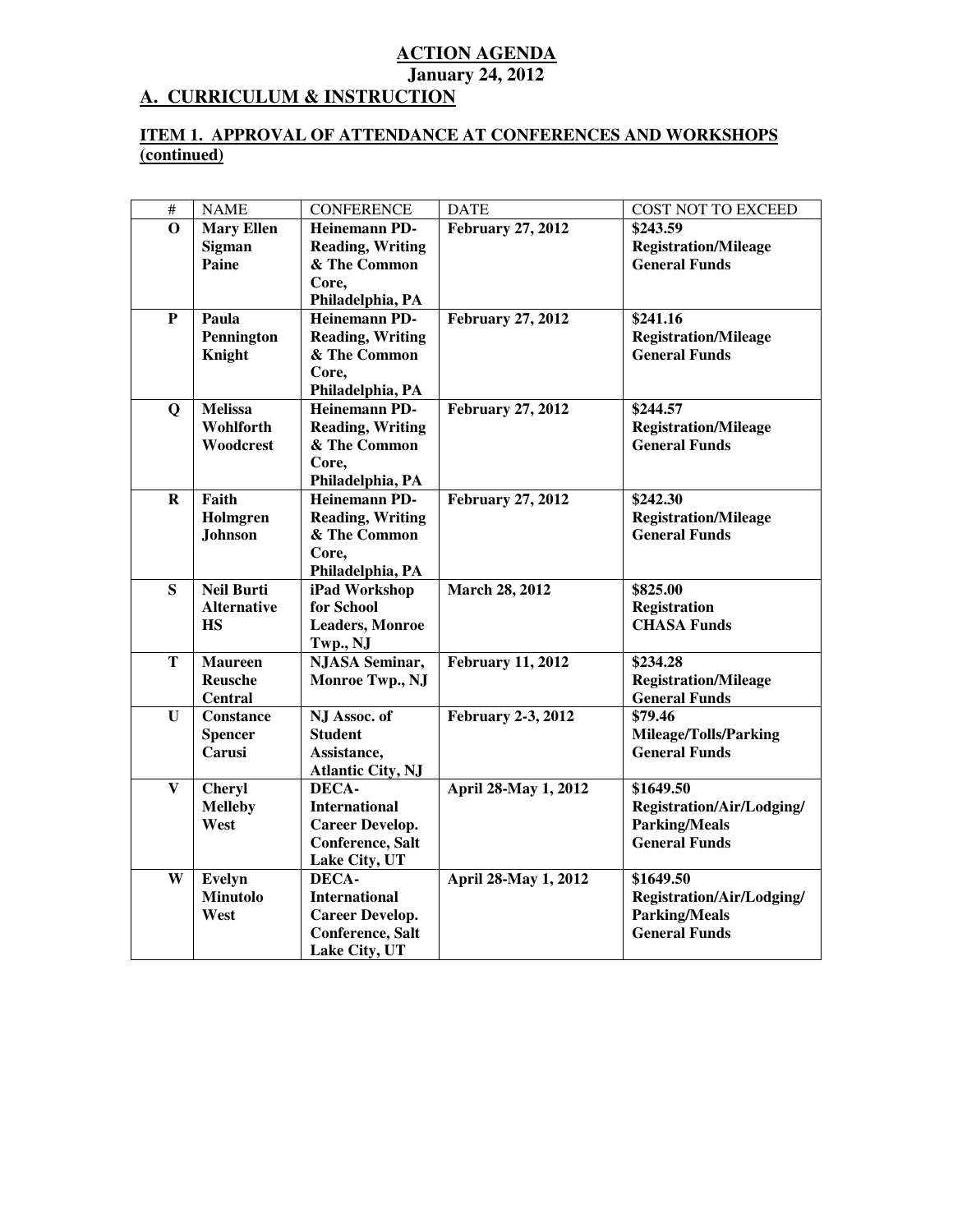#### **ACTION AGENDA January 24, 2012 A. CURRICULUM & INSTRUCTION**

#### **ITEM 2. APPROVAL OF RESOLUTION FOR SERVICES**

 A RESOLUTION AUTHORIZING THE APPROVAL OF A LIST OF APPROVED PROFESSIONAL CONSULTANTS TO CONDUCT EVALUATIONS AND PROVIDE SERVICES AS REQUIRED BY <u>N.J.A.C</u>. 6A:14-2.5 and <u>N.J.A.C.</u> 6A:14-3.4

 **WHEREAS,** the Cherry Hill Board of Education (the "Board") has a legal responsibility to conduct various evaluations of students with suspected and confirmed disabilities, including independent and initial evaluations of such students, and to from time to time obtain consultation services and to provide direct professional services to said students; and

 **WHEREAS**, such evaluations, consultations and services must be conducted by appropriately licensed and certified professionals and in accordance with the strictures of N.J.A.C. 6A:14-3.4 and N.J.A.C. 6A:14-2.5, and therefore are considered professional services pursuant to **N.J.S.A.** 18A:18A-5; and

 **WHEREAS** the Special Education Department has compiled a list of private providers, qualified to perform such evaluations, consultations and services; and

 **WHEREAS**, the total amount to be paid to any one vendor on such list shall not exceed the sum of \$17,500.00 for the current school year;

 **NOW, THEREFORE, BE IT RESOLVED** by the Cherry Hill Board of Education, that the Board hereby approves the appended list of Approved Private Providers to perform such evaluations, consultations and services as are determined necessary and prudent by the Assistant Superintendent for Curriculum & Instruction and Student Services for the 2011-2012 school year; and be it

 **FURTHER RESOLVED**, that the total amount charged for any one independent evaluation shall not exceed the usual and customary amount typically charged to school districts for such evaluations, but in no event shall any one evaluation exceed a total amount of Two Thousand (\$2,000.00) Dollars; and be it

 **FURTHER RESOLVED**, that the Board herby authorizes its Solicitor to prepare all necessary documentation, riders, purchase orders or contracts as are appropriate to effectuate the purposes set forth in this Resolution; and be it

 **FURTHER RESOLVED**, that a copy of this Resolution and the requisite summary of the contract award shall be published once in an official newspaper of record for the District in accordance with the requirements of *N.J.S.A.* 18A:18A-5a.(1).

> Camden County Educational Services To provide Title I services to non-pub schools September 2011 – June 2012 Amount not to exceed \$8,280 NCLB Funding PO #12-06051 20-232-100-300-59-0030…\$2,760 20-232-100-300-59-0027…\$5,520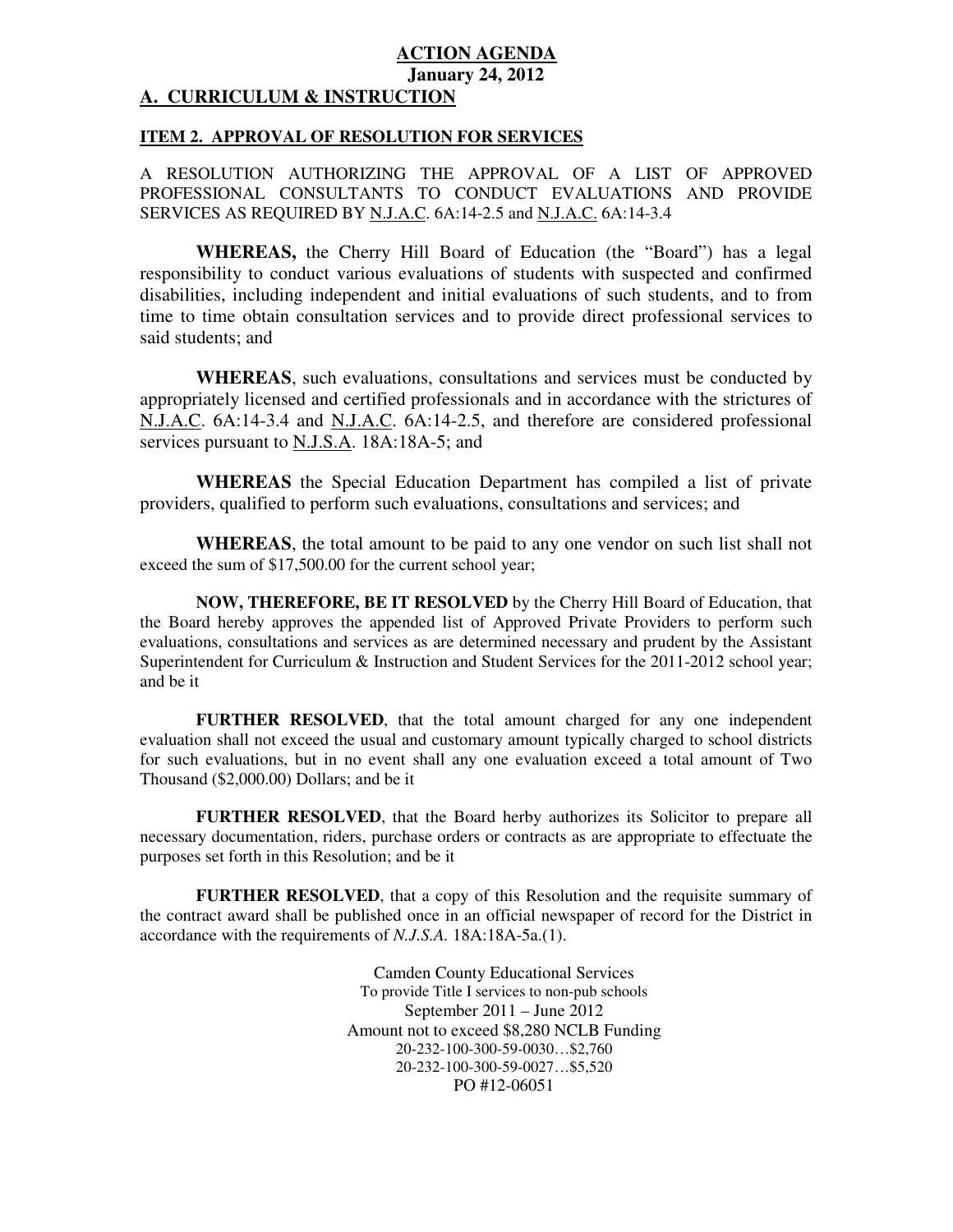# **A. CURRICULUM & INSTRUCTION**

#### **ITEM 3. APPROVAL OF OUT OF DISTRICT TUITION CONTRACTS**

 **It is requested that the following out of district tuition contracts be submitted to the Board of Education for approval for the 2011-2012 school year during the January 2012 cycle. There are eight students: four new placements, one change in placement and three additional amounts to the previously approved contracts as noted.** 

|                                                                                          |                                                                                    |                          |                | <b>OUT OF DISTRICT TUITIONS (SAIGHT ZUIZ)</b> |             |     |                 |              |                                                                                |
|------------------------------------------------------------------------------------------|------------------------------------------------------------------------------------|--------------------------|----------------|-----------------------------------------------|-------------|-----|-----------------|--------------|--------------------------------------------------------------------------------|
| <b>VENDOR</b>                                                                            | ID                                                                                 | <b>TERM</b>              | <b>TUITION</b> | <b>RES</b>                                    | <b>AIDE</b> | ESY | <b>ESY AIDE</b> | <b>EXTRA</b> | <b>AMOUNT</b>                                                                  |
| <b>Archbishop Damiano</b>                                                                |                                                                                    | 7103956 1/17/11-6/2012   |                |                                               | \$16,208    |     |                 |              | \$16,208                                                                       |
|                                                                                          |                                                                                    |                          |                |                                               |             |     |                 |              | Added 1:1 services. Previously approved August 2011 for tuition & ESY amounts. |
| Archway-Atco                                                                             |                                                                                    | 3012087 10/7/11-11/29/11 | \$2,674        |                                               |             |     |                 |              | \$2,674                                                                        |
|                                                                                          | Originally approved November 2011 for \$4,011. Additional days are added as above. |                          |                |                                               |             |     |                 |              |                                                                                |
| Archway-Atco                                                                             | 3012218                                                                            | $1/6/12 - 6/2012$        | \$19,864       |                                               |             |     |                 |              | \$19,864                                                                       |
| Archway-Atco                                                                             | 2030840                                                                            | 12/6/11-6/2012           | \$22,920       |                                               |             |     |                 |              | \$22,920                                                                       |
| <b>Bridge Academy</b>                                                                    | 3002321                                                                            | 12/19/11-6/2012          | \$22,836       |                                               |             |     |                 |              | \$22,836                                                                       |
| Hill Top Prep School                                                                     | 7104056                                                                            | 9/2011-6/2012            |                |                                               |             |     |                 | \$1,000      | \$1,000                                                                        |
| \$1000 one time fee for new student. Previously approved August 2011 for tuition amount. |                                                                                    |                          |                |                                               |             |     |                 |              |                                                                                |
| <b>Hollydell School</b>                                                                  | 3011847                                                                            | $1/9/12 - 6/2012$        | \$32,014       |                                               |             |     |                 |              | \$32,014                                                                       |
| Newgrange School                                                                         | 7104044                                                                            | $1/3/12 - 6/30/12$       | \$28,082       |                                               |             |     |                 |              | \$28,082                                                                       |

OUT OF DISTRICT TUITIONS (January 2012)

#### **ITEM 4. APPROVAL OF MT. MISERY MILEAGE**

 **It is requested that the following staff members be approved for mileage reimbursement to and from Mt. Misery during the weeks of March 6-9, March 12-15, and March 20-23 for the 2011-2012 school year. The cost is \$.31 per mile for a round trip of 48 miles at a cost of \$14.88 per trip. The cost is budgeted to account# 11-190-100-580-66-0002:** 

| Jeff Heller               | <b>Dennis Perry</b>      | <b>Al Morales</b>        |
|---------------------------|--------------------------|--------------------------|
| <b>Gary Haff</b>          | Lisa Lipman              | <b>Natalie Stanzione</b> |
| <b>Karen Kuliczkowski</b> | <b>Leah Dryden</b>       | <b>Amy Graves</b>        |
| <b>Ann Allen</b>          | <b>Danielle DiRenzo</b>  | Linda Ascola             |
| Joseph Di Carlo           | <b>Barbara Ross</b>      | <b>Lisa Riess</b>        |
| <b>Carmelo Griffo</b>     | <b>Janet McGrath</b>     | <b>Risa Cohen</b>        |
| <b>Scott Klear</b>        | <b>Christopher Corey</b> | <b>Marissa McKinney</b>  |
| <b>Jessica Heck</b>       | <b>Heather Brooks</b>    | <b>Sue Avery</b>         |
| <b>Marianne Daly</b>      | Julie lane               | <b>Marnie Malcarney</b>  |
| <b>Kelly McKenzie</b>     | <b>Ryan Nixon</b>        | <b>Kristin McGrath</b>   |
| Ramona Bregatta           | <b>Rebecca Pacheco</b>   | <b>Jenna Gravenstine</b> |
| <b>Michael Miracola</b>   |                          |                          |

Motion Second Vote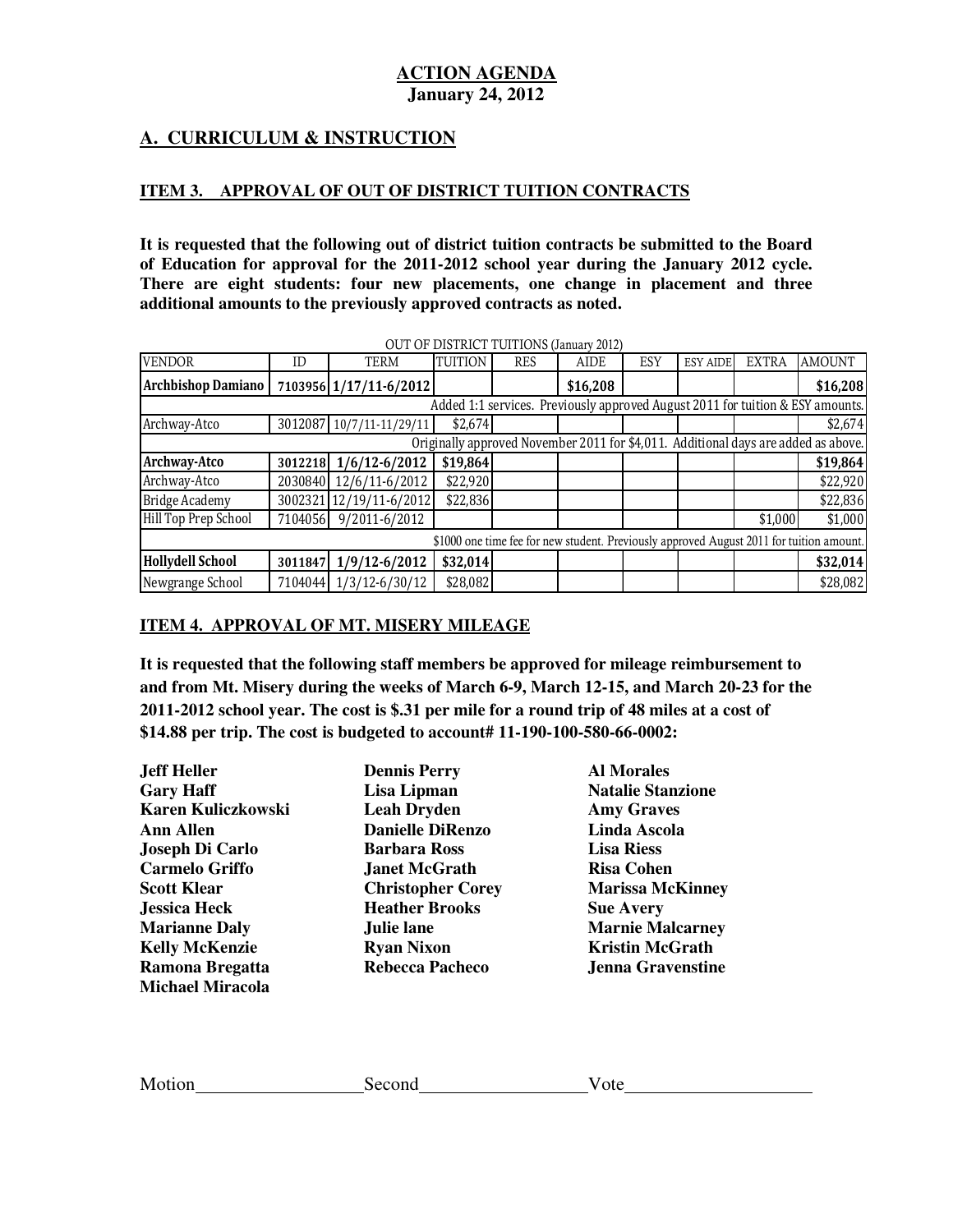#### **B. BUSINESS AND FACILITIES**

- 1. Financial Reports
- 2. Resolutions
- **3. Resolution for the Award of Transportation**
- **4. Resolution for the Award of Change Orders**
- 5. Resolution for the Award of Contract Renewals
- 6. Acceptance of Donations

## *The Superintendent recommends the following:*

#### **ITEM 1. FINANCIAL REPORTS**

- a) BOARD SECRETARY'S CERTIFICATION AND TREASURER'S REPORT FOR NOVEMBER 2011
- $b)$ SACC FINANCIAL REPORT FOR NOVEMBER 2011
- c) LINE ITEM TRANSFER REPORTS FOR THE MONTH OF NOVEMBER 2011
- d) DISBURSEMENT OF FUNDS
- e) APPROVAL OF BILL LIST

#### **ITEM 2. RESOLUTIONS**

- a) RESOLUTION AUTHORIZING CONTRACTS WITH APPROVED STATE CONTRACT VENDORS
- b) RESOLUTION APPROVING STUDENT AFFILIATION AGREEMENT FOR TEMPLE UNIVERSITY STUDENTS AS NON-TUHS ENTITIES

#### **ITEM 3. RESOLUTION FOR THE AWARD OF TRANSPORTATION**

#### **a) ROUTE #BKWCA – BECK MIDDLE SCHOOL - AIDE**

#### **ITEM 4. RESOLUTION FOR THE AWARD OF CHANGE ORDERS**

**a**)  **WORK AT SHARP ELEMENTARY SCHOOL, THE STANDBY GENERATOR SYSTEM AND RELATED WORK AT HIGH SCHOOL WEST, THE STANDBY GENERATOR SYSTEM AND RELATED WORK AT OLD SHARP WAREHOUSE BID #EGSWM060711 - EMERGENCY GENERATOR SYSTEM AND RELATED 6-7-11** 

#### **ITEM 5. RESOLUTION FOR THE AWARD OF CONTRACT RENEWALS**

a) #LANDS-121410 – LANDSCAPING – DISTRICT – WIDE (12-16-10)

#### **ITEM 6. INCCEPTANCE OF DONATIONS**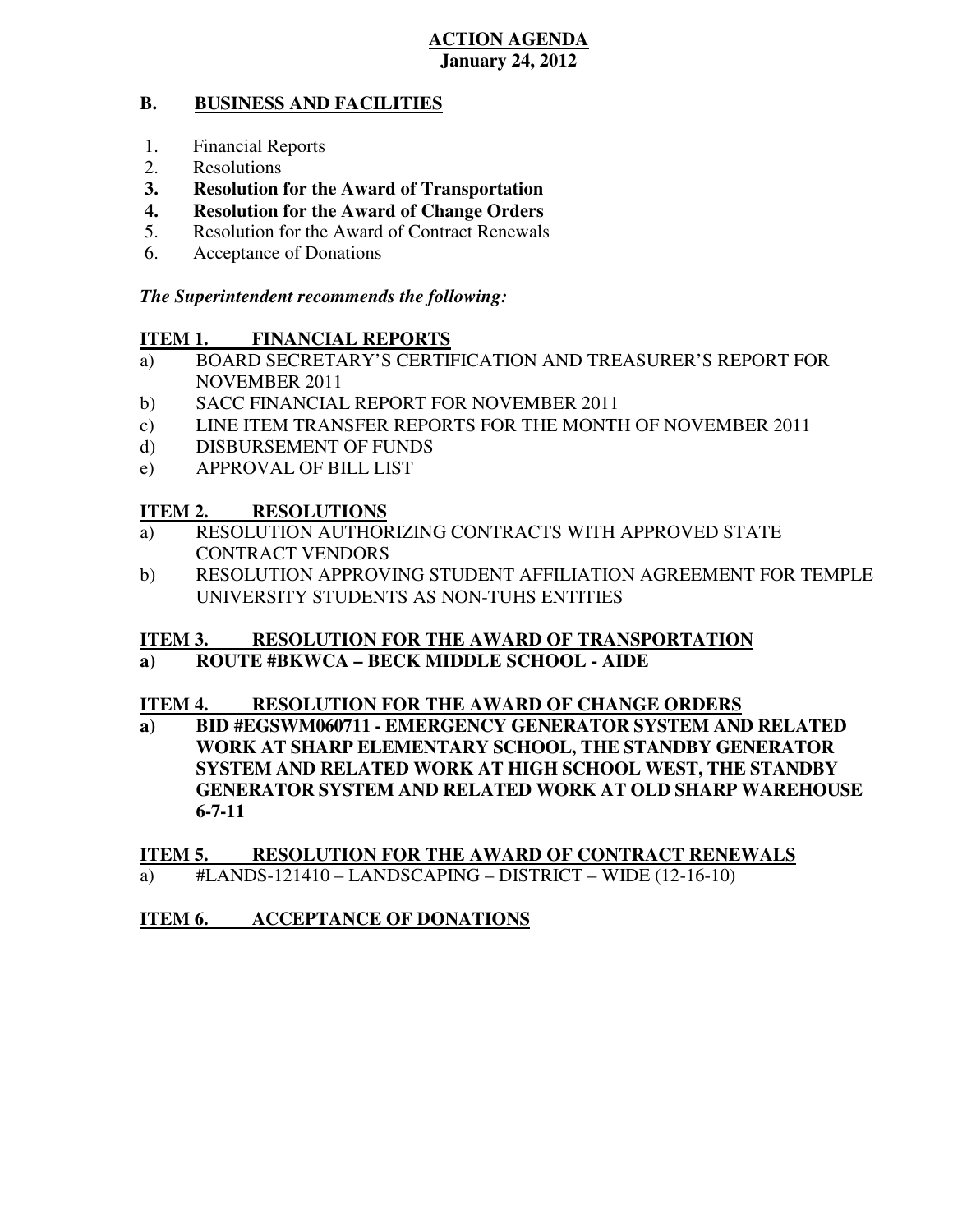#### **B. B. BUSINESS AND FACILITIES**

Long Range Plan Goals

- *"Provide a clean, healthy, safe, and secure physical environment for all students and staff."*
- *upgrading, and repairing all school district facilities."*  ● *"Consistently allocate the funds necessary for systematically maintaining,*

 *The Superintendent recommends the following:* 

#### **ITEM 1. FINANCIAL REPORTS**

# a) BOARD SECRETARY'S CERTIFICATION AND TREASURER'S REPORT FOR NOVEMBER 2011

 Pursuant to N.J.A.C. 6A:23A-16.10 (c) 3, I certify that as of November 30, 2011 no budgetary line item account has obligations and payments (contractual orders) which in total exceed the amount appropriated by the Cherry Hill Board of Education pursuant to N.J.S.A. 18A:22-8.1 and N.J.S.A. 18A:22-8.2 and no budgetary line item account has been over-expended in violation of N.J.A.C. 6:23-2.12 (a) 1.

 Pursuant to N.J.A.C. 6A:23A-16.10 (c) 4, the Cherry Hill Board of Education certifies that as of November 30, 2011 and after review of the Secretary's Monthly Financial Report and the Treasurer's Monthly Financial Report and upon consultation with the appropriate district officials, to the best of the Boards' knowledge, no major account or fund has been over-expended in violation of N.J.A.C. 6A:23A-16.10 (a) 1 and that sufficient funds are available to meet the district's financial obligations for the remainder of the fiscal year.

#### $b)$ b) SACC FINANCIAL REPORT FOR NOVEMBER 2011

 It is recommended that the Financial Report for the Cherry Hill School Age Child Care Program for the month of November 2011 be accepted as submitted.

#### $\mathbf{c})$ LINE ITEM TRANSFER REPORTS FOR THE MONTH OF NOVEMBER 2011

 It is recommended that the 2011/2012 Budget be revised by the transfer of funds between line items as listed on the monthly transfer report. (Systems 3000 transfer report).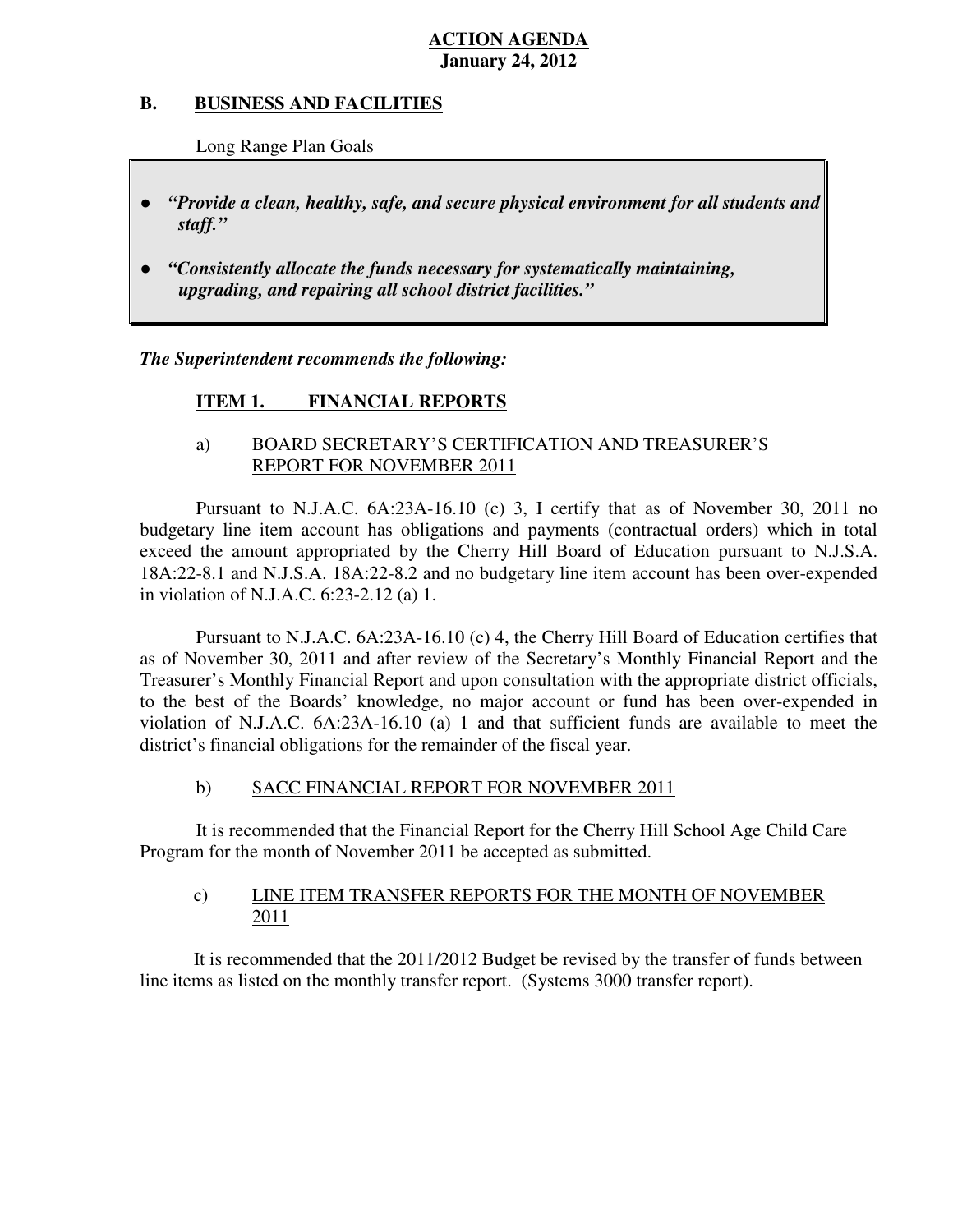#### **B. B. BUSINESS AND FACILITIES**

#### **ITEM 1. FINANCIAL REPORTS**

#### d) DISBURSEMENT OF FUNDS

| <b>FUND</b>        | <b>AMOUNT</b>   | <b>REPORT DATED</b>                                |
|--------------------|-----------------|----------------------------------------------------|
| Payroll & FICA     | \$12,525,059.49 | Payroll Dates: 12/23/2011,<br>1/6/2012 & 1/20/2012 |
| Food Service       | \$140.00        | 1/24/2012                                          |
| <b>SACC</b>        | \$16,011.57     | 12/13/11 thru 1/17/12                              |
| <b>Grand Total</b> | \$12,541,211.06 |                                                    |
|                    |                 |                                                    |

#### e) APPROVAL OF BILL LIST

 \$3,657,486.32 be approved as submitted. It is recommended that the Bill List dated January 24, 2012 in the amount of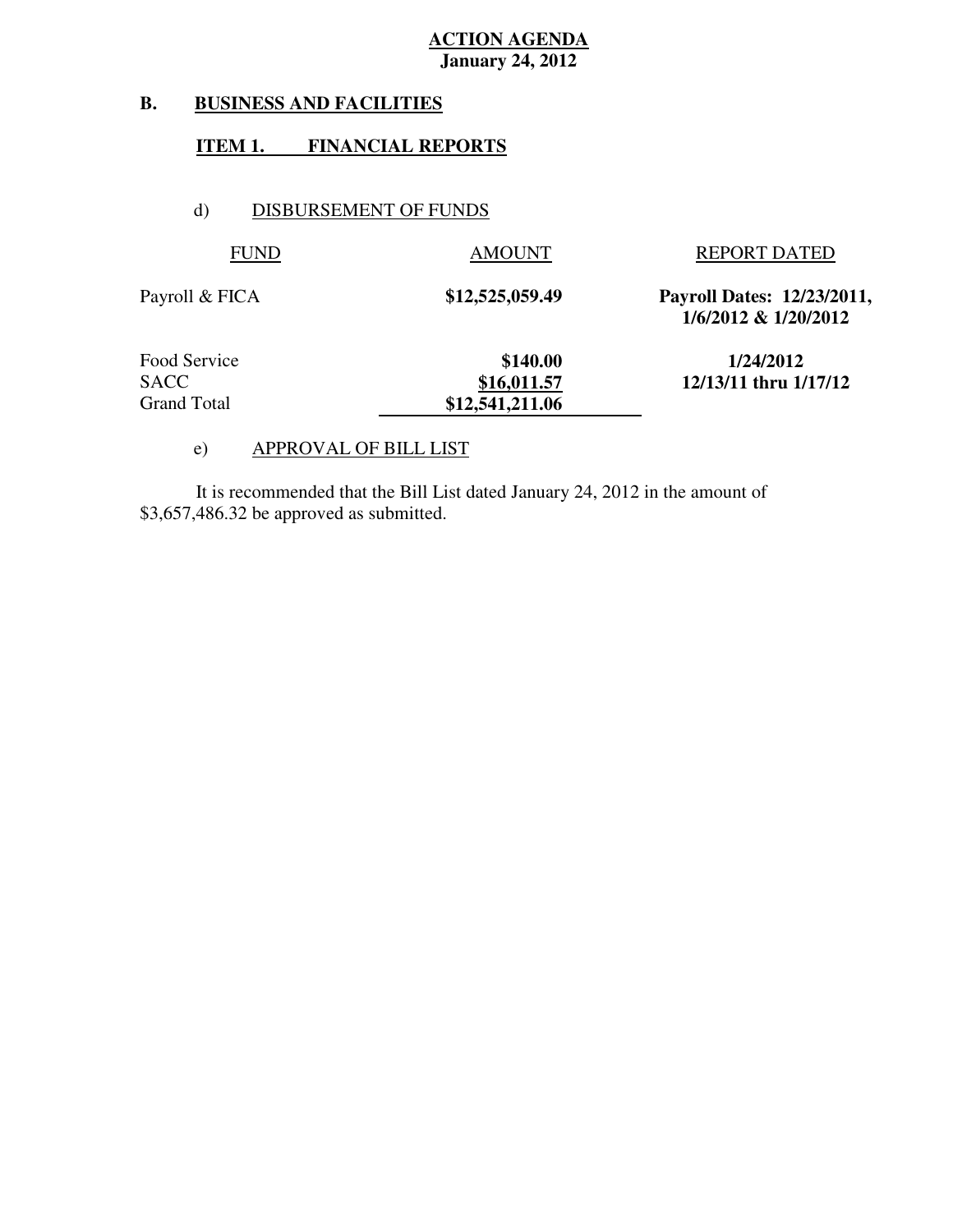#### **B. BUSINESS AND FACILITIES**

# **ITEM 2. RESOLUTIONS**

# a) RESOLUTION AUTHORIZING CONTRACTS WITH APPROVED STATE CONTRACT VENDORS

 WHEREAS, the Cherry Hill Board of Education, pursuant to N.J.S.A. 18A:18A-10a and N.J.A.C. 5:34-7.29(c), may by resolution and without advertising for bids, purchase any goods or services under the State of New Jersey Cooperative Purchasing Program for any State Contracts entered into on behalf of the State by the Division of Purchase and Property in the Department of the Treasury; and

 WHEREAS, the Cherry Hill Board of Education has the need on a timely basis to purchase goods and services utilizing State Contracts; and

 WHEREAS, the Cherry Hill Board of Education may enter into contracts with the referenced State Contract Vendors through this resolution and properly executed contracts, which shall be subject to all the conditions applicable to the current State Contracts.

 NOW, THEREFORE, BE IT RESOLVED, the Cherry Hill Board of Education authorizes the Purchasing Agent to purchase certain goods or services from those approved New Jersey State Contract Vendors as listed below for the 2011/2012 school year pursuant to all conditions of the individual State Contracts; and

 the availability of sufficient funds prior to the expenditure of funds for such goods or services; and BE IT FURTHER RESOLVED, that James J. Devereaux, Board Secretary shall certify to

 Cherry Hill Board of Education and the referenced State Contract Vendors not to exceed the amounts stated shall be as follows: BE IT FURTHER RESOLVED, that the expiration date of the contracts between the

| Contract<br>Number | Vendor           | Commodity/Service                                               | New Jersey State<br>Contract<br><b>Expiration Date</b> | Amount Not to<br>Exceed |
|--------------------|------------------|-----------------------------------------------------------------|--------------------------------------------------------|-------------------------|
| A75835             | Pasco Scientific | Scientific equipment,<br>accessories, maintenance &<br>supplies | $12 - 31 - 13$                                         | \$20,000                |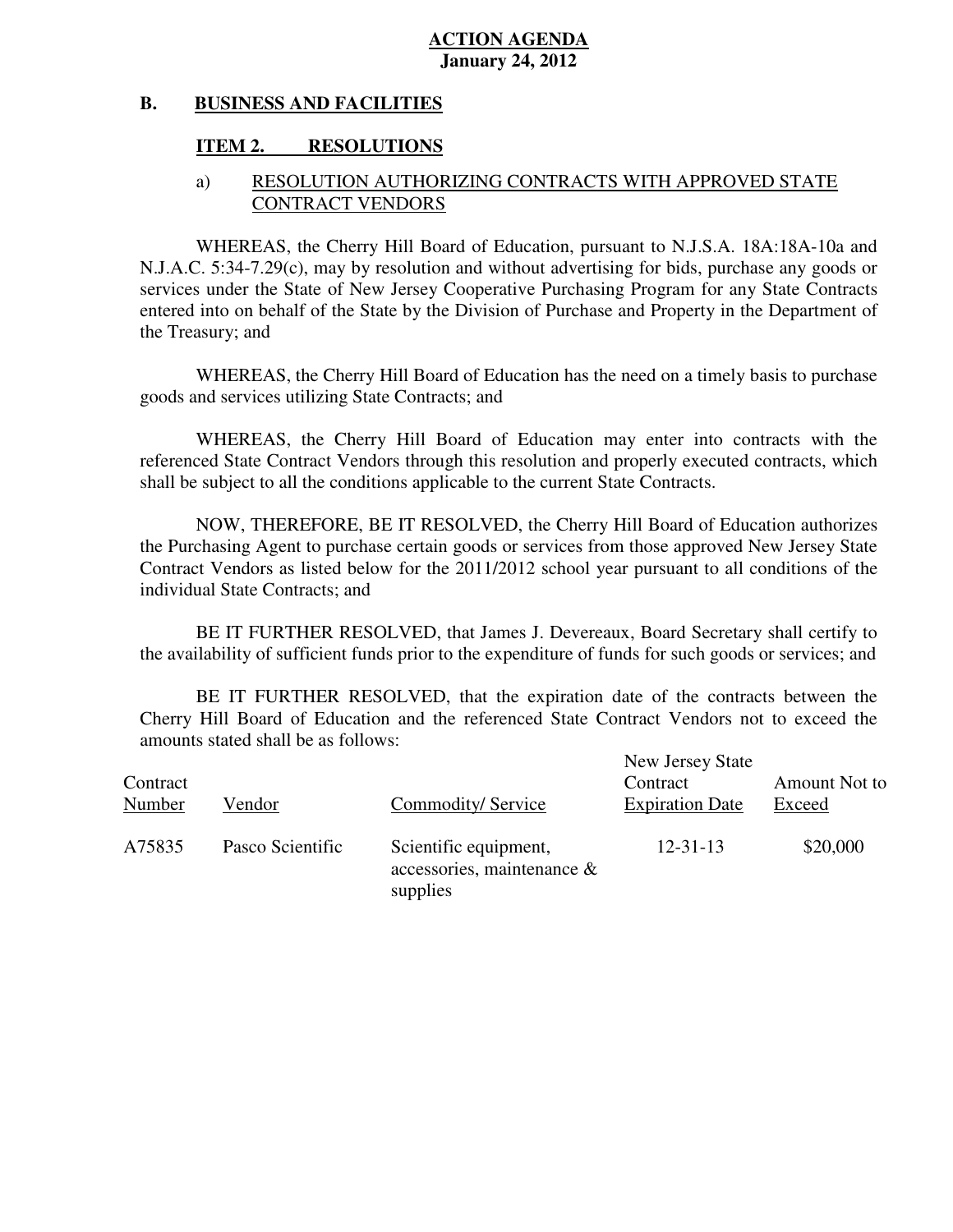#### **B. BUSINESS AND FACILITIES**

#### **ITEM 2. RESOLUTIONS**

## b) RESOLUTION APPROVING STUDENT AFFILIATION AGREEMENT FOR TEMPLE UNIVERSITY STUDENTS AS NON-TUHS ENTITIES

 RESOLVED, that the Cherry Hill Board of Education approves the Student Affiliation Agreement for Temple University at NON-TUHS Entities.

#### **ITEM 3. RESOLUTION FOR THE AWARD OF TRANSPORTATION**

#### **a) ROUTE #BKWCA – BECK MIDDLE SCHOOL - AIDE**

#### **RECOMMENDATION:**

 **It is recommended that prior administrative approval be ratified for Hillmans Bus Service, Inc. to transport (1) one classified student with an aide to and from school as listed below. PO# 12-06210** 

 **Route: BKWCA School: Beck Company: Hillman's Bus Service, Inc. Original Route: BKWC Original Bid: #5663 Date(s): 1/5/12 to 6/18/12 Cost per diem aide: \$30.00 Total # of days: one hundred and eight (108) Total Cost: \$3,240.00** 

 **Account Code: 11-000-270-514-83-0001**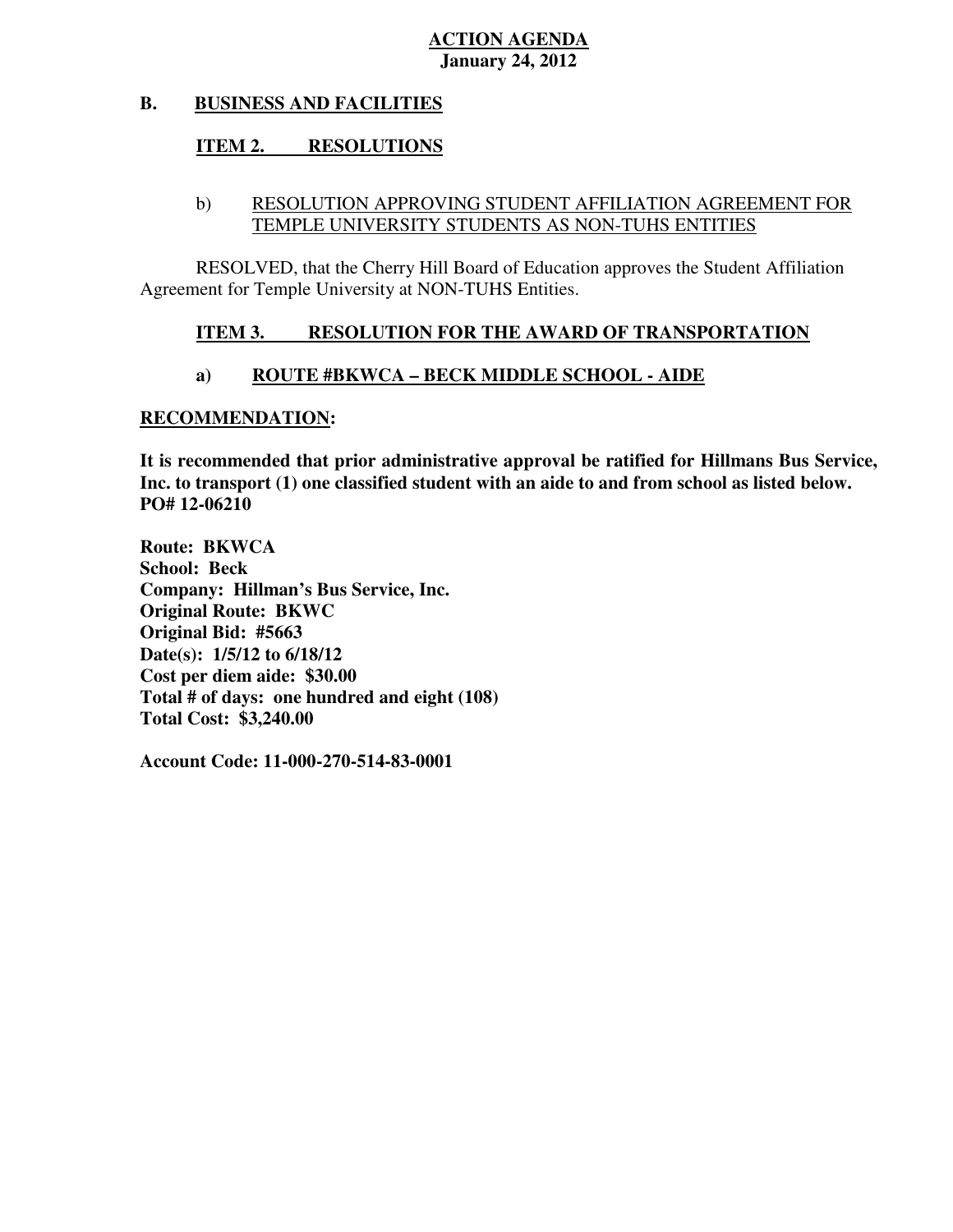#### **B. BUSINESS AND FACILITIES**

#### **ITEM 4. RESOLUTION FOR THE AWARD OF CHANGE ORDERS**

 **RELATED WORK AT SHARP ELEMENTARY SCHOOL, THE STANDBY GENERATOR SYSTEM AND RELATED WORK AT HIGH SCHOOL WEST, THE STANDBY GENERATOR SYSTEM AND RELATED WORK AT OLD SHARP WAREHOUSE (6-7-11) a) BID #EGSWM060711 - EMERGENCY GENERATOR SYSTEM AND** 

#### **INFORMATION:**

 **Board approval is requested for Change Order 003 to be issued to D. P. Murt, Pennsauken, NJ to install two (2) new gas pressure regulators (add \$1,272.15) at Old Sharp Warehouse.** 

#### **RECOMMENDATION:**

 **It is recommended that Change Order 003 to install two (2) new gas pressure regulators (add \$1,272.15) at Old Sharp Warehouse be issued to D. P. Murt, Pennsauken, NJ. PO #12-06394** 

 **Account Code: 12 000 252 730 86 0001**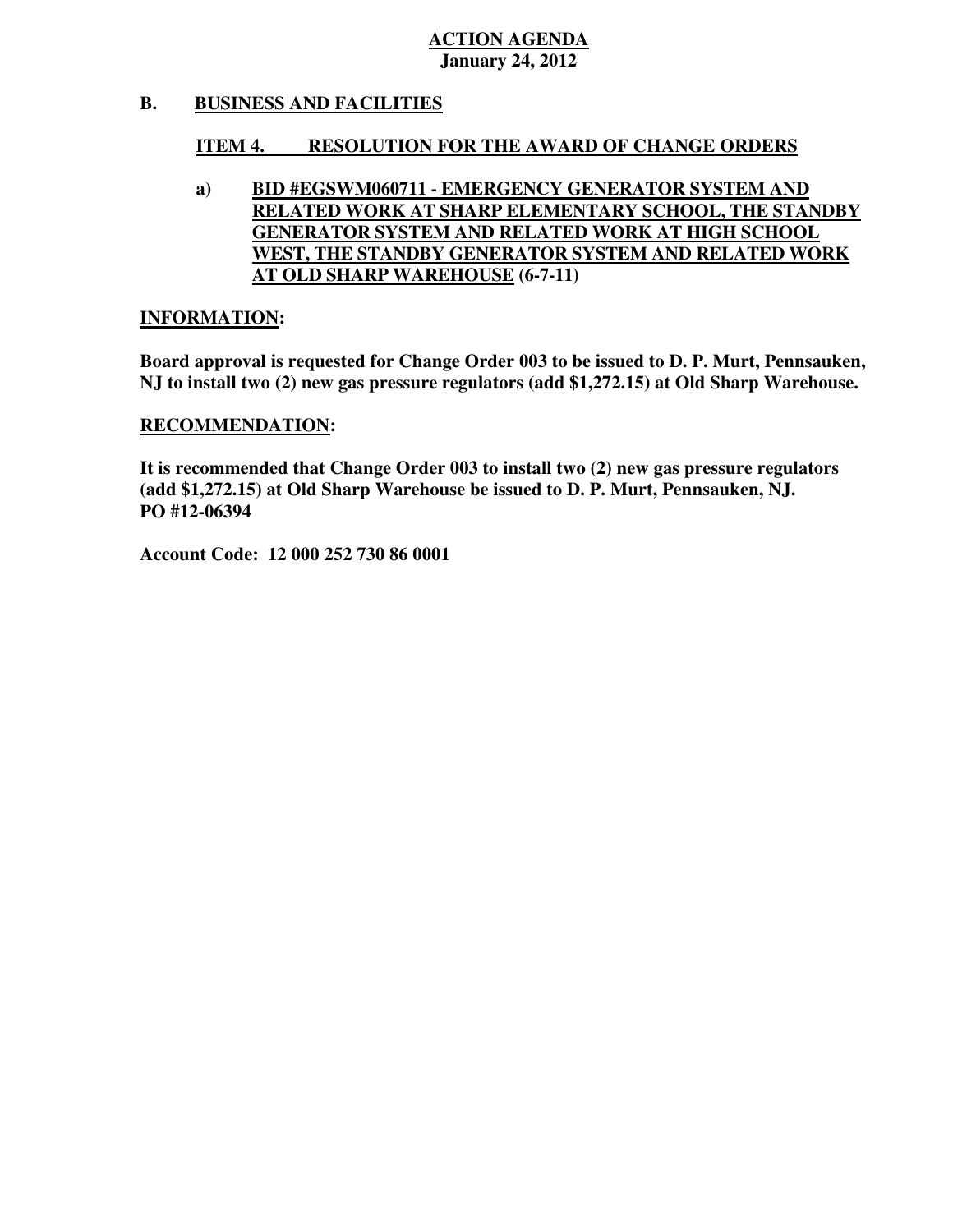#### **B. BUSINESS AND FACILITIES**

#### **ITEM 5. RESOLUTION FOR THE AWARD OF CONTRACT RENEWALS**

It is recommended that the following contracts be renewed for the 2011/2012 school year in compliance with N.J.S.A. 18A:18A based upon the Boards finding that the services are performed in an effective and efficient manner.

#### a) #LANDS-121410 – LANDSCAPING – DISTRICT – WIDE (12-16-10)

The original base bid was based on twelve (12) services, the renewal is based on thirteen (13) services which include cutting, trimming and edging, between March 1, 2012 and June 30, 2012 plus potential alternate services shown on following pages. Alternates may or may not apply.

| <b>AWARD</b>        |    |           | Base<br>Bid | <b>Estimated cost</b><br>for 10/11* | <b>RENEWAL</b><br>2011/2012 |                 |                     | Base<br><b>Bid</b> | First time<br>edging and<br>flower<br>planting | <b>Estimated cost</b><br>through June 30,<br>2012 |
|---------------------|----|-----------|-------------|-------------------------------------|-----------------------------|-----------------|---------------------|--------------------|------------------------------------------------|---------------------------------------------------|
| Barclay             | 61 | Shearon   | \$360.00    | \$4,320.00                          | Barclay                     | 61              | Shearon             | \$360.00           | \$260.00                                       | \$4,940.00                                        |
| <b>Barton</b>       | 03 | Eaise     | \$260.00    | \$3,120.00                          | <b>Barton</b>               | $\overline{03}$ | Eaise               | \$260.00           | \$320.00                                       | \$3,700.00                                        |
| Cooper              | 06 | Shearon   | \$325.00    | \$3,900.00                          | Cooper                      | 06              | Shearon             | \$325.00           | $\overline{$}260.00$                           | \$4,485.00                                        |
| Harte               | 09 | All Green | \$179.00    | \$2,148.00                          | Harte                       | 09              | All Green           | \$179.00           | \$365.00                                       | \$2,692.00                                        |
| Johnson             | 12 | Eaise     | \$850.00    | \$10,200.00                         | Johnson                     | 12              | Eaise               | \$850.00           | \$400.00                                       | \$11,450.00                                       |
| Kilmer              | 15 | Eaise     | \$500.00    | \$6,000.00                          | Kilmer                      | $\overline{15}$ | Eaise               | \$500.00           | \$335.00                                       | \$6,835.00                                        |
| Kingston            | 18 | All Green | \$239.00    | \$2,868.00                          | Kingston                    | 18              | All Green           | \$239.00           | \$415.00                                       | \$3,522.00                                        |
| Knight              | 21 | Eaise     | \$210.00    | \$2,520.00                          | Knight                      | 21              | Eaise               | \$210.00           | \$220.00                                       | \$2,950.00                                        |
| Mann                | 24 | All Green | \$224.00    | \$2,688.00                          | Mann                        | 24              | All Green           | \$224.00           | \$345.00                                       | \$3,257.00                                        |
| Paine               | 27 | All Green | \$131.00    | \$1,572.00                          | Paine                       | 27              | All Green           | \$131.00           | \$365.00                                       | \$2,068.00                                        |
| Sharp               | 30 | Eaise     | \$310.00    | \$3,720.00                          | Sharp                       | 30              | Eaise               | \$310.00           | \$295.00                                       | \$4,325.00                                        |
| Stockton            | 33 | Eaise     | \$190.00    | \$2,280.00                          | Stockton                    | 33              | Eaise               | \$190.00           | \$275.00                                       | \$2,745.00                                        |
| Woodcrest           | 36 | Eaise     | \$240.00    | \$2,880.00                          | Woodcrest                   | 36              | Eaise               | \$240.00           | \$260.00                                       | \$3,380.00                                        |
|                     |    |           |             | \$48,216.00                         |                             |                 |                     |                    |                                                | \$56,349.00                                       |
| <b>Beck</b>         | 40 | All Green | \$600.00    | \$7,200.00                          | Beck                        | 40              | All Green           | \$600.00           | \$465.00                                       | \$8,265.00                                        |
| Carusi              | 45 | Eaise     | \$550.00    | \$6,600.00                          | Carusi                      | 45              | Eaise               | \$550.00           | \$345.00                                       | \$7,495.00                                        |
| Rosa                | 48 | Eaise     | \$300.00    | \$3,600.00                          | Rosa                        | 48              | Eaise               | \$300.00           | \$250.00                                       | \$4,150.00                                        |
|                     |    |           |             | \$17,400.00                         |                             |                 |                     |                    |                                                | \$19,910 00                                       |
| East                | 50 | All Green | \$375.00    | \$4,500.00                          | East                        | 50              | All Green           | \$375.00           | \$5000.00*                                     | \$9,875.00                                        |
| West                | 55 | Shearon   | \$335.00    | \$4,020.00                          | West                        | 55              | Shearon             | \$335.00           | \$270.00                                       | \$4,625.00                                        |
| <b>AHS</b>          | 60 | All Green | \$195.00    | \$2,340.00                          | <b>AHS</b>                  | 60              | All Green           | \$195.00           | \$355.00                                       | \$2,890.00                                        |
|                     |    |           |             | \$10,860.00                         |                             |                 |                     |                    |                                                | \$17,390.00                                       |
| District-wide total |    |           |             | \$76,476.00                         |                             |                 | District-wide total |                    |                                                | \$93,649.00                                       |

Percentage Increase Annual and Aggregate 0%

\*Includes 13 cuts at Richterman Field, plus first time edging and flowers at East.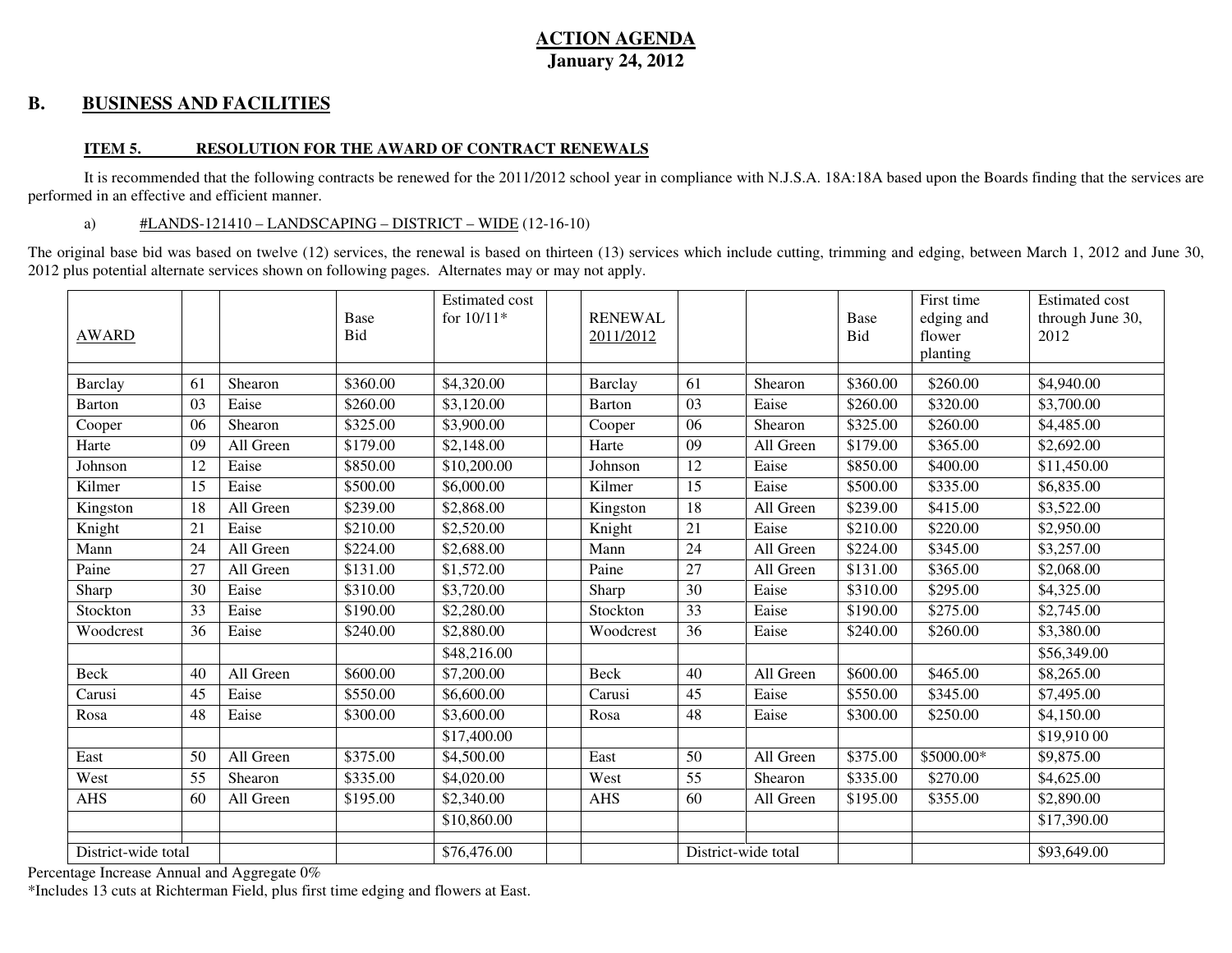#### **B. BUSINESS AND FACILITIES**

#### **ITEM 5. RESOLUTION FOR THE AWARD OF CONTRACT RENEWALS**

#### a) #LANDS-121410 – LANDSCAPING – DISTRICT – WIDE (12-16-10) continued

|                |               | Add Alt              | Add Alt      | Add Alt    | Add Alt    | Add Alt     | Add Alt      | Add Alt | Add Alt         | Add Alt   |
|----------------|---------------|----------------------|--------------|------------|------------|-------------|--------------|---------|-----------------|-----------|
|                | <b>VENDOR</b> | No. 2                | No. 3        | No. 4      | No. 5      | No. $6$     | No. 7        | No. 8   | No. 9           | No. 10    |
|                |               | 1st time             | weed         | playground | mulch      | cleanup     | leaf         | weather | vegetation      | seasonal  |
|                |               | edging               | control      | mulch per  | beds per   | interior    | collection   | related | control         | flowers / |
|                |               | per serv/            | per          | cubic yard | cubic yard | courtyards  | per service  | cleanup | per square      | plants    |
|                |               | per                  | application  |            |            | per service |              | per man | foot            | per       |
|                |               | linear               |              |            |            |             |              | hour    |                 | service   |
|                |               | foot                 |              |            |            |             |              |         |                 |           |
| <b>Barclay</b> | Shearon       | n/r                  | 869.40       | \$70.00    | \$60.00    | n/b         | 350.00<br>\$ | n/r     | n/r             | n/r       |
| <b>Barton</b>  | Eaise         | \$0.10               | \$1,530.00   | \$40.00    | \$40.00    | \$560.00    | 900.00<br>\$ | \$35.00 | $\bar{\$}$ 0.50 | n/r       |
| Cooper         | Shearon       | n/r                  | 826.50<br>\$ | \$70.00    | \$60.00    | n/b         | 350.00       | \$35.00 | n/r             | n/r       |
| Harte          | All Green     | $\mathbb{S}$<br>0.15 | \$1,145.00   | \$47.00    | \$49.00    | n/a         | \$1,250.00   | \$40.00 | \$15.00         | \$165.00  |
| Johnson        | Eaise         | \$<br>0.10           | \$5,100.00   | \$40.00    | \$40.00    | \$250.00    | \$2,800.00   | \$35.00 | \$0.50          | n/r       |
| Kilmer         | Eaise         | $\mathbb{S}$<br>0.10 | \$3,650.00   | \$40.00    | \$40.00    | \$390.00    | \$2,000.00   | \$35.00 | \$0.50          | n/r       |
| Kingston       | All Green     | $\mathbb{S}$<br>0.15 | \$1,360.00   | \$47.00    | \$49.00    | n/a         | \$1,200.00   | \$40.00 | \$15.00         | \$165.00  |
| Knight         | Eaise         | $\mathbb{S}$<br>0.10 | \$1,465.00   | \$40.00    | \$40.00    | n/b         | 850.00       | \$35.00 | \$0.50          | n/r       |
| Mann           | All Green     | 0.15                 | \$1,350.00   | \$47.00    | \$49.00    | \$400.00    | \$1,500.00   | \$40.00 | \$15.00         | \$165.00  |
| Paine          | All Green     | 0.15<br>\$           | 585.00       | \$47.00    | \$49.00    | \$1,000.00  | 900.00       | \$40.00 | \$15.00         | \$165.00  |
| Sharp          | Eaise         | $\mathbb{S}$<br>0.10 | \$2,000.00   | \$40.00    | \$40.00    | n/b         | 975.00       | \$35.00 | \$0.50          | n/r       |
| Stockton       | Eaise         | $\mathbb{S}$<br>0.10 | \$1,080.00   | \$40.00    | \$40.00    | \$150.00    | \$<br>600.00 | \$35.00 | \$0.50          | \$300.00  |
| Woodcrest      | Eaise         | $\mathbb{S}$<br>0.10 | \$1,640.00   | \$40.00    | \$40.00    | n/b         | \$<br>900.00 | \$35.00 | \$0.50          | n/r       |
| Beck           | All Green     | \$<br>0.15           | \$4,700.00   | n/a        | \$49.00    | n/a         | 750.00       | \$40.00 | \$15.00         | \$165.00  |
| Carusi         | Eaise         | $\mathbb{S}$<br>0.10 | \$3,710.00   | \$40.00    | \$40.00    | \$575.00    | \$2,100.00   | \$35.00 | \$0.50          | n/r       |
| Rosa           | Eaise         | $\mathbb{S}$<br>0.10 | \$2,175.00   | \$40.00    | \$40.00    | \$175.00    | \$1,200.00   | \$35.00 | \$0.50          | n/r       |
| East           | All Green     | $\mathbb{S}$<br>0.15 | \$1,580.00   | n/a        | \$49.00    | \$1,950.00  | \$1,200.00   | \$40.00 | \$15.00         | \$165.00  |
| West           | Shearon       | n/r                  | 826.50       | \$70.00    | \$60.00    | n/b         | \$<br>360.00 | \$35.00 | n/r             | n/r       |
| AHS            | All Green     | $\mathbb{S}$<br>0.15 | \$1,350.00   | n/a        | \$49.00    | \$800.00    | 750.00       | \$40.00 | \$15.00         | \$165.00  |

Percentage Increase Annual and Aggregate 0% PO #s 12-05725, 12-05726, 12-05727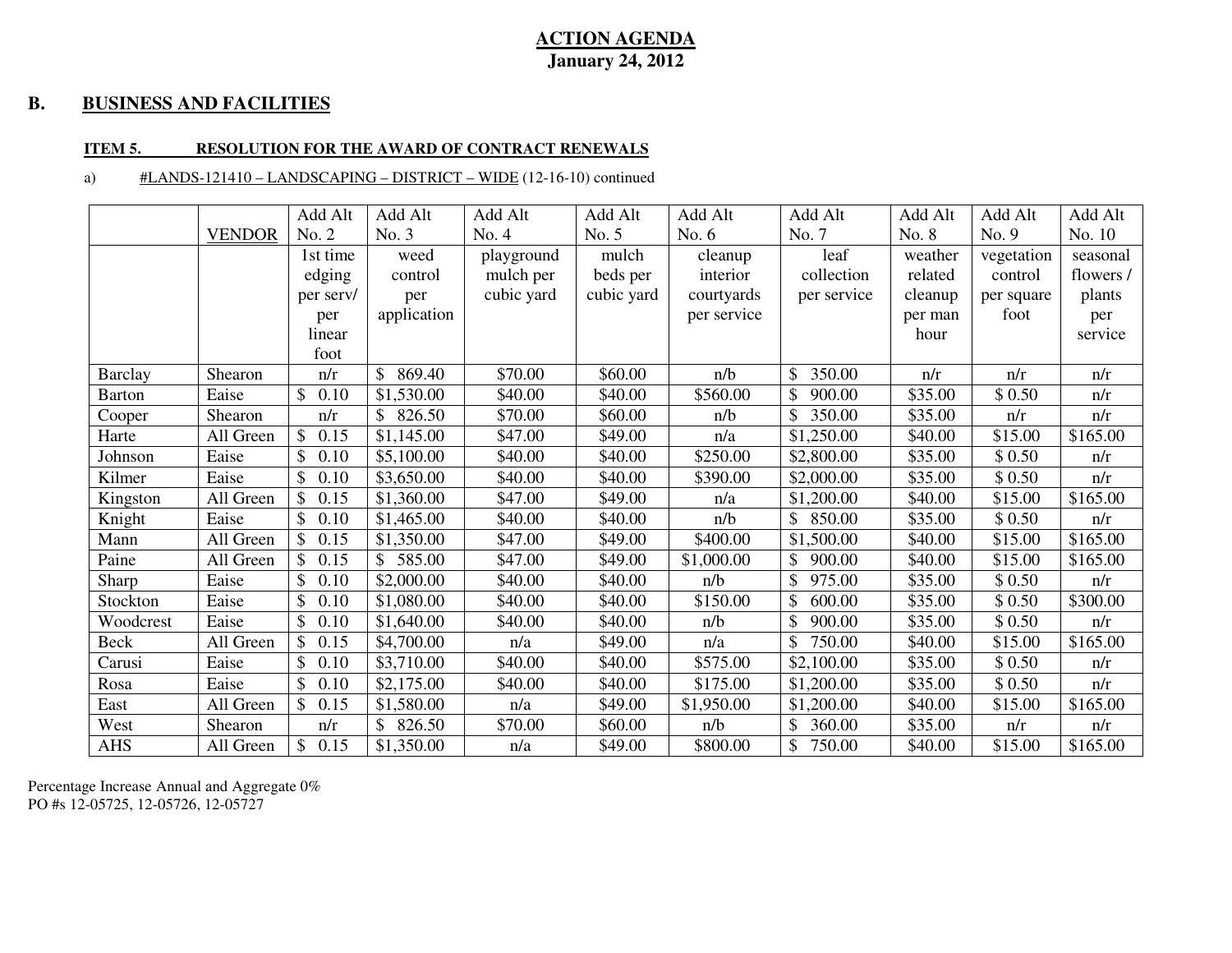#### **B. B. BUSINESS AND FACILITIES**

# **ITEM 6. ACCEPTANCE OF DONATIONS**

| <b>SCHOOL</b>                                                                 | <b>DONATION</b>                                                   | <b>GROUP</b><br><b>OFFERING</b><br><b>DONATION</b> | <b>VALUE</b> |
|-------------------------------------------------------------------------------|-------------------------------------------------------------------|----------------------------------------------------|--------------|
| District – Schools &<br>Communities Organized for<br>Parent Education (SCOPE) | Monetary Contributions for<br><b>Parent Education Programs</b>    | PTA's                                              | \$1,000      |
| District                                                                      | Dynavox DVIV; Intellikeys<br><b>USB Keyboard &amp; Chattervox</b> | Susan Pettijohn                                    | \$1,638      |

Motion Second Vote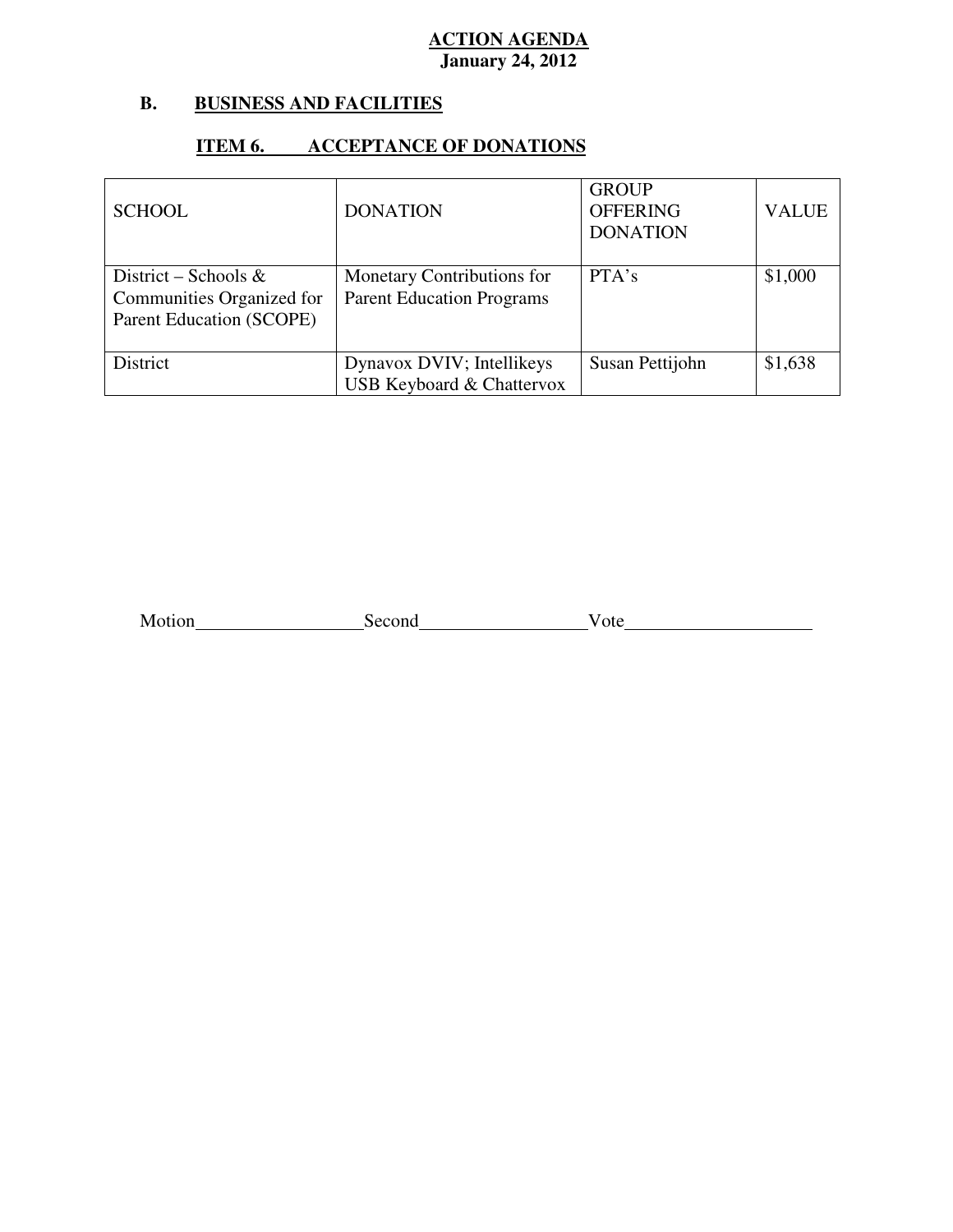# **C. HUMAN RESOURCES/NEGOTIATIONS**

 *Long Range Plan Goal:* 

**•** "Optimize Human Resource function to meet changing instructional and organizational *program requirements."* 

The Superintendent recommends the following:

- 1. Termination of Employment—Certificated<br>2. Termination of Employment—Non-Certific
- 2. Termination of Employment—Non-Certificated
- 3. Appointments—Certificated
- 4. Appointments—Non-Certificated
- 5. Leaves of Absence—Certificated
- 6. Leaves of Absence—Non-Certificated
- 7. Assignment/Salary Change—Certificated
- 8. Assignment/Salary Change—Non-Certificated
- 9. Other Compensation—Certificated
- 10. 10. Other Compensation—Non-Certificated
- $11.$ Other Motions—Certificated

# **ITEM 1. TERMINATION OF EMPLOYMENT—CERTIFICATED**

(a) Resignations

#### **RECOMMENDATION:**

 It is recommended that the following resignations be accepted on the date listed for the reasons indicated:

|                   | <b>Basketball</b> (Boys)                                                   |                       |                 |
|-------------------|----------------------------------------------------------------------------|-----------------------|-----------------|
| <b>Kent Davis</b> | <b>CHHS West-Assistant Coach</b>                                           | 9/01/11               | <b>Personal</b> |
| Rachel Lesse      | <b>CHHS</b> East-Special Education (Long)<br>term substitute $-$ \$47,622) | 1/28/12               | Personal        |
| Name              | Assignment                                                                 | <b>Effective Date</b> | Reason          |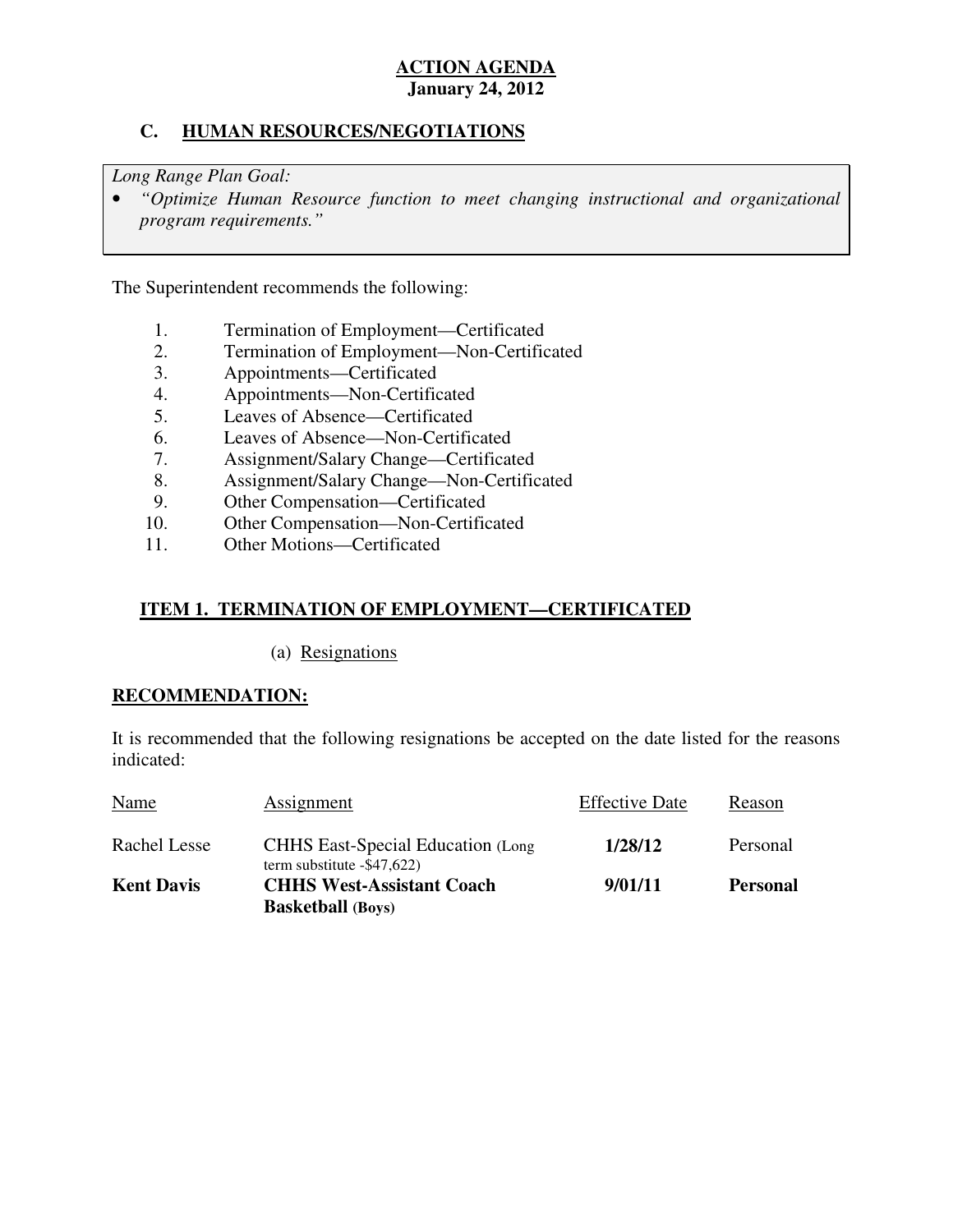# **C. HUMAN RESOURCES/NEGOTIATIONS**

## **ITEM 2. TERMINATION OF EMPLOYMENT-NON-CERTIFICATED**

#### (a) Resignations

# **RECOMMENDATION:**

 It is recommended that the following resignations be accepted on the date listed for the reasons indicated:<br>Name

| <b>Name</b>             | <b>Assignment</b>                                                  | <b>Effective Date</b> | <b>Reason</b>     |
|-------------------------|--------------------------------------------------------------------|-----------------------|-------------------|
| <b>Allyson Browning</b> | <b>Sharp-Educational Assistant</b><br>$(\$10,788)$                 | 1/13/12               | Personal          |
| <b>Harriet Love</b>     | <b>Kingston-Educational Assistant</b><br>$(\$17,904)$              | 5/01/12               | <b>Retirement</b> |
| Lorraine<br>Cipriano    | <b>Knight-Educational Assistant</b><br>(\$15,154)                  | 2/01/12               | <b>Retirement</b> |
| <b>Sarah Cullen</b>     | <b>Rosa-Educational Assistant</b><br>(\$10,317)                    | 1/25/12               | <b>Personal</b>   |
| <b>Michele Lanko</b>    | <b>Beck-Exceptional Educational</b><br><b>Assistant</b> (\$13,354) | 2/03/12               | <b>Personal</b>   |
| <b>Beth Kendall</b>     | <b>Beck-Exceptional Educational</b><br><b>Assistant</b> (\$15,154) | 2/06/12               | <b>Personal</b>   |

#### **ITEM 3. APPOINTMENTS—CERTIFICATED**

#### (a) Student Teachers

#### **RECOMMENDATION:**

 It is recommended that the persons listed be approved for student teaching in accord with the date presented.

| Name                     | College/University | <b>Effective Date</b> | <b>Cooperating School/Teacher</b> |
|--------------------------|--------------------|-----------------------|-----------------------------------|
| Alan Burkardt, III       | Wilmington         | 1/04/12-4/30/12       | Sioux Xenakis/Knight              |
| <b>Matthew Riley</b>     | Rowan              | 1/17/12-5/04/12       | Rachel Israelite/Rosa             |
| Laura Collins            | Rowan              | 1/17/12-3/09/12       | <b>Shelby Smith/CHHS West</b>     |
| Amanda McGeehan          | Rowan              | 1/17/12-5/04/12       | Lisa Powelson/CHHS West           |
| Jarrett Rossi            | Rowan              | 1/17/12-3/09/12       | Michael Eng/Knight                |
| <b>Christine Cavallo</b> | Rowan              | 3/12/12-5/04/12       | <b>Michael Eng/Knight</b>         |
| Alexa Gibson             | Rowan              | 1/17/12-3/09/12       | <b>Timothy Dempster/Mann</b>      |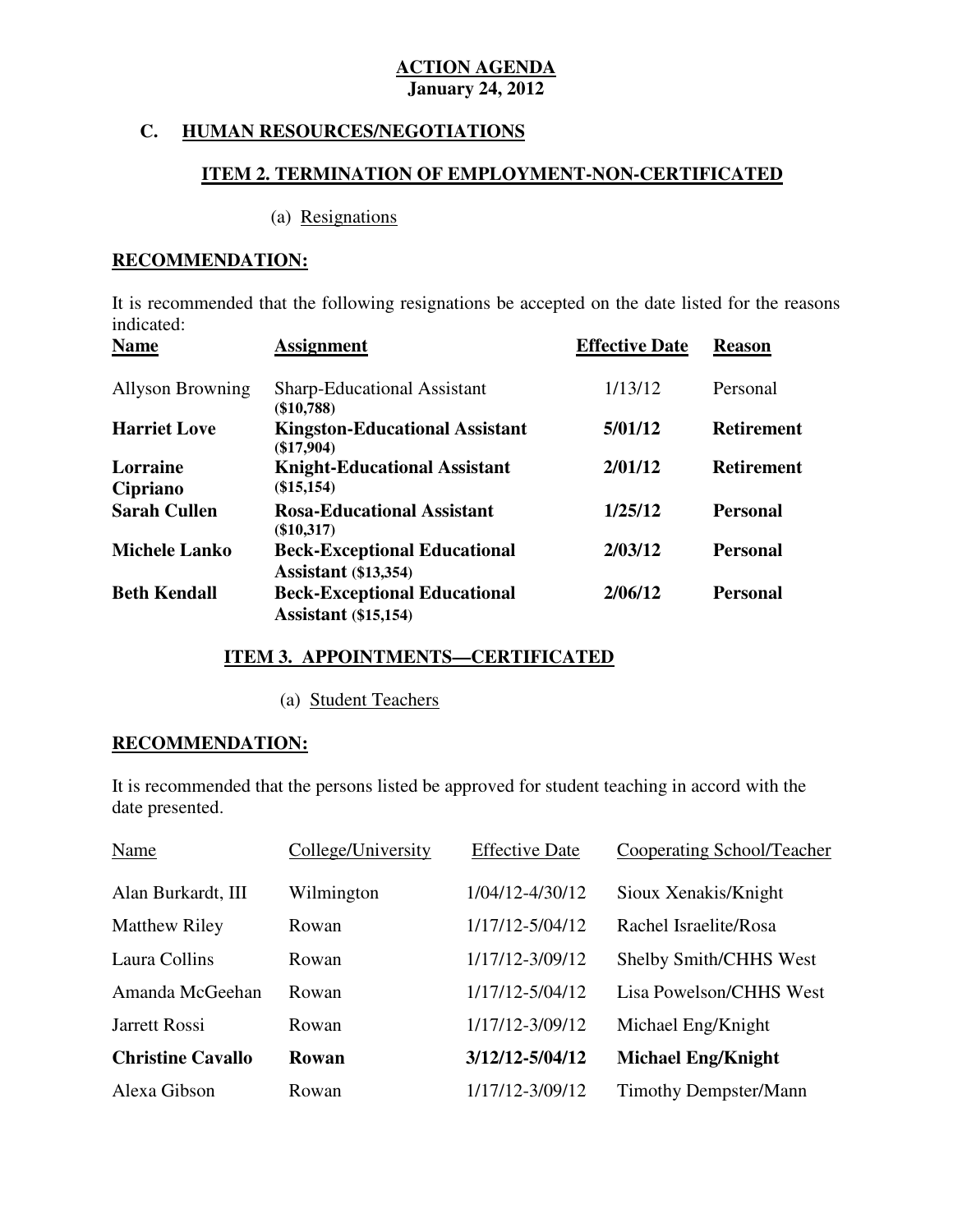# **C. HUMAN RESOURCES/NEGOTIATIONS**

# **ITEM 3. APPOINTMENTS—CERTIFICATED** -continued

# (a) Student Teachers-continued

| <b>Name</b>                              | <b>College/University</b>              | <b>Effective Date</b> | Cooperating<br><b>School/Teacher</b>                                 |
|------------------------------------------|----------------------------------------|-----------------------|----------------------------------------------------------------------|
| Daniel Wythoff                           | Rowan                                  | 1/17/12-5/04/12       | <b>Bonnie Witt/Beck</b>                                              |
| Kristen Mayer                            | Rowan                                  | 1/17/12-5/04/12       | Kristen Mayer/Barclay                                                |
| <b>Christine Cavallo</b>                 | Rowan                                  | 1/17/12-3/09/12       | <b>Robyn Housman/Rosa</b>                                            |
| <b>Deborah Roth</b>                      | <b>College of NJ</b>                   | 1/17/12-4/27/12       | <b>Lauren Turk-Jaime Harris -</b><br><b>Gregory Bristow/Stockton</b> |
| <b>Athena Carpousis</b><br><b>Ellner</b> | <b>University of</b><br><b>Phoenix</b> | 1/04/12-5/15/12       | <b>Kathleen Ford &amp; Gregory</b><br><b>DeWolf/CHHS East</b>        |
| <b>Joseph Landolfi</b>                   | <b>Rider University</b>                | 1/04/12-5/04/12       | Maria Rivas-Mintz & Nicole<br><b>Marks CHHS West/Carusi</b>          |

# (b) Co-Curricular

#### **RECOMMENDATION:**

 It is recommended that the persons listed be appointed to the positions indicated for the 2011-12 school year in accord with the data presented:

| <b>Edward Shaen*</b> | <b>CHHS West-Assistant</b><br><b>Coach, Boys Basketball</b> | $9/01/11 - 6/30/12$   | \$5725 |
|----------------------|-------------------------------------------------------------|-----------------------|--------|
| Kevin Pedrick        | <b>CHHS East-Assistant</b><br>Coach, Boys Lacrosse          | 9/01/11-6/30/12       | \$5725 |
| Kyle Evans*          | CHHS West-Head Coach,<br><b>Boys Lacrosse</b>               | $9/01/11 - 6/30/12$   | \$5478 |
| Name                 | Assignment                                                  | <b>Effective Date</b> | Salary |

\*Outside district coach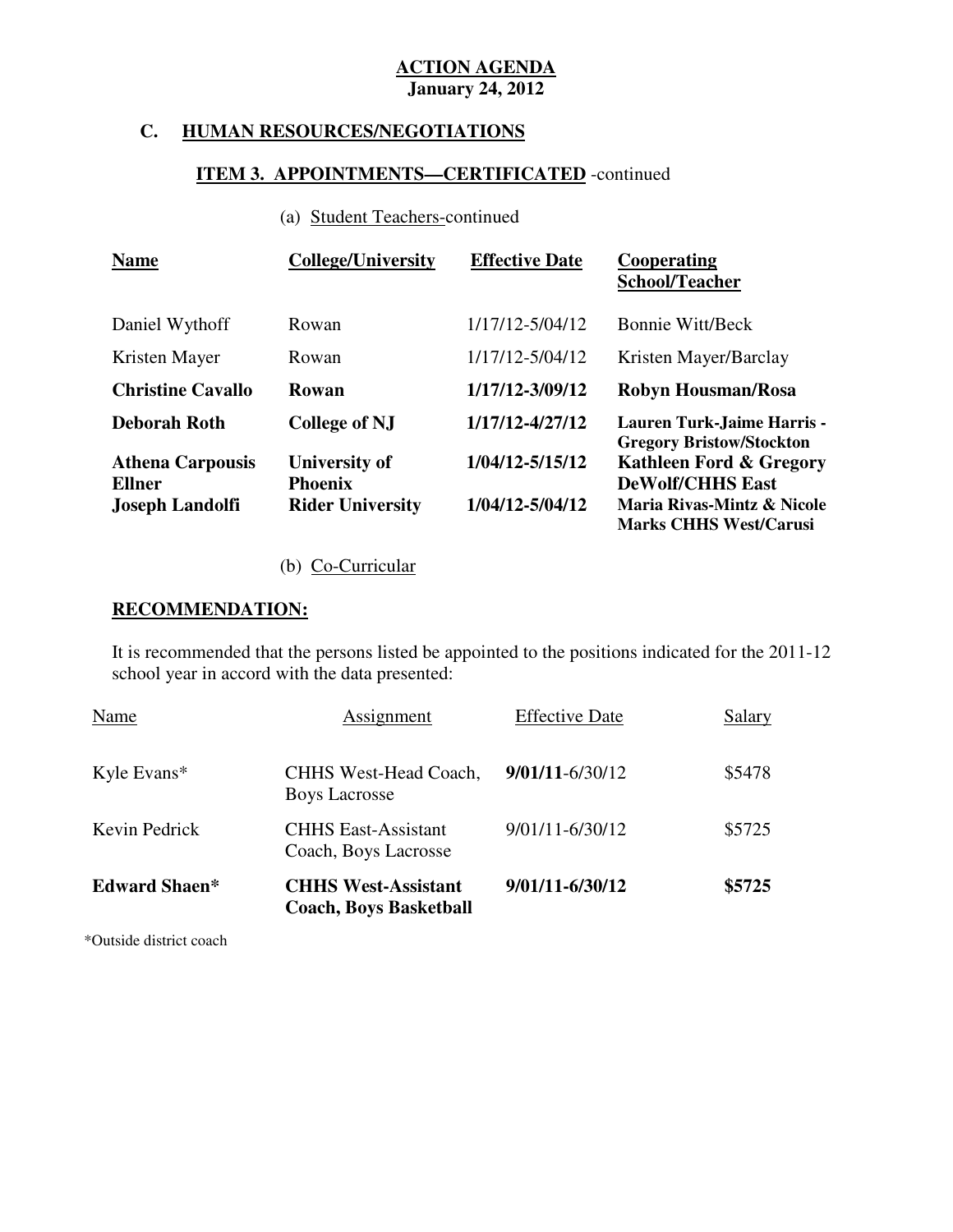# **C. HUMAN RESOURCES/NEGOTIATIONS**

# **ITEM 3. APPOINTMENTS—CERTIFICATED** – continued

# (c) Practicum Experience

# **RECOMMENDATION:**

 It is recommended that the persons listed be approved for a practicum experience in accord with the data presented.

| <b>Name</b>              | College/University | <b>Effective Date</b> | <b>Cooperating Teacher/School</b> |
|--------------------------|--------------------|-----------------------|-----------------------------------|
| Daniel Berenato          | Rowan              | 2/14/12-4/03/12       | Elizabeth Bastnagel/Carusi        |
| Natalie Busarello        | Rowan              | 2/14/12-4/03/12       | Elizabeth Bastnagel/Carusi        |
| <b>Melissa Calabrese</b> | Rowan              | 2/14/12-4/03/12       | Zachary Semar/Carusi              |
| Sara DiBenedetto         | Rowan              | 2/14/12-4/03/12       | Kate Mead/Carusi                  |
| Carly Francis            | Rowan              | 2/14/12-4/03/12       | Lindsay Amoroso/Carusi            |
| <b>Stefanie Hios</b>     | Rowan              | 2/14/12-4/03/12       | Lindsay Amoroso/Carusi            |
| Marissa Johnston         | Rowan              | 2/14/12-4/03/12       | Lindsay Amoroso/Carusi            |
| Jennifer Lebel           | Rowan              | 2/14/12-4/03/12       | Zachary Semar/Carusi              |
| Rebecca Lee              | Rowan              | 2/14/12-4/03/12       | Stacey Antonelli/Carusi           |
| Samantha Maloney         | Rowan              | 2/14/12-4/03/12       | Stacey Antonelli/Carusi           |
| <b>Alexis Marinos</b>    | Rowan              | 2/14/12-4/03/12       | Stacey Antonelli/Carusi           |
| Danielle Martin          | Rowan              | 2/14/12-4/03/12       | Lucia Ibanez/Carusi               |
| Victoria McGuire         | Rowan              | 2/14/12-4/03/12       | Joyce Nece/Carusi                 |
| <b>Stuart Moskovitz</b>  | Rowan              | 2/14/12-4/03/12       | Ann Carrel/Carusi                 |
| Shana O'Donnell          | Rowan              | 2/14/12-4/03/12       | Ann Carrel/Carusi                 |
| Lauren Roman             | Rowan              | 2/14/12-4/03/12       | Ann Carrel/Carusi                 |
| Jennifer Roselli         | Rowan              | 2/14/12-4/03/12       | Joyce Nece/Carusi                 |
| <b>Lindsey Russo</b>     | Rowan              | 2/14/12-4/03/12       | Joyce Nece/Carusi                 |
| Megan Sheehan            | Rowan              | 2/14/12-4/03/12       | Zachary Semar/Carusi              |
| Angela Sorbello          | Rowan              | 2/14/12-4/03/12       | Robert Bonnett/Carusi             |
| Morgan Spencer           | Rowan              | 2/14/12-4/03/12       | Robert Bonnett/Carusi             |
| Elizabeth Spengler       | Rowan              | 2/14/12-4/03/12       | Zachary Semar/Carusi              |
| Alyssa Stetson           | Rowan              | 2/14/12-4/03/12       | <b>Robert Bonnett/Carusi</b>      |
| Michelle Stuto           | Rowan              | 2/14/12-4/03/12       | Ayana Boxley/Carusi               |
| <b>Crystal Uzdevenes</b> | Rowan              | 2/14/12-4/03/12       | Richard Reidenbaker/Carusi        |
| Jaclyn Wajda             | Rowan              | 2/14/12-4/03/12       | Ayana Boxley/Carusi               |
| Danielle Watson          | Rowan              | 2/14/12-4/03/12       | Ayana Boxley/Carusi               |
| Janice Simpson           | Rutgers            | 1/23/12-5/04/12       | Amy Graves/Beck                   |
| <b>Daniel Wythoff</b>    | Rowan              | 1/17/12-5/04/12       | <b>Mandy Baker/Beck</b>           |
| <b>Meghan Cronin</b>     | Rowan              | 1/17/12-5/04/12       | <b>Sheri Turner/Barclay</b>       |
| <b>Kristen Hinners</b>   | Rowan              | 1/17/12-3/09/12       | <b>Diane O'Brien/Alternative</b>  |
| <b>Alexa Gibson</b>      | Rowan              | 3/12/12-5/04/12       | <b>Diane O'Brien/Alternative</b>  |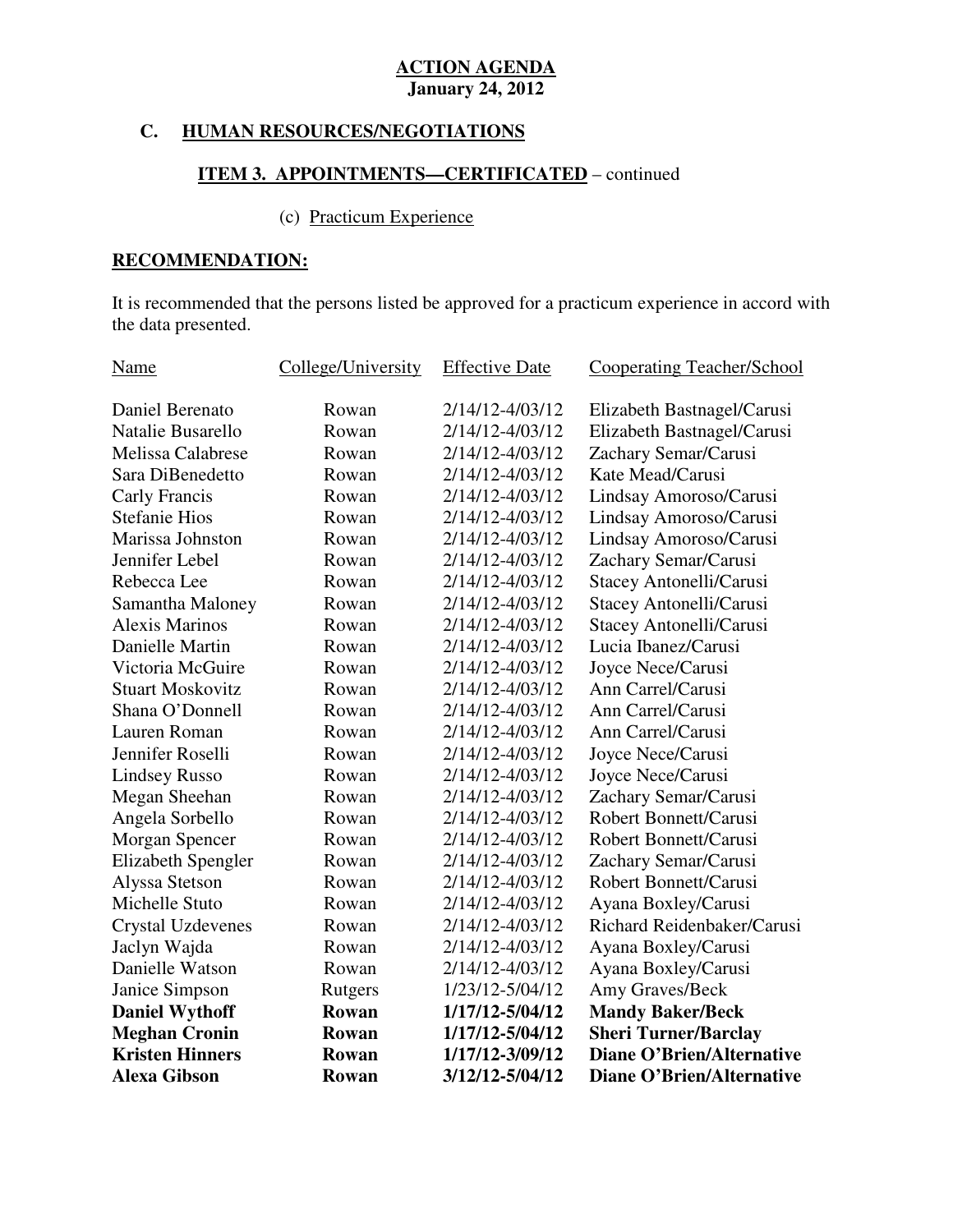# **C. HUMAN RESOURCES/NEGOTIATIONS**

# **ITEM 3. APPOINTMENTS—CERTIFICATED** – continued

# **(d) Title I Saturday Tutoring Program 6<sup>th</sup> through 8<sup>th</sup> Grades**

#### **RECOMMENDATION:**

 **It is recommended that approval be granted to employ the following Carusi Middle School teachers for a rotating schedule to provide tutoring, on the 11 designated Saturdays, to identified Title I students. The program will run for 11 Saturdays, with 12 teachers for 3 hours from January 2012 through June 2012 for a total of 396 hours for the program at an hourly rate of \$42.60. The total cost of the program not to exceed \$16,869.60 Monies budgeted from account #20-232-100-101-45-0101.** 

| <b>Name</b>                  | <b>Name</b>            | <b>Name</b>               | <b>Name</b>              |
|------------------------------|------------------------|---------------------------|--------------------------|
| <b>Benjamin Acquesta</b>     | <b>Lindsay Amoroso</b> | Paula Antonelli           | Rilana Alvarez           |
| <b>Meredith Callahan</b>     | <b>Jamie Grenier</b>   | <b>Kathleen Connelly</b>  | <b>Gail Ward</b>         |
| <b>Thea Veronica Mijares</b> | Jodi Raditz            | <b>Courtney Katz</b>      | <b>Thomas Kelly</b>      |
| <b>Lisa Schoen</b>           | <b>JoAnna Marchio</b>  | <b>Joyce Humpert-Nece</b> | <b>Jenna Dunn</b>        |
| <b>Andrea Lamb</b>           | <b>Alex Tedesco</b>    | <b>Bridget Burlage</b>    | <b>Benjamin Kukainis</b> |
| <b>Melissa Ciavarella</b>    | <b>Angelina Phelan</b> |                           |                          |

(e) Mentor Teachers

#### **RECOMMENDATION:**

 It is recommended that the teachers listed be approved as mentors in accord with the data presented. Monies budgeted from account #'s 11-120-100-101-98-0102/11-130-100-101-98 0102/11-140-100-101-98-0102.

| <b>Name</b>  | Protégé    | School  | Amount         | <b>Effective Dates</b>               |
|--------------|------------|---------|----------------|--------------------------------------|
| Joanne Rizzo | Gregg Love | Johnson | \$550 prorated | $11/28/11$ -on or<br>about $1/20/12$ |

(f) Science Blueprint Committee

# **RECOMMENDATION:**

 It is recommended that Tiffany Nicolais be approved as a member of the Science Blueprint Committee (not to exceed 6 hrs) at the rate of \$35.71/hr. (replacing Daniel Sloane). Monies budgeted from account #11-000-221-110-72-0101.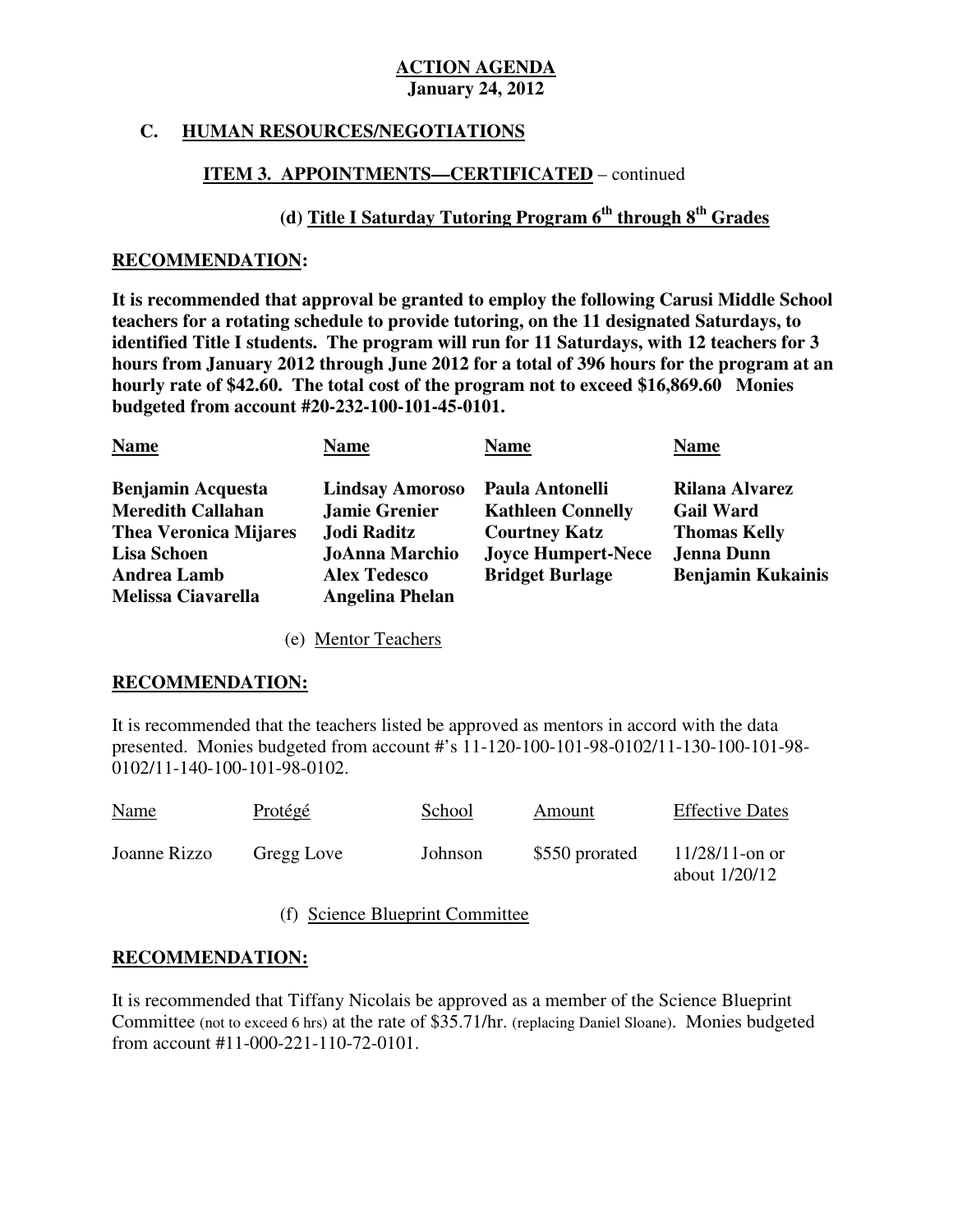# **C. HUMAN RESOURCES/NEGOTIATIONS**

## **ITEM 3. APPOINTMENTS—CERTIFICATED** – continued

#### (g) Homebound Instructor

#### **RECOMMENDATION:**

 It is recommended that Barbara Seltzer be approved as a homebound instructor effective 1/24/12-6/30/12 at the rate of \$41.03/hour. Monies budgeted from account #11-150-100-101-71 0101.

#### **(h) Substitute Teachers/Nurses**

#### **RECOMMENDATION:**

 **It is recommended that the persons listed be approved as substitute teachers/nurses for the 2011-12 school year effective 1/25/12-6/30/12. Monies budgeted from account #11-120-100 101-98-0150/11-130-100-101-98-0150/11-140-100-101-98-0150.** 

| Kim Fox<br><b>Stephanie Miller</b><br><b>Josephine Sbrocco</b><br><b>Leanne Myers</b>                                                                                                                                                           |  |
|-------------------------------------------------------------------------------------------------------------------------------------------------------------------------------------------------------------------------------------------------|--|
| Joanna Drake<br><b>Madeleine Cattuna</b><br><b>Floyd Strelsin</b><br><b>Terry Goldlust</b><br>Anastasia Sampson<br><b>Matthew Halden</b><br><b>Michael Terlizzi</b><br>Carla Carelli<br>Lisa Blum<br><b>Jessica Cona</b><br><b>Robert Lento</b> |  |

 **(i) NJ Excel Internship** 

#### **RECOMMENDATION:**

 **It is recommended that Amy Horowitz, student in the NJ Excel program be approved for a Supervisory Internship with James Riordan, as cooperating mentor for a total of 30 hours.**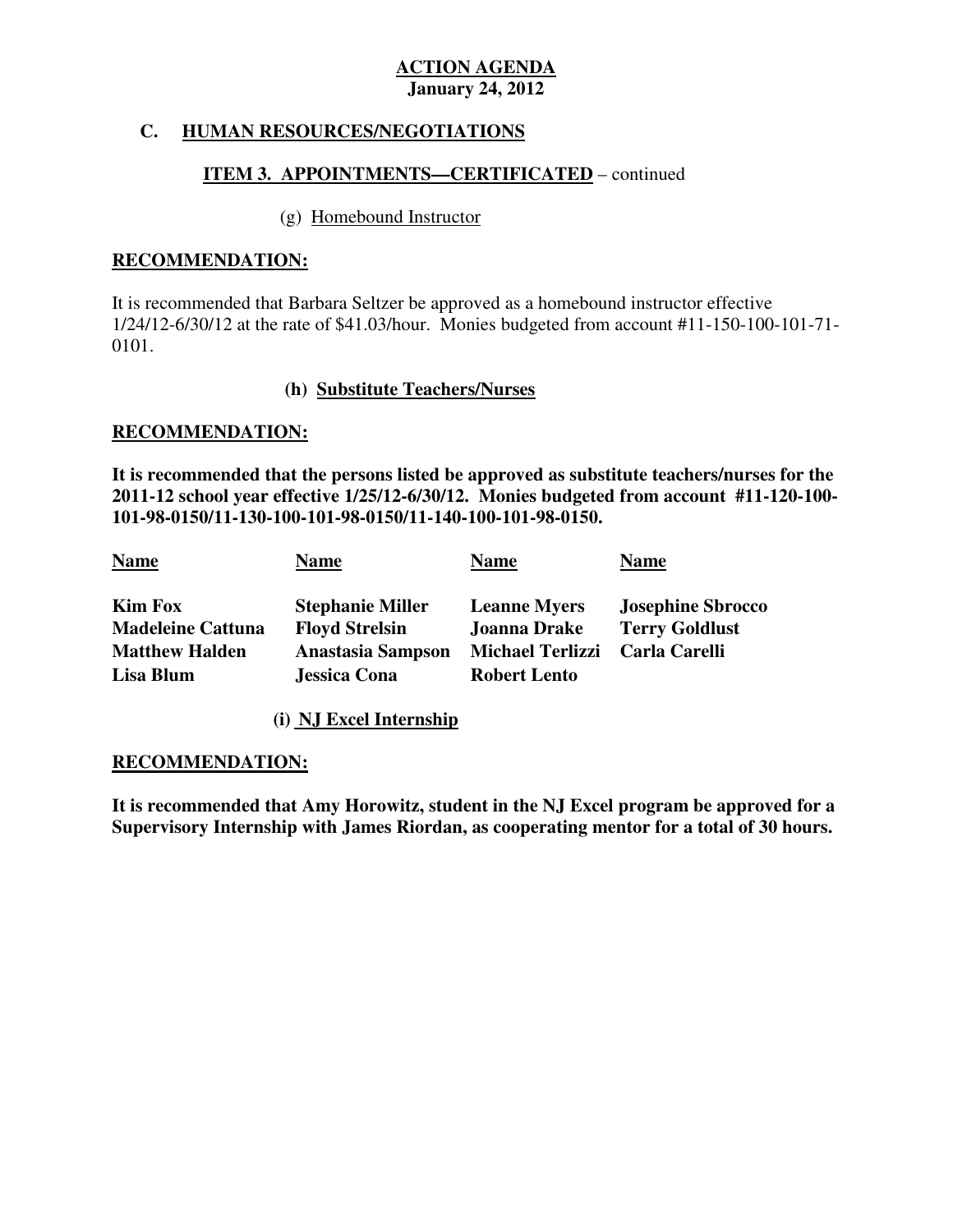## **C. HUMAN RESOURCES/NEGOTIATIONS**

#### **ITEM 3. APPOINTMENTS—CERTIFICATED** - **continued**

## **(j) Graduate Field Study**

#### **RECOMMENDATION:**

 **It is recommended that Amy Penwell, Library and Information Science student at Rutgers University be approved for a graduate field study effective spring 2012 with media specialist Denise Wiltsee, CHHS West for a minimum of 150 hours** 

#### **(k) Regular**

#### **RECOMMENDATION:**

 **It is recommended that the persons listed be approved for the positions indicated in accord with the data presented:** 

| <b>Name</b>                  | <b>Assignment</b>                                                                                           | <b>Effective Date</b> | <b>Salary</b>                               |
|------------------------------|-------------------------------------------------------------------------------------------------------------|-----------------------|---------------------------------------------|
| <b>Karla Smith</b>           | Paine-Grade 4<br>(Resignation of J.<br>VanGinhoven-(budget<br>#11-120-100-101-27-<br>0100)                  | 1/03/12-6/30/12       | \$50,598 prorated<br>(Masters-Step 2)       |
| <b>Chamblyn Traino</b>       | <b>Carusi-Special Ed</b><br>(Long term substitute<br>for T. Bacani-budget<br>#11-213-100-101-45-<br>0100    | 1/23/12-2/29/12       | \$52,268 prorated<br>(Masters-Step 6)       |
| Melissa Liles*               | <b>Barclay-.4 Health &amp;</b><br>P.E. (IDEA PS FY12-<br>budget #20-254-100-<br>101-99-0100)                | 9/01/11-6/30/12       | $$18,671$ (40%)<br><b>Bachelors-step 3)</b> |
| <b>Alyson Wiecek*</b>        | <b>Barclay-.4 Media</b><br><b>Specialist</b><br>(IDEA PS FY12-budget<br>#20-254-100-101-99-<br>0100)        | 9/01/11-6/30/12       | $$26,354$ (40%)<br><b>Masters-step 13)</b>  |
| Marjorie Levy*               | <b>CHHS West-English</b><br><b>Title I Support</b><br>(budget Title I-FY12-<br>#20-232-100-101-55-<br>0100) | 9/01/11-1/31/12       | \$97,960 prorated<br>$(Masters+30-step 17)$ |
| <b>Benjamin</b><br>Kukainis* | Carusi-Title I,<br><b>Language Arts</b><br>(new position-budget<br>#20-232-100-101-45-0100)                 | 9/14/11-6/30/12       | \$47,422 prorated<br>(Bachelors+15-step 1)  |

\*Federal grant positions must be appointed twice a year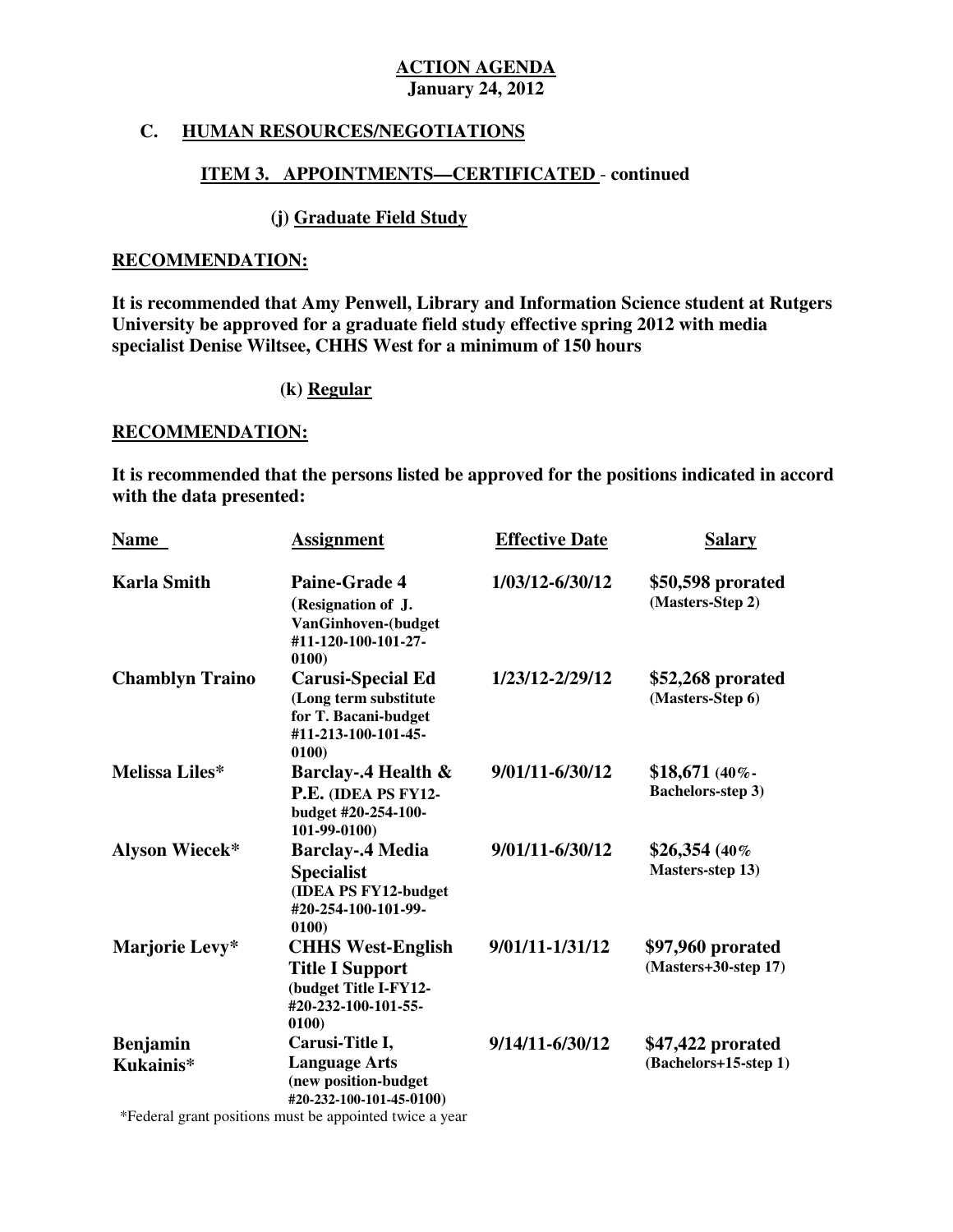# **C. HUMAN RESOURCES/NEGOTIATIONS**

# **ITEM 3. APPOINTMENTS—CERTIFICATED** - **continued**

# **(k) Regular-continued**

| <b>Name</b>                  | <b>Assignment</b>                                                                                                                     | <b>Effective Date</b> | <b>Salary</b>                                         |
|------------------------------|---------------------------------------------------------------------------------------------------------------------------------------|-----------------------|-------------------------------------------------------|
| <b>Patrice Mount*</b>        | Kilmer-.5 Title 1<br>(new position-budget<br>#20-232-100-101-15-<br>0100)                                                             | 11/28/11-6/30/12      | \$26,590 prorated (.5 of<br><b>Bachelors-step 11)</b> |
| <b>Theresa Jones*</b>        | <b>CHHS West-.75</b><br>Math, Title I<br><b>Support</b> (newly<br>created position-budget<br>#20-232-100-101-55-<br>0100              | 1/17/12-6/30/12       | \$49,415 prorated<br>(.75 of Masters-step 13)         |
| <b>Canice Bonner*</b>        | <b>Barton-.5 Title I</b><br>(new position-budget<br>#20-232-100-101-03-<br>0100)                                                      | 10/21/11-6/30/12      | \$24,303 prorated<br>(Bachelors+15-step 5)            |
| <b>Laurie Ann</b><br>Powell* | <b>Barton-Title I</b><br><b>Teacher</b> (new position-<br>budget #20-232-100-101-<br>$03-0100$                                        | 10/13/11-6/30/12      | \$46,277 prorated<br>(Bachelors-step 1)               |
| <b>Margaret</b><br>Giordano* | Carusi-Language<br><b>Arts-Title I</b> (new<br>Position-budget #20-<br>232-100-101-45-0100)                                           | 9/01/11-6/30/12       | \$46,887<br>(Bachelors-step 4)                        |
| <b>Amanda Micek*</b>         | Kilmer-<br>Kindergarten-Title I<br>(Reassignment of H.<br>Meola- budget #20-232-<br>100-101-15-0100)                                  | 9/01/11-6/30/12       | \$50,398 (Masters-step)<br>1)                         |
| <b>Rebecca Green*</b>        | <b>Carusi-Special</b><br><b>Education Teacher</b><br>(Long term substitute<br>for N. Anastasia-budget<br>#11-204-100-101-45-<br>0100) | 1/09/12-4/13/12       | \$47,422 prorated<br>(Bachelors+15-Step 1)            |
| <b>Elyse Ettin</b>           | <b>Kilmer-School</b><br><b>Counselor</b> (Long term<br>substitute for D. Ward-<br>budget #11-000-218-104-<br>15-0100)                 | 1/17/12-2/10/12       | \$50,398 prorated<br>(Masters-Step 1)                 |

\*Federal grant positions must be appointed twice a year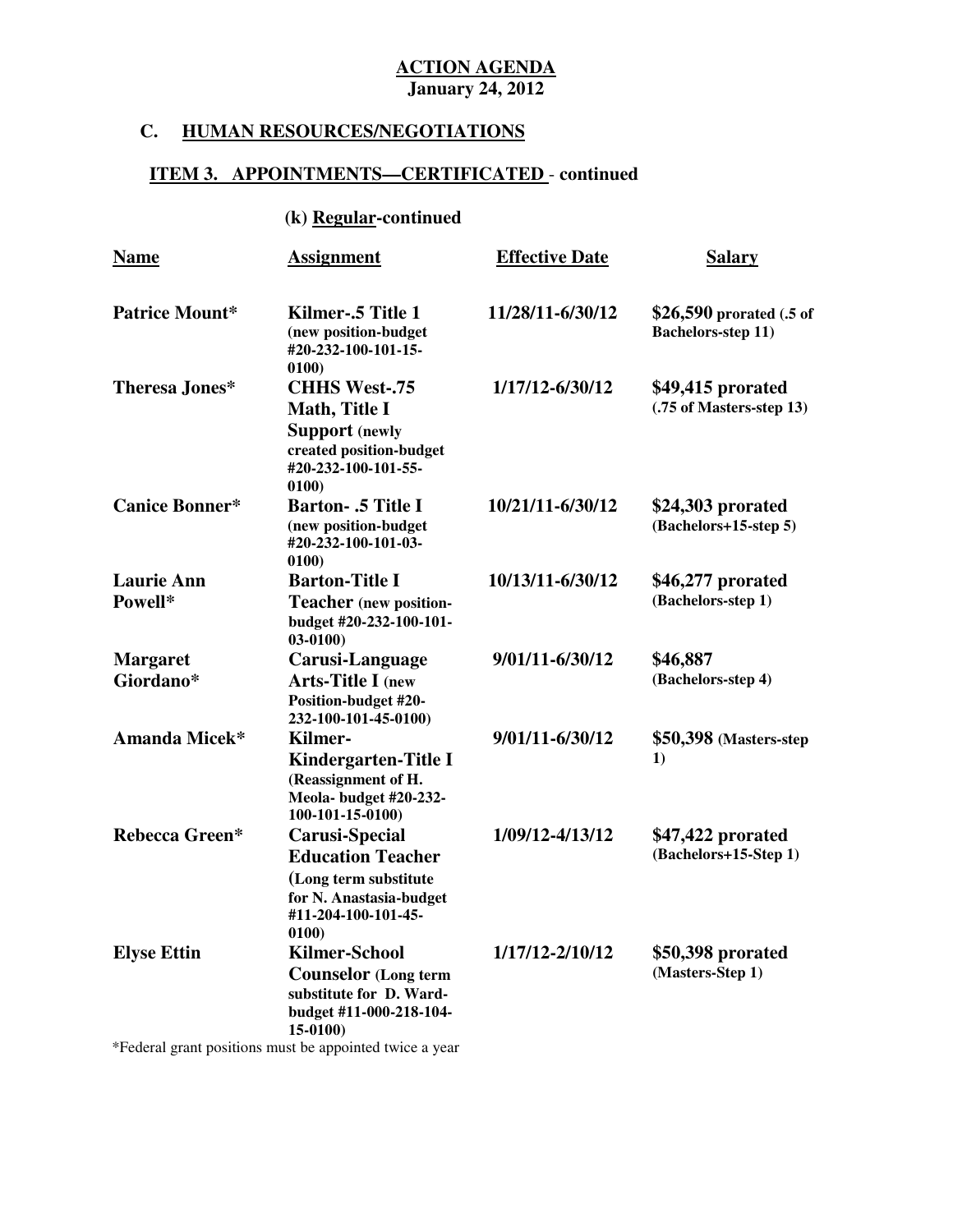#### **C. HUMAN RESOURCES/NEGOTIATIONS**

#### **ITEM 3. APPOINTMENTS—CERTIFICATED** - **continued**

#### **(k) Regular-continued**

| <b>Name</b>                      | <b>Assignment</b>                                                                                                                                         | <b>Effective Date</b>                   | Salary                                     |
|----------------------------------|-----------------------------------------------------------------------------------------------------------------------------------------------------------|-----------------------------------------|--------------------------------------------|
| <b>Sarah Cullen</b>              | <b>CHHS East-Special</b><br><b>Education Teacher</b><br>(Long term substitute)<br>for S. Naday on leave of<br>absence-budget #11-140-<br>100-101-50-0100) | 1/26/12-6/30/12                         | \$50,398 prorated<br>(Masters-Step 1)      |
| <b>Marci Shapiro-</b><br>Goldman | <b>Sharp-School Nurse</b><br>(Long term substitute<br>for L. Makris on leave of<br>absence-budget #11-000-<br>213-104-30-0100)                            | 1/11/12-2/29/12                         | \$46,277 prorated<br>(Bachelors-Step 1)    |
| <b>Gregg Love</b>                | <b>Johnson-Grade 5</b><br>(Long term substitute)<br>for A. Young on leave of<br>absence-budget #11-120-<br>100-101-12-0100)                               | 11/28/11-2/03/12<br>(contract extended) | \$46,277 prorated<br>(Bachelors-step 1)    |
| <b>Chanelle Wilson</b>           | <b>CHHS West-English</b><br>(Long term substitute<br>for M. Langman on<br>leave of absence-budget<br>#11-140-100-101-55-<br>0100)                         | 3/21/12-6/30/12<br>(contract extended)  | \$47,422 prorated<br>(Bachelors+15-step 1) |

\*Federal grant I positions must be appointed twice a year

#### **(l) Outside Learning Evaluations**

#### **RECOMMENDATION:**

 **It is recommended that the persons listed be approved to provide outside learning evaluations effective 1/15/12-6/30/12 at a rate of \$250 per evaluation. Monies budgeted from account #11-000-219-104-71-0101.** 

#### **Name** *Number of Evaluations*

| Sarah Kellerman        |  |
|------------------------|--|
| <b>Leanne Bernosky</b> |  |

**10** (not to exceed \$2550) **12** (not to exceed \$3000)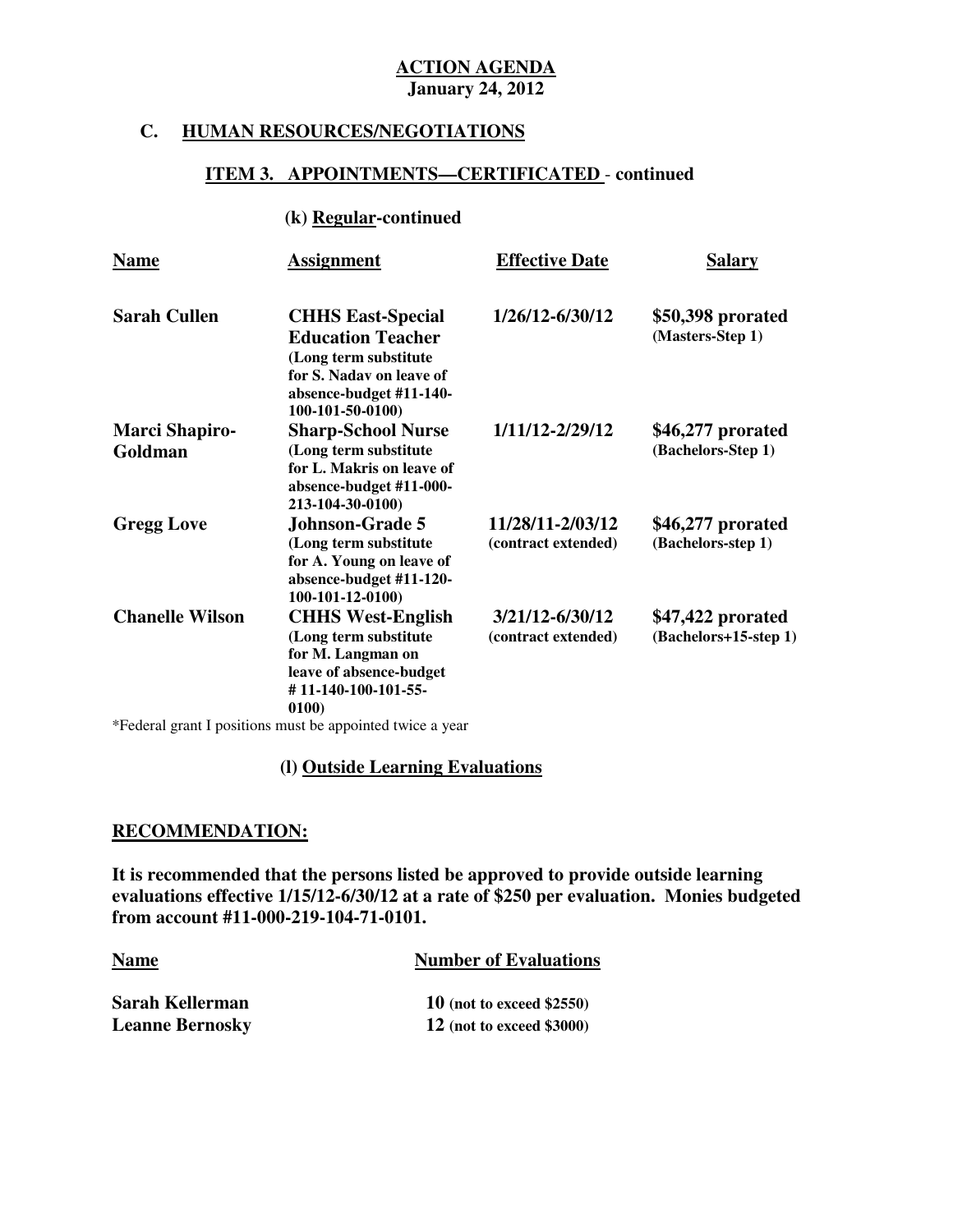# **C. HUMAN RESOURCES/NEGOTIATIONS**

## **ITEM 3. APPOINTMENTS—CERTIFICATED** – **continued**

# **(m) NCLB Funding-FY12**

#### **RECOMMENDATION:**

 **It is recommended that Waleska Batista-Arias be appointed to the position of district Structured Learning Experience Coordinator effective 9/01/11-6/30/12 at the salary of \$82,797. Monies budgeted 80% budgeted to Title IIA-FY12-#20-272-200-101-99-0100/20% budgeted to Title I-FY12-#20-232-200-101-99-0100.** 

#### **(n) Environmental Education Residency Program**

#### **RECOMMENDATION:**

 **It is recommended that approval be granted to employ the following Beck Middle School teachers for the 2011-2012 Environmental Education Residency Program for the weeks of 3/06/12, 3/12/12, 3/20/12 at the rate of \$190.98 per diem for overnight (not to exceed three nights-unless otherwise noted at a cost of \$572.94 per teacher). Monies budgeted from account #11 130-100-101-66-0101.** 

| <b>Name</b>           | Name                     | <b>Name</b>             | <b>Name</b>              |
|-----------------------|--------------------------|-------------------------|--------------------------|
| <b>Gary Haaf</b>      | Lisa Lebenstein-Lipman   | Karen Kuliczkowski      | <b>Leah Dryden</b>       |
| <b>Amy Graves</b>     | <b>Natalie Stanzione</b> | <b>Danielle DiRenzo</b> | Linda Ascola             |
| <b>Joseph DiCarlo</b> | <b>Barbara Ross</b>      | <b>Susan Avery</b>      | <b>Lisa Riess</b>        |
| <b>Jessica Heck</b>   | <b>Janet McGrath</b>     | <b>Scott Klear</b>      | <b>Christopher Corey</b> |
| <b>Risa Cohen</b>     | <b>Marissa McKinney</b>  | <b>Heather Brooks</b>   | <b>Marianne Daily</b>    |

#### **(o) Tutors—CHHS East**

#### **RECOMMENDATION:**

 **It is recommended that the persons listed be approved as tutors effective 9/1/11-6/30/12 at the rate of \$41.03/hr. Monies budgeted from account #11-140-100-101-50-0101.** 

| <b>Name</b>            | <b>Name</b>            | Name                 | <b>Name</b>        |
|------------------------|------------------------|----------------------|--------------------|
| <b>Sukhpreet Singh</b> | <b>Elizabeth Breen</b> | <b>Genene Barnes</b> | <b>Ninh Nguyen</b> |
| Daria Hall             | Susan Melograna        | <b>Nora Smaldore</b> |                    |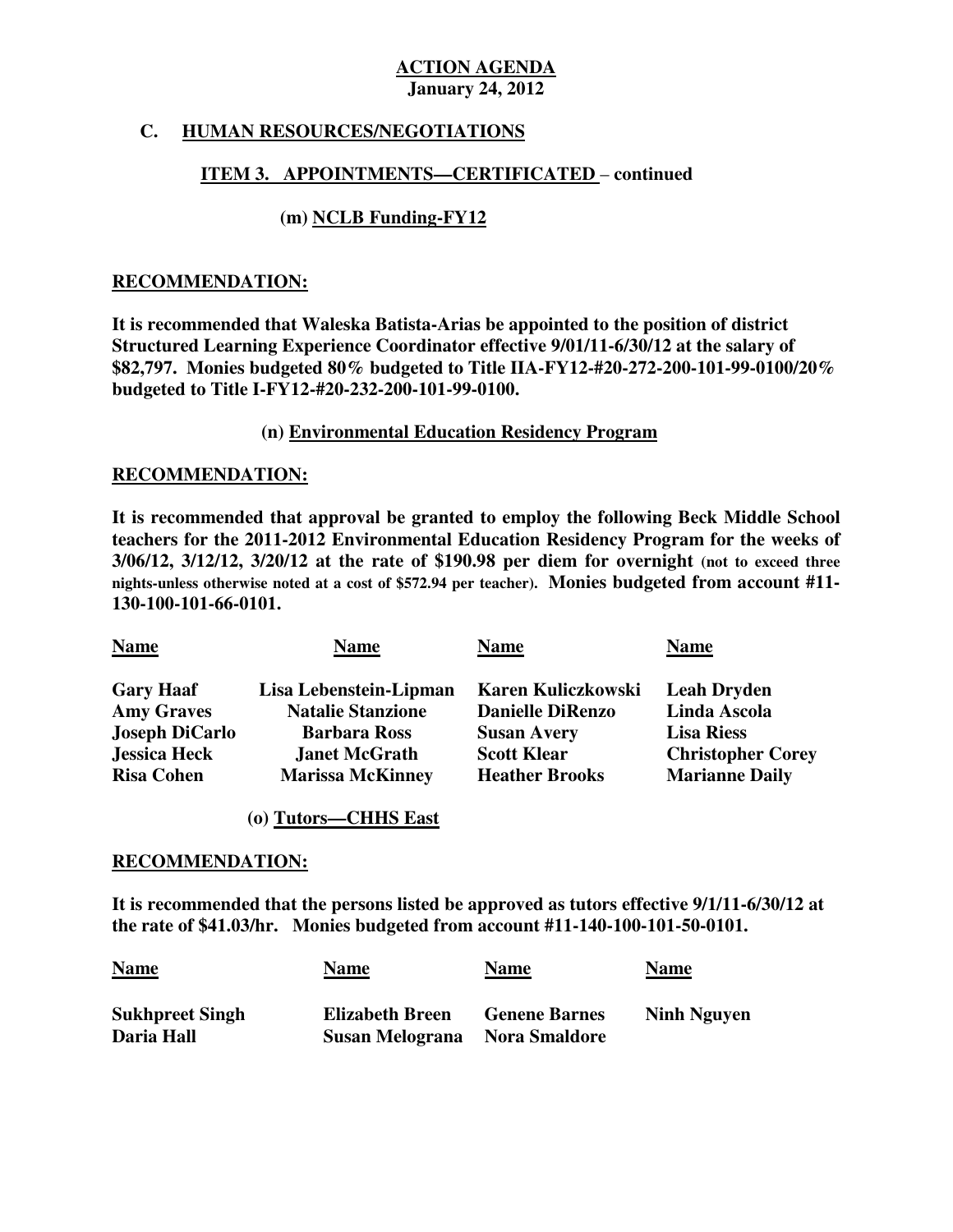#### **C. HUMAN RESOURCES/NEGOTIATIONS**

#### **ITEM 3. APPOINTMENTS—CERTIFICATED** – continued

#### **(p) Tutors-Title I**

#### **RECOMMENDATION:**

 **It is recommended that the persons listed be approved as tutors, title I effective 2/01/12 6/30/12 at Johnson Elementary School at the rate of \$42.60/hr. Monies budgeted from account #20-232-100-101-12-0101 (not to exceed \$8220).** 

**Name Name** 

**Charlotte Burton** Melinda Hess  **Joanne Rizzo** 

#### **ITEM 4. APPOINTMENTS—NON-CERTIFICATED**

#### **(a) Substitute Educational Assistant**

#### **RECOMMENDATION:**

 **It is recommended that the persons listed be approved as substitute educational assistants for the 2011-12 school year effective 1/25/12-6/30/12 Monies budgeted from account #11 190-100-106-98-0150.** 

| <b>Name</b>         | <b>Name</b>    | <b>Name</b>             |
|---------------------|----------------|-------------------------|
| <b>Harriet Love</b> | Terese Krallis | <b>Michael Terlizzi</b> |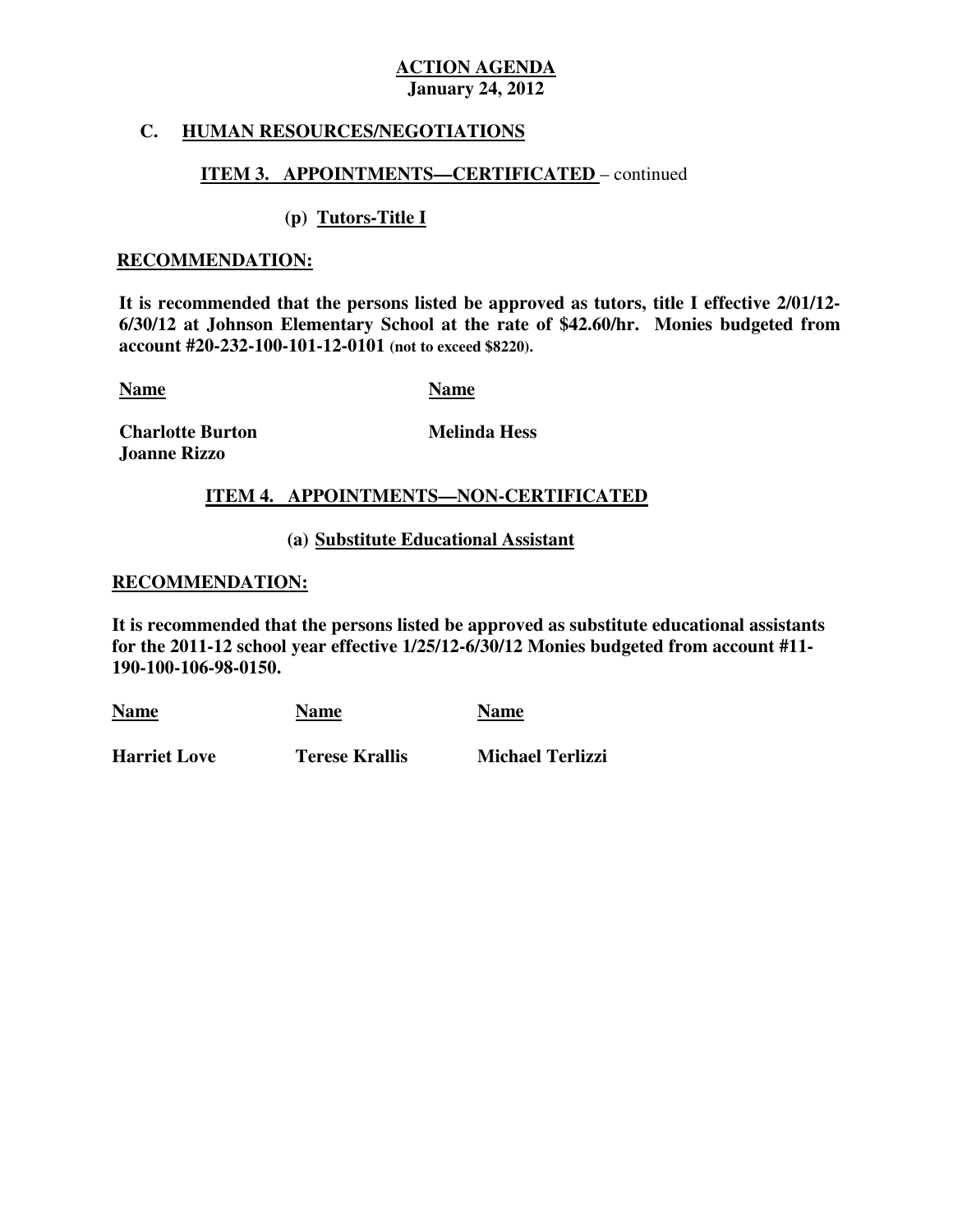# **C. HUMAN RESOURCES/NEGOTIATIONS**

# **ITEM 4. APPOINTMENTS—NON-CERTIFICATED** - continued

# **(b) Regular**

# **RECOMMENDATION:**

 **It is recommended that the persons listed be appointed to the positions indicated for the 2011-2012 school year.** 

| <b>Name</b>               | <b>Assignment</b>                                                                                                                         | <b>Effective Date</b> | <b>Salary/Hourly Rate</b> |
|---------------------------|-------------------------------------------------------------------------------------------------------------------------------------------|-----------------------|---------------------------|
| <b>Havilah Londres*</b>   | <b>Barclay-Educational</b><br><b>Assistant</b><br>(Reassignment of J.<br>DiNoia-30 hrs-budget<br>#20-254-100-106-99-0100)                 | 9/01/11-6/30/12       | \$9.07                    |
| Victoria Malandro*        | <b>Paine-Educational</b><br><b>Assistant</b> (Title 1-32.5)<br>hrs/budget #20-232-100-<br>$106 - 27 - 0100$                               | 10/14/11-6/30/12      | \$9.07                    |
| Jacob Loew*               | <b>Paine-Educational</b><br><b>Assistant</b> (new position-<br>Title I-35 hrs/wk-budget<br>#20-232-100-106-27-0100)                       | 11/04/11-6/30/12      | \$9.07                    |
| <b>Bernadette Hickey*</b> | District-COTA (IDEA<br>PS FY12-budget #20-254-<br>200-104-99-0100)                                                                        | 9/01/11-6/30/12       | \$36,770                  |
| <b>Tessa Wellborn</b>     | <b>Step Program-</b><br>Teacher-(budget #60-<br>990-320-100-58-0004)                                                                      | 1/31/12-6/15/12       | \$45.20                   |
| <b>Vanessa Rosa</b>       | <b>CHHS East-</b><br><b>Educational</b><br><b>Assistant</b> (Resignation<br>of R. Lesse- 32.5 hrs-<br>budget #11-213-100-106-<br>50-0100) | 1/25/12-6/30/12       | \$9.07                    |

\*Federal grant positions must be appointed twice a year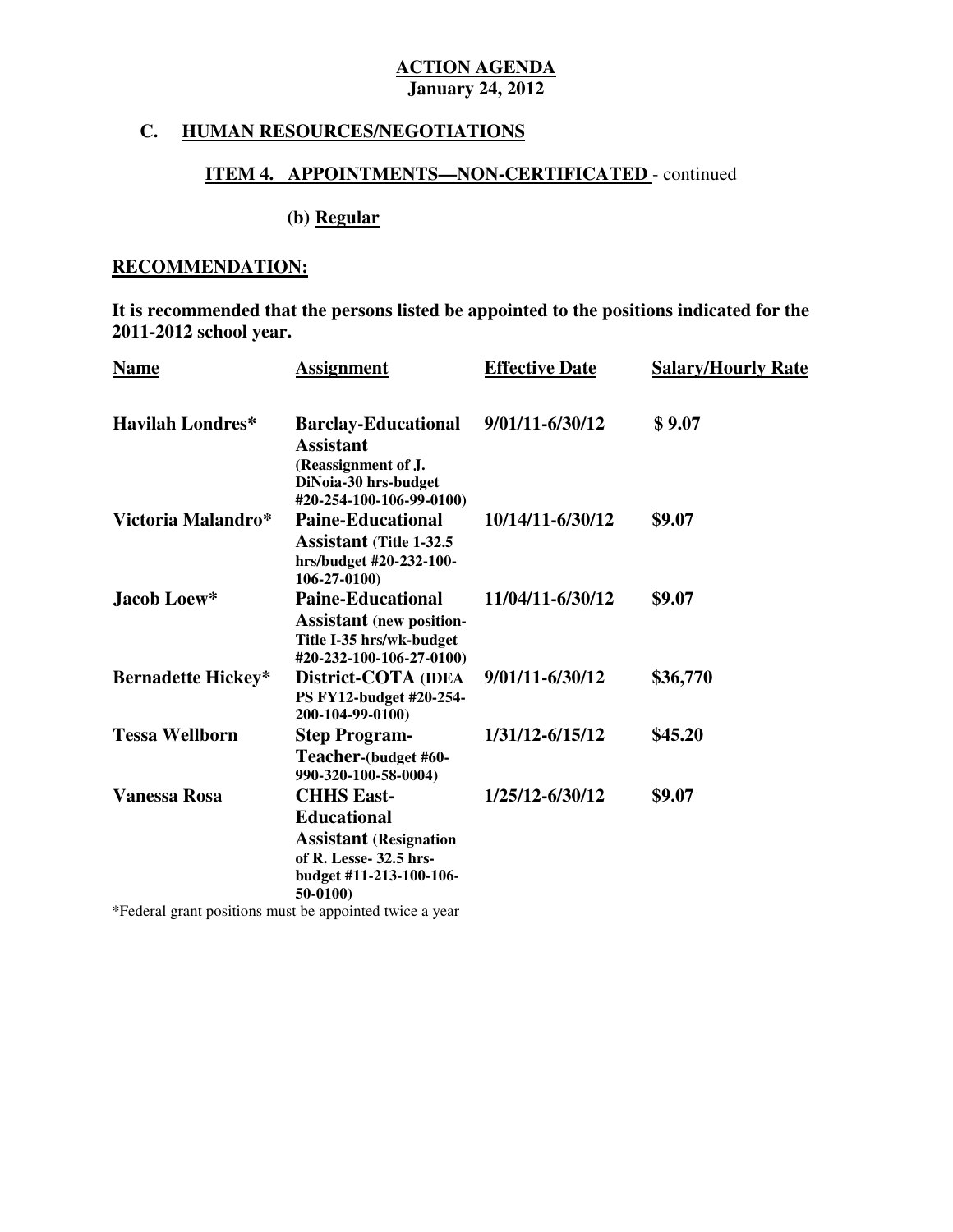# **C. HUMAN RESOURCES/NEGOTIATIONS**

## **ITEM 4. APPOINTMENTS—NON-CERTIFICATED-continued**

#### **(c) Environmental Education Residency Program**

#### **RECOMMENDATION:**

 **It is recommended that approval be granted to employ the following Educational Assistants from Beck Middle School for the 2011-2012 Environmental Education Residency Program at Mt. Misery during the weeks of 3/06/12, 3/12/12, 3/20/12 at their hourly rate as noted below. In addition, a rate of \$22.50 per 24 hour period shall be paid in accordance with language outlined in the bargaining unit contract. Additionally any hours above 40 shall be compensated at 1.5 times the regular hourly rate. Monies budgeted from account #11-190-100-106-66-0101.** 

| <b>Name</b>             | <b>Effective Date</b> | <b>Hourly Rate</b> |
|-------------------------|-----------------------|--------------------|
| <b>Ryan Nixon</b>       | 3/12/12-3/15/12       | \$9.07             |
| <b>Michael Miracola</b> | 3/06/12-3/19/12       | \$9.57             |
|                         | 3/20/12-3/23/12       |                    |

# **ITEM 5. LEAVES OF ABSENCE—CERTIFICATED**

(a) Leave of Absence, With/Without Pay

#### **RECOMMENDATION:**

 It is recommended that the persons listed be approved for a leave of absence, with/without pay in accord with the data presented:

| Name                     | Assignment                      | <b>Effective Date</b>                                               |
|--------------------------|---------------------------------|---------------------------------------------------------------------|
| Christina Hughes         | Johnson-Grade 2                 | Leave with pay 11/30/11-1/16/12                                     |
| Luisa Foley              | <b>CHHS</b> East-Spanish        | Leave without pay 1/03/12-1/13/12                                   |
| Michele Kains            | Sharp/Harte/Mann-<br><b>ESL</b> | Intermittent leave without pay 12/15/11-12/23/11                    |
| Maria Campagna           | Kingston/Knight-ESL             | Leave with pay $1/19/12 - 2/10/12$ ; without pay<br>2/13/12-3/15/12 |
| Wendy Wong               | Mann-Grade 5                    | Leave with pay $3/16/12 - 4/27/12$ ; without pay<br>4/30/12-6/30/12 |
| Dana Ward                | <b>Kilmer-Guidance</b>          | Leave without pay 1/03/12-2/10/12                                   |
| <b>Kristina Van Name</b> | Carusi-Math                     | Leave without pay 1/12/12-6/30/12                                   |
| <b>Kelly O'Neil</b>      | <b>CHHS East-Math</b>           | Leave without pay 12/19/11-2/23/12 (leave<br>extended)              |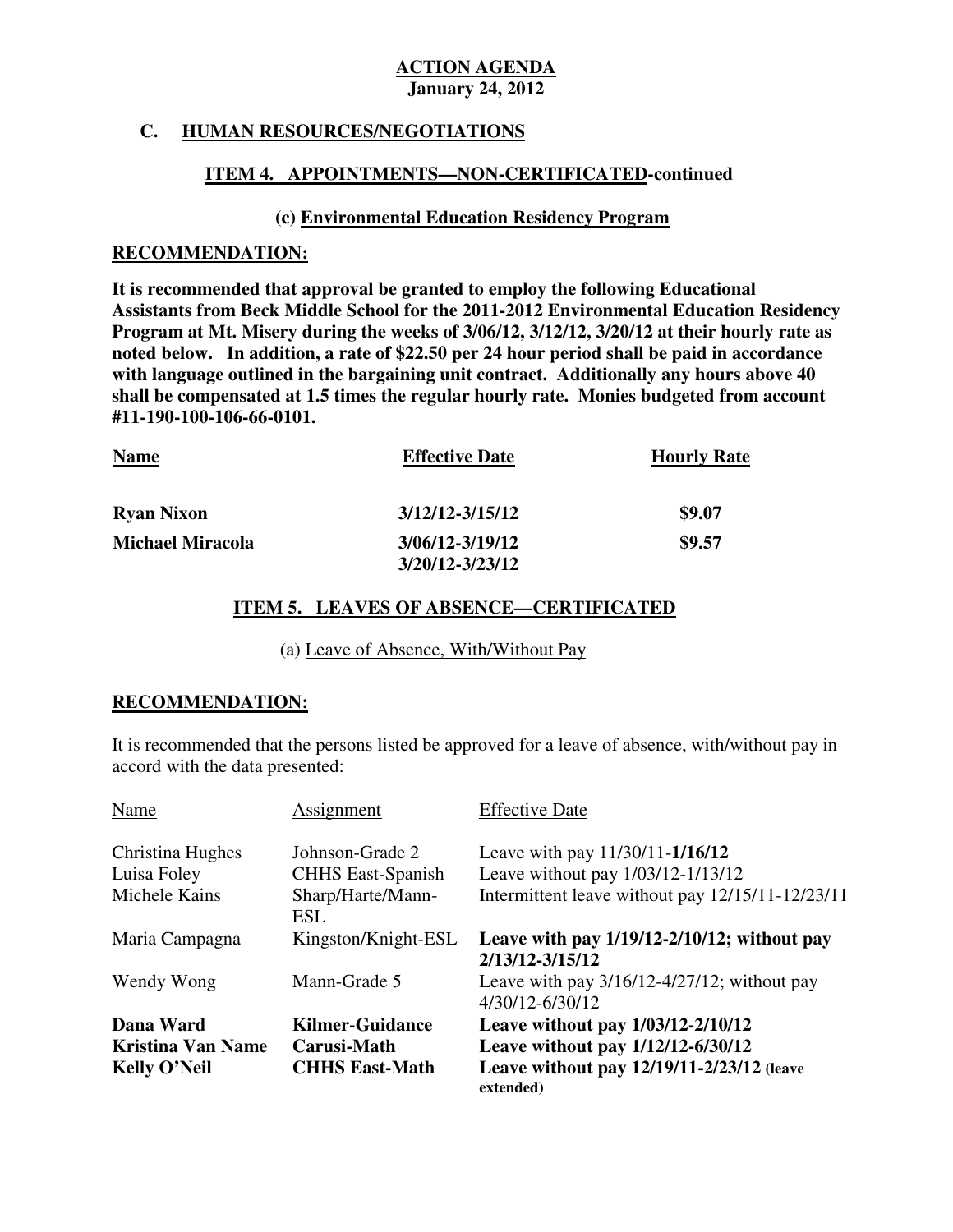# **C. HUMAN RESOURCES/NEGOTIATIONS**

# **ITEM 5. LEAVES OF ABSENCE—CERTIFICATED-continued**

(a) Leave of Absence, With/Without Pay-continued

| <b>Name</b>              | <b>Assignment</b>                         | <b>Effective Date</b>                                               |
|--------------------------|-------------------------------------------|---------------------------------------------------------------------|
| <b>April Kon</b>         | Kilmer-Grade 1                            | Leave with pay $2/27/12 - 4/17/12$ ; without<br>pay 4/18/12-6/30/12 |
| <b>Tara Lowe</b>         | <b>Kilmer-Special Ed</b>                  | Leave with pay 2/17/12-3/29/12; without<br>pay 3/30/12-4/13/12      |
| <b>Allison Dillion</b>   | Carusi-Math                               | Leave with pay $3/20/12 - 4/04/12$ ; without<br>pay 4/05/12-5/31/12 |
| <b>Carla Smith</b>       | District-Music                            | Leave without pay $11/02/11-1/26/12$ (leave<br>extended)            |
| <b>Joanne Negrin</b>     | Carusi-World<br>Language                  | Leave with pay $1/06/12-2/13/12$ ; without<br>pay 2/14/12-2/17/12   |
| <b>Tara Bacani</b>       | <b>Carusi-Resource</b><br><b>Room</b>     | Leave with pay 1/17/12-2/28/12 (leave<br>extended)                  |
| <b>Christine Mays</b>    | <b>Johnson-Grade 1</b>                    | Leave with pay $1/03/12 - 1/09/12$                                  |
| <b>George Guy</b>        | <b>Knight-Principal</b>                   | Leave with pay 2/07/12-2/27/12                                      |
| <b>Jennifer Stever</b>   | <b>Woodcrest-Grade 2</b>                  | Leave with pay $4/16/12 - 5/25/12$ ; without<br>pay 5/29/12-6/30/12 |
| <b>Megan Langman</b>     | <b>CHHS West-English</b>                  | Leave without pay $3/19/12 - 6/30/12$ (leave<br>extended)           |
| <b>Kathleen Connelly</b> | <b>Carusi-Special</b><br><b>Education</b> | Leave with pay 3/01/12-3/30/12; without<br>pay 4/02/12-6/30/12      |

#### **ITEM 6. LEAVES OF ABSENCE—NON-CERTIFICATED**

(a) Leave of Absence, With/Without Pay

#### **RECOMMENDATION:**

 It is recommended that the persons listed be approved for a leave of absence, with/without pay in accord with the data presented:

| Name              | Assignment                            | <b>Effective Date</b>                               |
|-------------------|---------------------------------------|-----------------------------------------------------|
| Jorge Lopez       | Beck-Cleaner                          | Leave with pay 12/19/11-1/16/12<br>(leave extended) |
| Antoinette Broome | Malberg-Transportation<br>Facilitator | Leave with pay 11/28/11-12/16/11                    |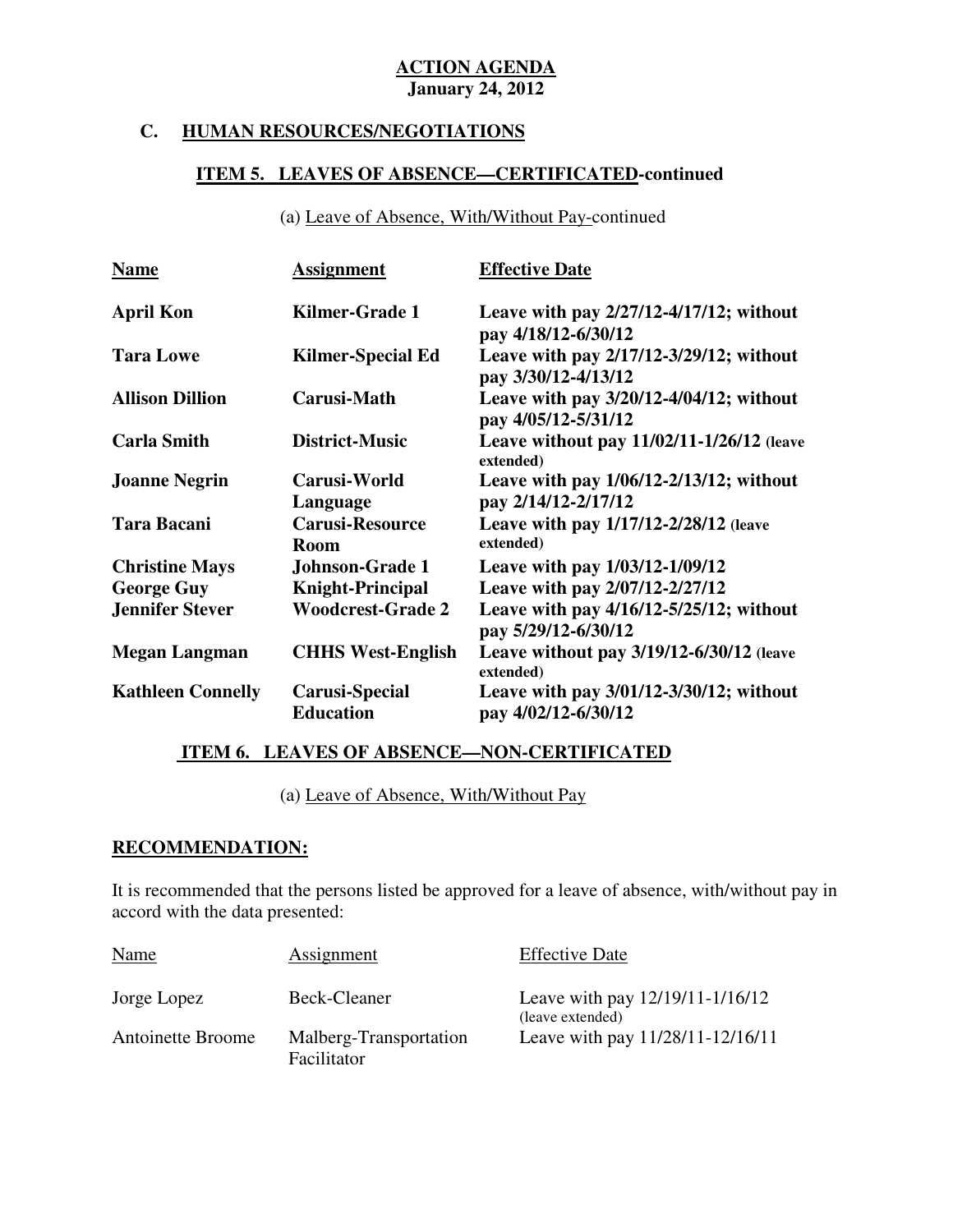# **C. HUMAN RESOURCES/NEGOTIATIONS**

# **ITEM 6. LEAVES OF ABSENCE—NON-CERTIFICATED-continued**

(a) Leave of Absence, With/Without Pay-continued

| Name                    | <b>Assignment</b>                                               | <b>Effective Date</b>                                                                                              |
|-------------------------|-----------------------------------------------------------------|--------------------------------------------------------------------------------------------------------------------|
| Lori Jay                | <b>CHHS East-Educational</b><br>Assistant                       | Leave without pay 1/04/12-until a<br>determination is made regarding a<br>return to work date (revised for dates)  |
| <b>Frank Tucci</b>      | <b>CHHS West-Student</b><br><b>Support Assistant</b>            | Leave with pay 1/03/12-1/13/12                                                                                     |
| <b>Beverly Simmons</b>  | District-Teacher II, SACC                                       | Leave with pay 9/27/11-12/22/11;<br>without pay 12/23/11-6/30/12                                                   |
| <b>Vivian Gano</b>      | <b>Paine-Educational</b><br><b>Assistant</b>                    | Leave with pay 1/12/12-2/23/12                                                                                     |
| <b>Madalene Salvo</b>   | District-Program Aide,<br><b>SACC</b>                           | Leave with pay 12/06/11-1/19/12;<br>without pay $1/20/12$                                                          |
| <b>Estelle DeLellis</b> | <b>Barton-Educational</b><br><b>Assistant</b>                   | Leave with pay 11/28/11-1/04/12<br>(revised for dates)                                                             |
| <b>Concetta Doney</b>   | <b>Malberg-Assistant to the</b><br><b>Director of HR</b>        | Leave with pay 1/03/12-01/13/12                                                                                    |
| <b>Amanda Stueven</b>   | <b>Barton-Educational</b><br><b>Assistant</b>                   | Leave without pay 12/01/11-until a<br>determination is made regarding a<br>return to work date (revised for dates) |
| <b>Toni Carter</b>      | <b>Barclay-Secretary to CST</b><br><b>&amp; District Nurses</b> | Leave with pay 1/12/12-1/25/12;<br>without pay 1/26/12-3/12/12                                                     |
| <b>Mildred Augelli</b>  | District-Teacher II, SACC                                       | Leave with pay 1/03/12-1/13/12                                                                                     |
| <b>Judith Patrick</b>   | <b>Cooper-Educational</b><br><b>Assistant</b>                   | Leave with pay 1/23/12-1/24/12;<br>without pay 1/25/12-1/31/12                                                     |
| <b>Amanda Hudson</b>    | District-Teacher II, SACC                                       | Leave without pay 1/23/12-2/03/12                                                                                  |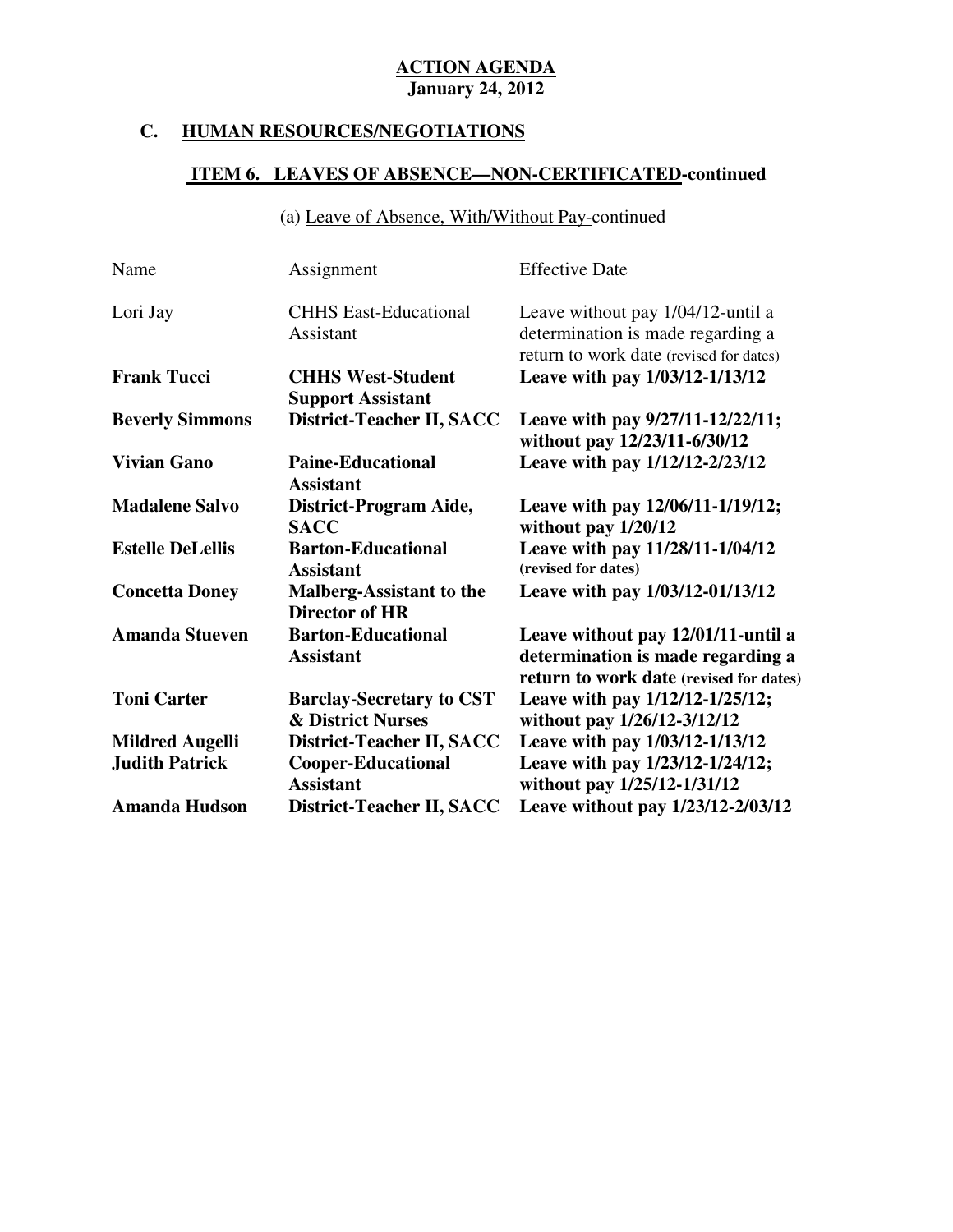# **C. HUMAN RESOURCES/NEGOTIATIONS**

# **ITEM 7. ASSIGNMENT/SALARY CHANGE—CERTIFICATED**

# (a) Reassignment

# **RECOMMENDATION:**

 It is recommended that the persons listed be reassigned to the positions indicated for the 2011-12 school year in accord with the data presented:

| <b>Trombetta</b>        | I (budget $\#20-232$ -<br>$100-100-12-0100$                                                                                       | <b>Basic Skills/Remedial</b><br>Teacher (budget #11-230-<br>100-101-03-0100/11-230-100-<br>$101 - 12 - 0100$ |                       | prorated (.8 of<br>Doctorate-step<br>12)          |
|-------------------------|-----------------------------------------------------------------------------------------------------------------------------------|--------------------------------------------------------------------------------------------------------------|-----------------------|---------------------------------------------------|
| <b>Ellen</b>            | Johnson .5 Title                                                                                                                  | Cooper .3/Johnson-.5                                                                                         | 1/09/12-6/30/12       | \$53,897                                          |
| <b>Christine Miller</b> | <b>CHHS West.2/</b><br>CHHS East .8-<br>Art (budget $#11$ -<br>$140-100-101-55-$<br>$0100 \div 11 - 140 - 100 -$<br>$101-50-0100$ | Sharp .6/Mann .4-Art<br>(budget #11-120-100-101-30-<br>0100/#11-120-100-101-24-<br>0100)                     | 1/30/12-6/30/12       | \$49,749<br>prorated<br>(Bachelors-step 8)        |
| Sandra Sharp            | -4. Sharp .6/Mann<br>Art (budget $#11$ -<br>$120 - 100 - 101 - 30 -$<br>$0100/\text{\#}11 - 120 - 100$<br>$101 - 24 - 0100$       | <b>CHHS West.2/ CHHS</b><br>East $.8$ - Art (budget #11-<br>140-100-101-55-0100/#11-<br>140-100-101-50-0100) | 1/30/12-6/30/12       | \$97,960<br>prorated<br>$(Masters+30-step$<br>17) |
| Name                    | From                                                                                                                              | To                                                                                                           | <b>Effective Date</b> | Salary                                            |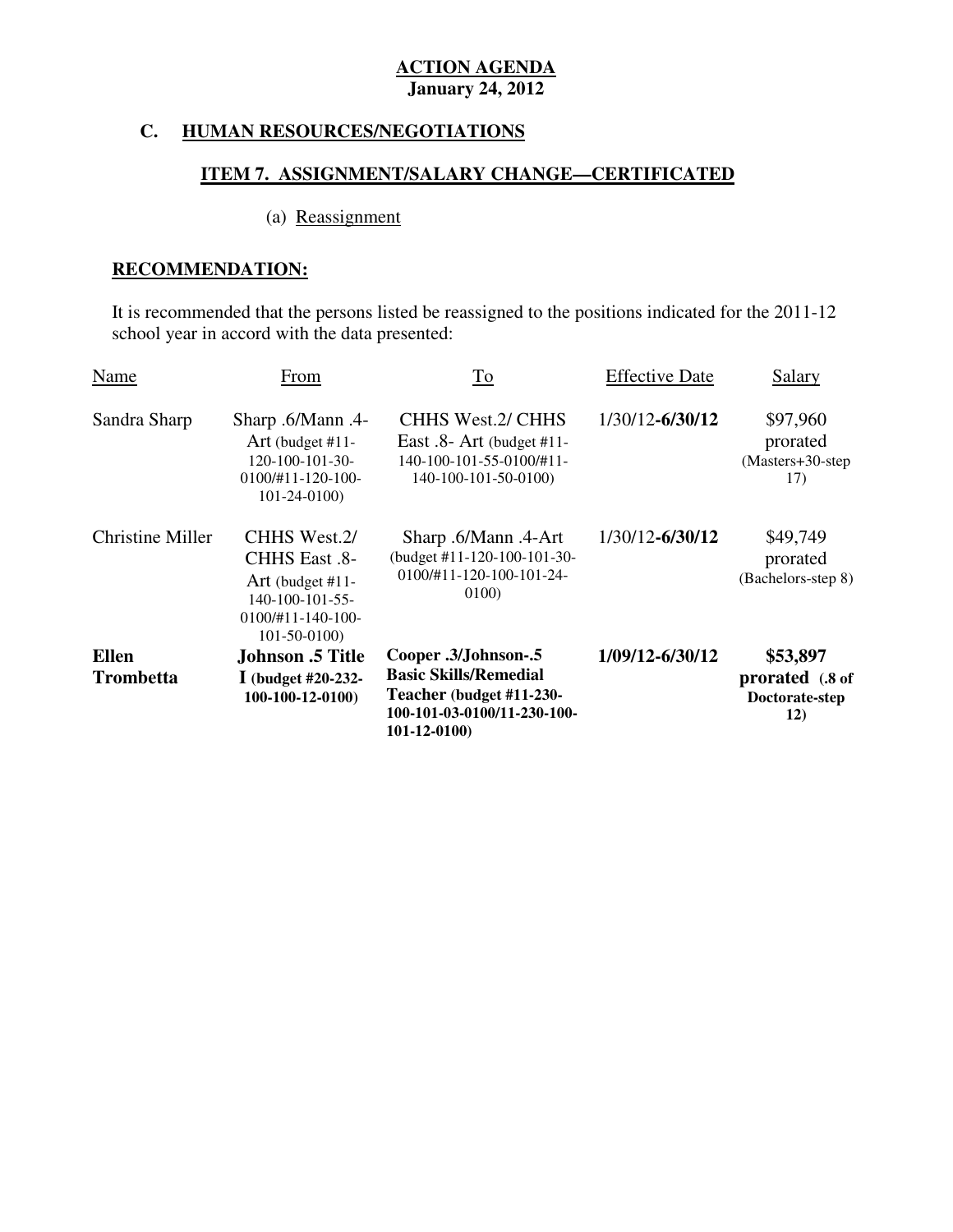## **C. HUMAN RESOURCES/NEGOTIATIONS**

#### **ITEM 8. ASSIGNMENT/SALARY CHANGE—NON-CERTIFICATED**

#### **(a) Salary Adjustment**

#### **RECOMMENDATION:**

 **It is recommended that the persons listed be approved for a salary adjustment due to verification of previous experience in accord with the data presented.** 

| <b>Name</b>             | <b>Assignment</b>                                                                | <b>Effective</b><br>Date | <b>From</b>       | $\underline{\mathbf{To}}$ |
|-------------------------|----------------------------------------------------------------------------------|--------------------------|-------------------|---------------------------|
| <b>Terrilyn White</b>   | <b>CHHS West-Secretary</b><br>(budget #11-000-240-105-55-<br>0100)               | $1/03/12$ -<br>6/30/12   | \$33,000 prorated | \$37,800 prorated         |
| <b>Jennifer DeMarco</b> | <b>Cooper-Secretary to the</b><br>Principal (budget #11-000-<br>240-105-06-0100) | $1/17/12$ -<br>6/30/12   | \$33,000 prorated | \$37,800 prorated         |

# **ITEM 9. OTHER COMPENSATION—CERTIFICATED**

(a) Tuition Reimbursement—CHASA

#### **RECOMMENDATION:**

 It is recommended that the persons listed be reimbursed for successful completion of graduate credits in accord with the current agreement between the Board of Education and the Cherry Hill Association of School Administrators. Monies budgeted from account #11-000-291-290-98 0002.

Name Amount

\$4200 Donean Chinn-Parker  $$4200$ <br>(\$3500 tuition reimbursement/\$700 professional development funds) **\$1833** (tuition reimbursement)

**Shilpa Dalal**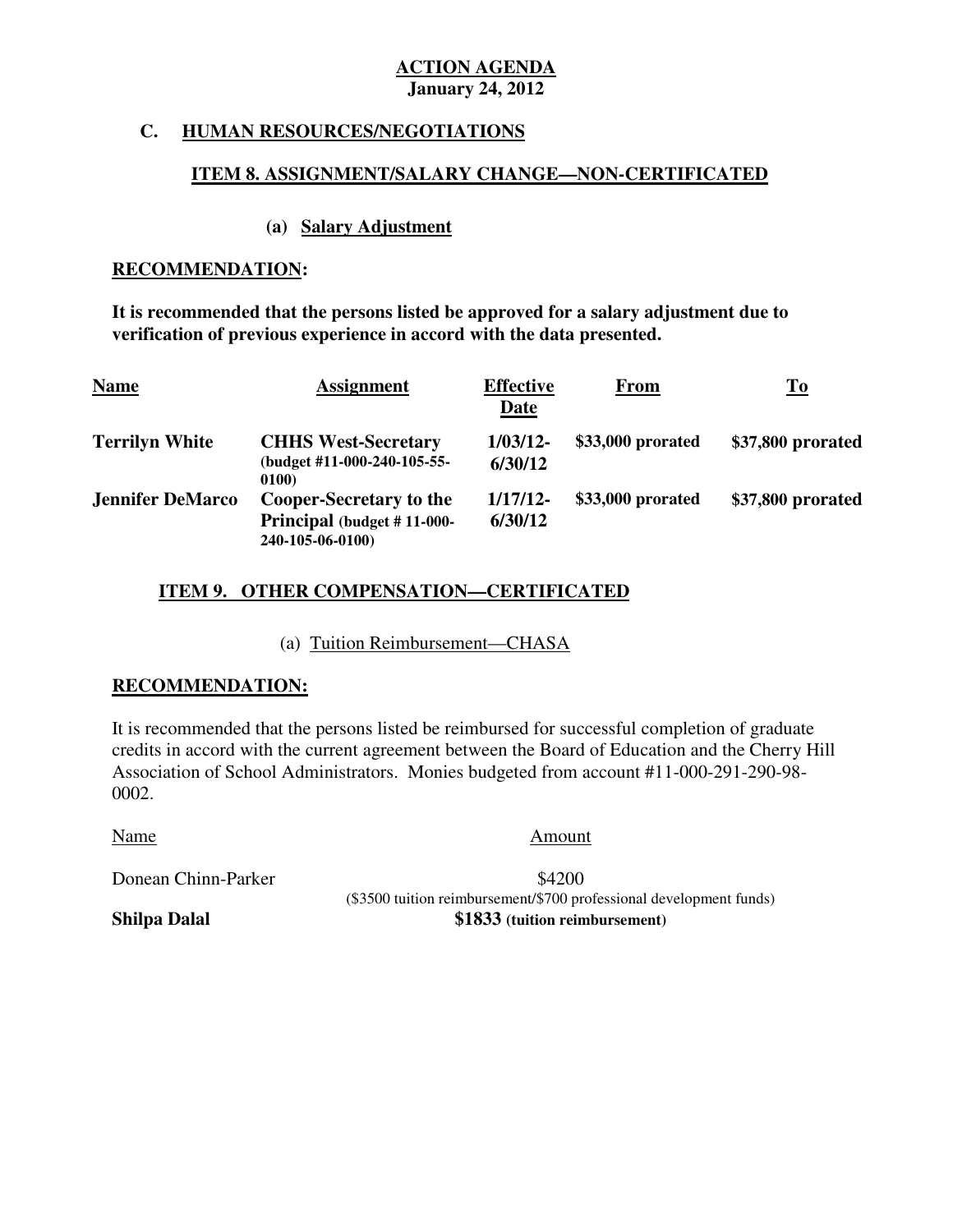# **C. HUMAN RESOURCES/NEGOTIATIONS**

#### **ITEM 9. OTHER COMPENSATION—CERTIFICATED -** continued

# **(b) After School Learning Lab—Carusi Middle School**

#### **RECOMMENDATION:**

 **It is recommended that the teachers listed be approved on a rotating schedule effective 12/01/11-6/30/12 for 1.25 tutoring hours/day to provide tutoring after school, to identified Title I students at the rate of \$42.60/hour for 80 days. Monies budgeted from account #20 232-100-101-45-0101 (not to exceed \$34,080).** 

| <b>Name</b>                                                                      | <b>Name</b>                            | <b>Name</b>                            |
|----------------------------------------------------------------------------------|----------------------------------------|----------------------------------------|
| <b>Rosemarie Blumenstein</b><br><b>Anthony Musumeci</b><br><b>Tammy Bradshaw</b> | Lucia Ibanez<br><b>Angelina Phelan</b> | Andrea Lamb<br><b>Annmarie Budniak</b> |

**(c) After School Supervision** 

#### **RECOMMENDATION:**

RECOMMENDATION:<br>It is recommended that the persons listed be approved for After School Supervision at  **CHHS East at the rate of \$22.46/hour effective 9/01/11-6/30/12. Monies budgeted from account #11-140-100-101-50-0101 (not to exceed \$72,250-including non-certificated after school supervision). (not to exceed \$72,250-including certificated after school supervision).** 

| <b>Name</b>            | <b>Name</b>           | <b>Name</b>       | <b>Name</b>          |
|------------------------|-----------------------|-------------------|----------------------|
| <b>Sukhpreet Singh</b> | Meghan Mikulski       | Jennifer Heller   | <b>Martha Perez</b>  |
| Daria Hall             | <b>Darren Gamel</b>   | <b>Aimee Hird</b> | <b>Amy Whitcraft</b> |
| <b>Linda Wander</b>    | <b>Margaret Regan</b> | Roberto Figueroa  | Letitia Schuman      |
| <b>Deborah Drelich</b> |                       |                   |                      |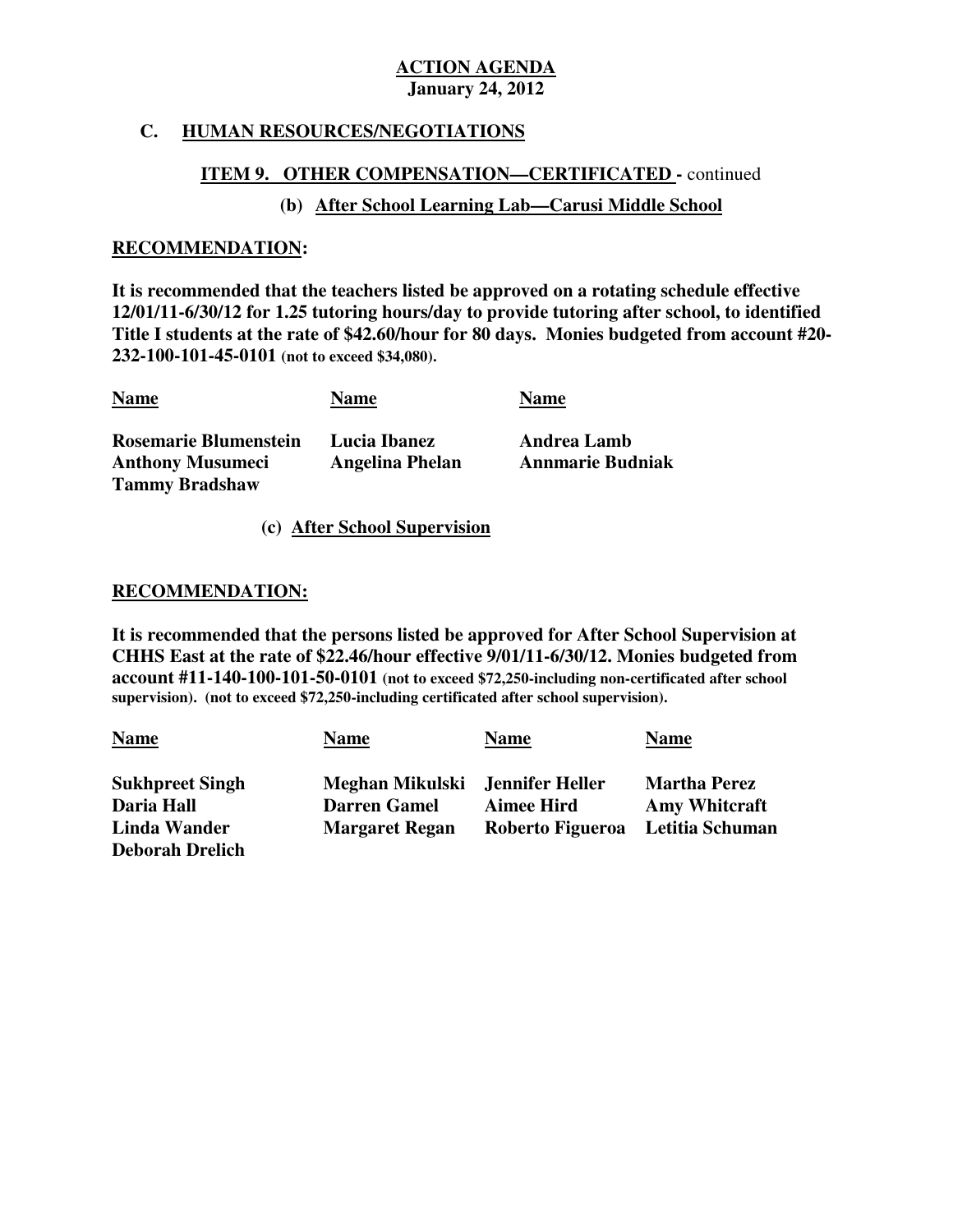## **C. HUMAN RESOURCES/NEGOTIATIONS**

## **ITEM 10. OTHER COMPENSATION—NON-CERTIFICATED**

# **(a) After School Supervision**

## **RECOMMENDATION:**

 **RECOMMENDATION: It is recommended that the persons listed be approved for After School Supervision, CHHS East at the rate of \$21.10 effective 9/01/11-6/30/12. Monies budgeted from account #11-140** 100-101-50-0101. 100-101-50-0101.<br><u>Name</u> <u>Name</u> <u>Name</u>

| <b>Name</b>                   | <b>Name</b>            | <b>Name</b>            |
|-------------------------------|------------------------|------------------------|
| Cecilia Eilola                | <b>Edward Hall</b>     | <b>Louise Head</b>     |
| <b>Susan Stoots-Dickinson</b> | <b>Robert Menta</b>    | <b>Shelley Moshen</b>  |
| <b>Arleen Tiedeken</b>        | <b>Susan Pestridge</b> | <b>Barbara Jackson</b> |
| <b>Marisa Luciano-Matteo</b>  |                        |                        |

# Marisa Luciano-Matteo<br>ITEM 11. OTHER MOTIONS-CERTIFICATED

 **(a) Volunteer Chaperones** 

#### **RECOMMENDATION:**

 **It is recommended that the persons listed be approved as volunteer chaperones for the CHHS West ski trip to Killington, Vermont January 6, 2012 through January 8, 2012.** 

| <b>Name</b>          | <u>Name</u>            | <b>Name</b>                       | <b>Name</b> |
|----------------------|------------------------|-----------------------------------|-------------|
| <b>Jackie Scerbo</b> | <b>Michael Romello</b> | Michael A. Romello Brian Anderson |             |
| <b>Marie Milburn</b> | <b>Raymond Canavan</b> | Mark Canavan                      |             |

| Motion | Second | v ote |  |
|--------|--------|-------|--|
|        |        |       |  |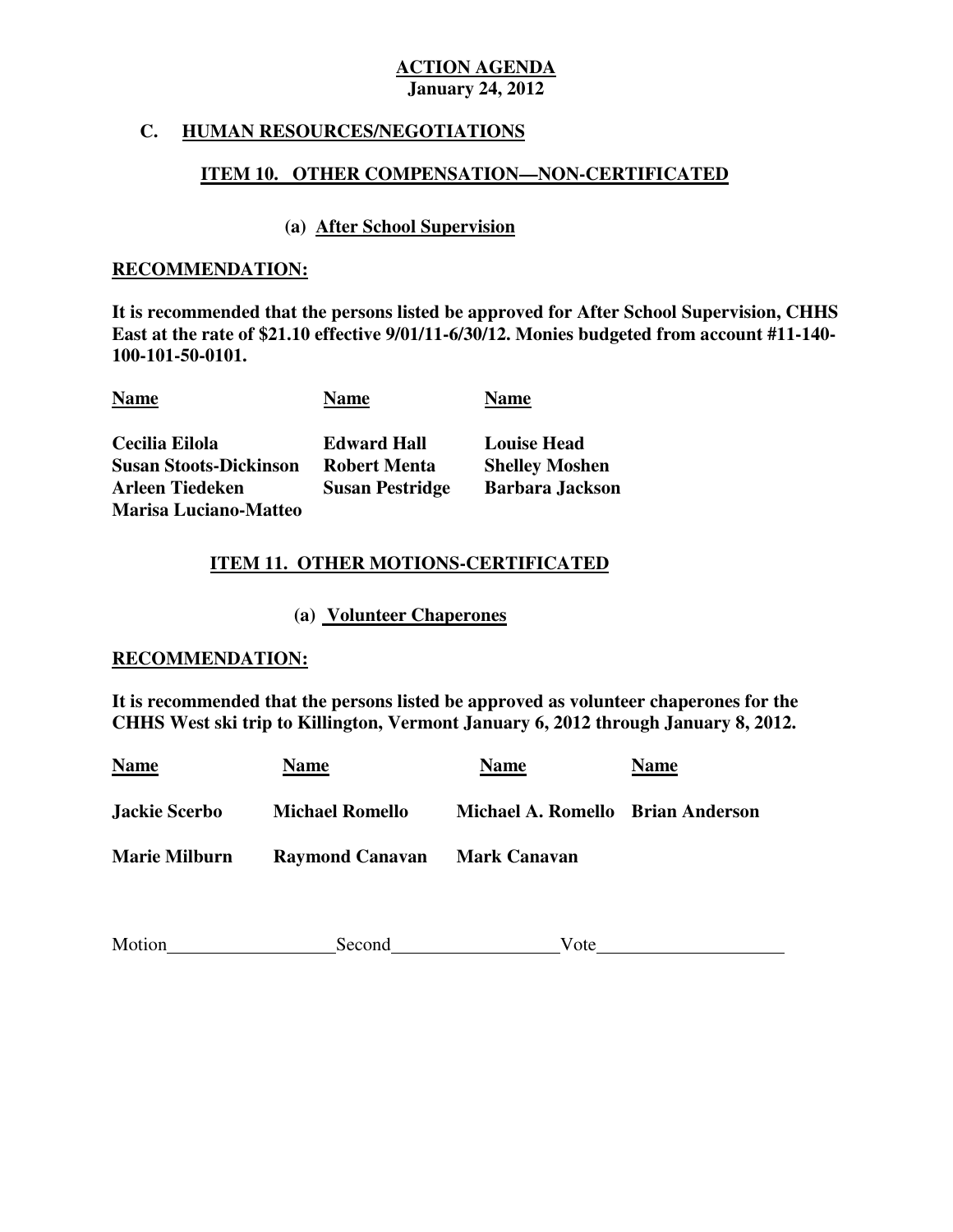# **D. POLICIES & LEGISLATION COMMITTEE**

# *Long Range Plan Goals:*

 *"Board of Education members, administrators, teachers, parents and the community work together to ensure all students are provided with academic, social and emotional support necessary to create optimal conditions for high achievement, continued growth and personal development."* 

The Superintendent recommends the following:

- 1. Approval of Policies
- 2. Waiver of Procedure F-3: Secondary Field Trips
- 3. Approval of Harassment/Intimidation/Bullying (HIB) Investigation Decisions
- **4. Resolution Regarding Rescission of HIB Determination**
- **5. Waiver of Policy 5117: School Attendance Areas**
- **6. Discussion: School Elections Law (A4394/S3148)**

#### **ITEM 1. IMPROVAL OF POLICY**

- Draft Policy 5118.1: Non-Residents
- Draft Policy 6142.41: Dating Violence
- Draft Policy 6172: Home Schooling

#### **RECOMMENDATION:**

 It is recommended that the revised policies listed above be approved for second reading and adoption as presented.

#### **ITEM 2. ITEM 2. WAIVER OF PROCEDURE F-3: SECONDARY FIELD TRIPS**

#### **RECOMMENDATION:**

It is recommended that the procedure be waived to accommodate the trip listed below.

| School             | Trip                 | Location            | Dates           | # School Days |
|--------------------|----------------------|---------------------|-----------------|---------------|
|                    |                      |                     |                 | Missed        |
| Cherry Hill        | <b>DECA</b> National | Salt Lake City,     | April 28-May 2, |               |
| West               | Competition          | Utah                | 2012            |               |
| Cherry Hill        | <b>World Affairs</b> | Baltimore, Md.      | February 9-12,  | 1.5           |
| East               | Council              |                     | 2012            |               |
| <b>Cherry Hill</b> | <b>DECA</b> State    | <b>Cherry Hill,</b> | February 26-28, | 1.5           |
| East               | <b>Competition</b>   | N.J                 | 2012            |               |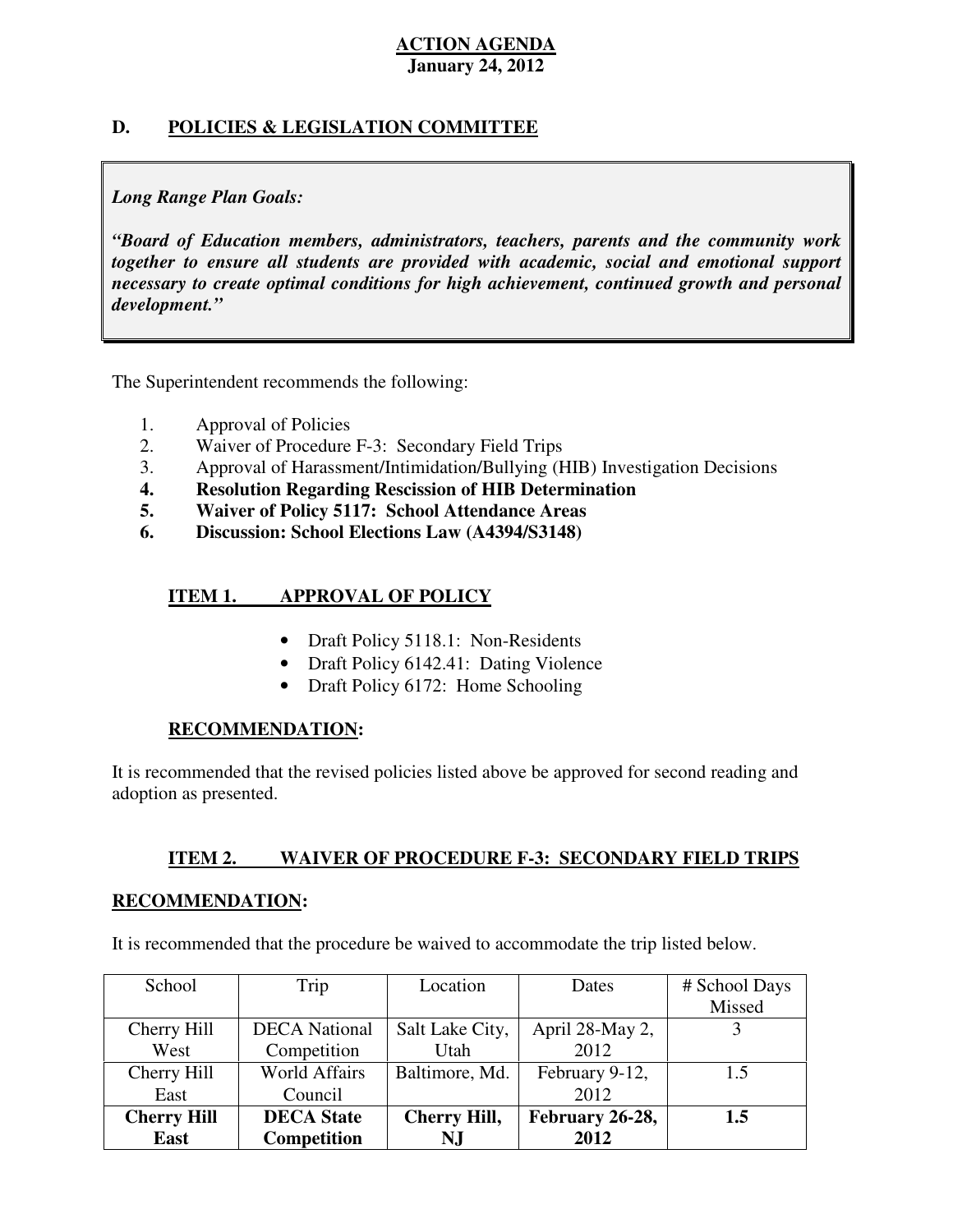# **D. POLICIES & LEGISLATION COMMITTEE (continued)**

#### **ITEM 3.** APPROVAL OF HARASSMENT/INTIMIDATION/BULLYING **INVESTIGATION DECISIONS**

 decisions affirming, rejecting or modifying the Superintendent's determination in the following student HIB investigations: Be it Resolved, that the Cherry Hill Board of Education approves issuance of written

| <b>Incident Report No.</b> | <b>Board Determination</b> | <b>Incident Report No.</b> | <b>Board Determination</b> |
|----------------------------|----------------------------|----------------------------|----------------------------|
|                            |                            |                            |                            |
| 11-12:154                  | affirmed                   | 11-12:172                  |                            |
| 11-12:162                  | affirmed                   | 11-12:173                  |                            |
| 11-12:163                  | affirmed                   | 11-12:174                  |                            |
| 11-12:164                  | affirmed                   | 11-12:175                  |                            |
| 11-12:165                  | affirmed                   | 11-12:176                  |                            |
| 11-12:166                  | affirmed                   | 11-12:177                  |                            |
| 11-12:167                  | affirmed                   | 11-12:178                  |                            |
| 11-12:168                  | affirmed                   | 11-12:179                  |                            |
| 11-12:169                  | affirmed                   | 11-12:180                  |                            |
| 11-12:170                  | affirmed                   | 11-12:181                  |                            |
| 11-12:171                  |                            | 11-12:182                  |                            |

#### **ITEM 4. RESOLUTION REGARDING RESCISSION OF HIB DETERMINATION**

 **Resolved, that the Cherry Hill Board of Education, upon the recommendation of the Superintendent and the Building Principal, rescinds its prior determination in HIB Incident Number 11-12:127 for student # 3001988 only and approves the revised Superintendent's Report dated January 11, 2012 in this matter; and be it** 

 **Further Resolved, that the District Anti-bullying Specialist is directed to send appropriate notice to the parents of the affected student (#3001988) and to take any other steps necessary to effectuate the terms of this Resolution, including but not limited to correction of pupil records.** 

#### **ITEM 5. WAIVER OF POLICY 5117: SCHOOL ATTENDANCE AREAS**

 **It is recommended that the policy listed above be waived to allow student # 3007343 to remain at Beck Middle School.** 

#### **ITEM 6. DISCUSSION OF SCHOOL ELECTIONS LAW (A4394/S3148)**

| Motion |
|--------|
|--------|

Second Vote